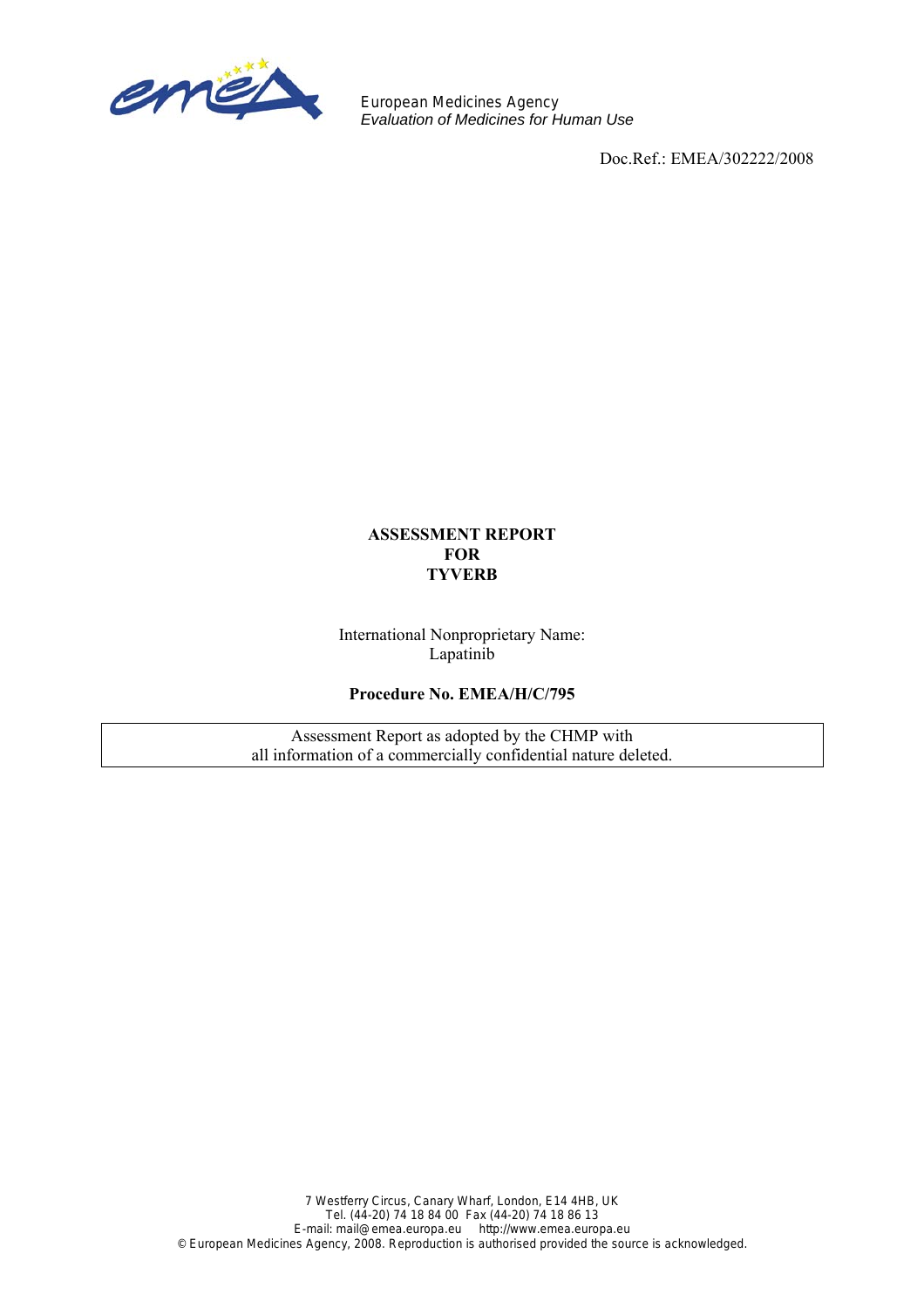# **TABLE OF CONTENTS**

| 1.             |  |
|----------------|--|
| 1.1            |  |
| 1.2            |  |
| $\overline{2}$ |  |
| 2.1            |  |
| 2.2            |  |
| 2.3            |  |
| 2.4            |  |
| 2.5            |  |
| 2.6            |  |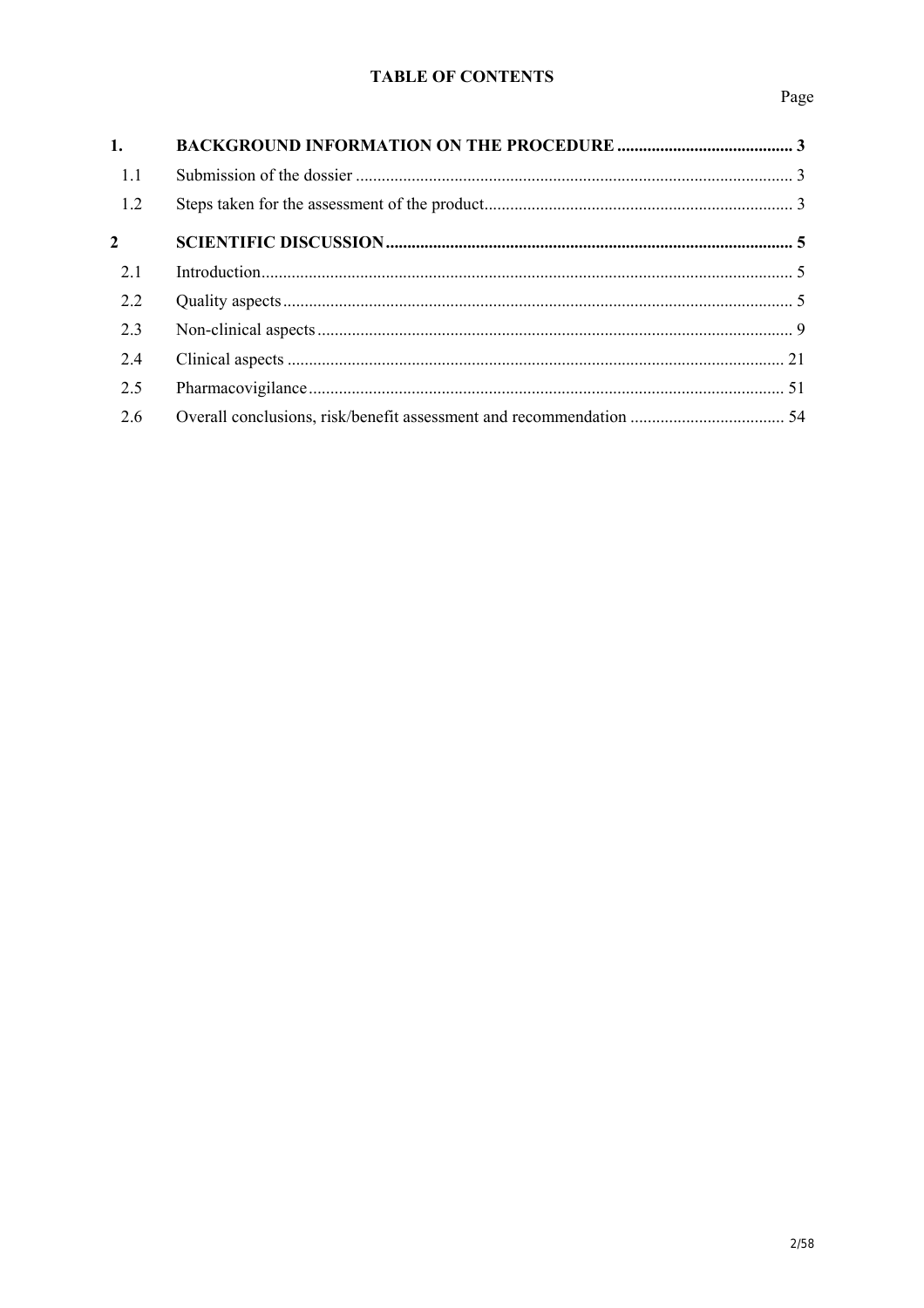# **1. BACKGROUND INFORMATION ON THE PROCEDURE**

# **1.1 Submission of the dossier**

The applicant Glaxo Group Limited submitted on 4 October 2006 an application for Marketing Authorisation to the European Medicines Agency (EMEA) for Tyverb, through the centralised procedure falling within the Article 3(1) and point 3 of Annex of Regulation (EC) No 726/2004. The eligibility to the centralised procedure was agreed upon by the EMEA/CHMP on 29 June 2006.

The legal basis for this application refers to:

Article 8.3 of Directive 2001/83/EC, as amended - complete and independent application

The application submitted is a complete dossier:

composed of administrative information, complete quality data, non-clinical and clinical data based on applicants' own tests and studies and/or bibliographic literature substituting/supporting certain tests or studies

# **Scientific Advice:**

The applicant received Scientific Advice from the CHMP on 26 May 2005. The Scientific Advice pertained to clinical development aspects of the dossier.

# **Licensing status:**

A new application was filed in the following countries: U.S.A. The product was not licensed in any country at the time of submission of the application.

The Rapporteur and Co-Rapporteur appointed by the CHMP were:

Rapporteur: Tomas Salmonson Co-Rapporteur Beatriz Silva Lima

# **1.2 Steps taken for the assessment of the product**

- The application was received by the EMEA on 4 October 2006.
- The procedure started on 25 October 2006.
- The Rapporteur's first Assessment Report was circulated to all CHMP members on 15 January 2007. The Co-Rapporteur's first Assessment Report was circulated to all CHMP members on 18 January 2007.
- During the meeting on  $19 22$  February 2007, the CHMP agreed on the consolidated List of Questions to be sent to the applicant. The final consolidated List of Questions was sent to the applicant on 22 February 2007.
- The applicant submitted the responses to the CHMP consolidated List of Questions on 13 April 2007.
- The Rapporteurs circulated the Joint Assessment Report on the applicant's responses to the List of Questions to all CHMP members on 25 May 2007.
- During the CHMP meeting on  $18 21$  June 2007, the CHMP agreed on a list of outstanding issues to be addressed in writing and/or in an oral explanation by the applicant.
- The applicant submitted the responses to the CHMP list of outstanding issues on 24 August 2007.
- During a meeting of a SAG Oncology on 5 September 2007, experts were convened to address questions raised by the CHMP.
- The Rapporteurs circulated the Joint Assessment Report on the applicant's responses to the list of outstanding issues to all CHMP members on 6 September 2007.
- During the CHMP meeting on  $17 20$  September 2007, the CHMP agreed on a second list of outstanding issues to be addressed in an oral explanation and/or in writing by the applicant.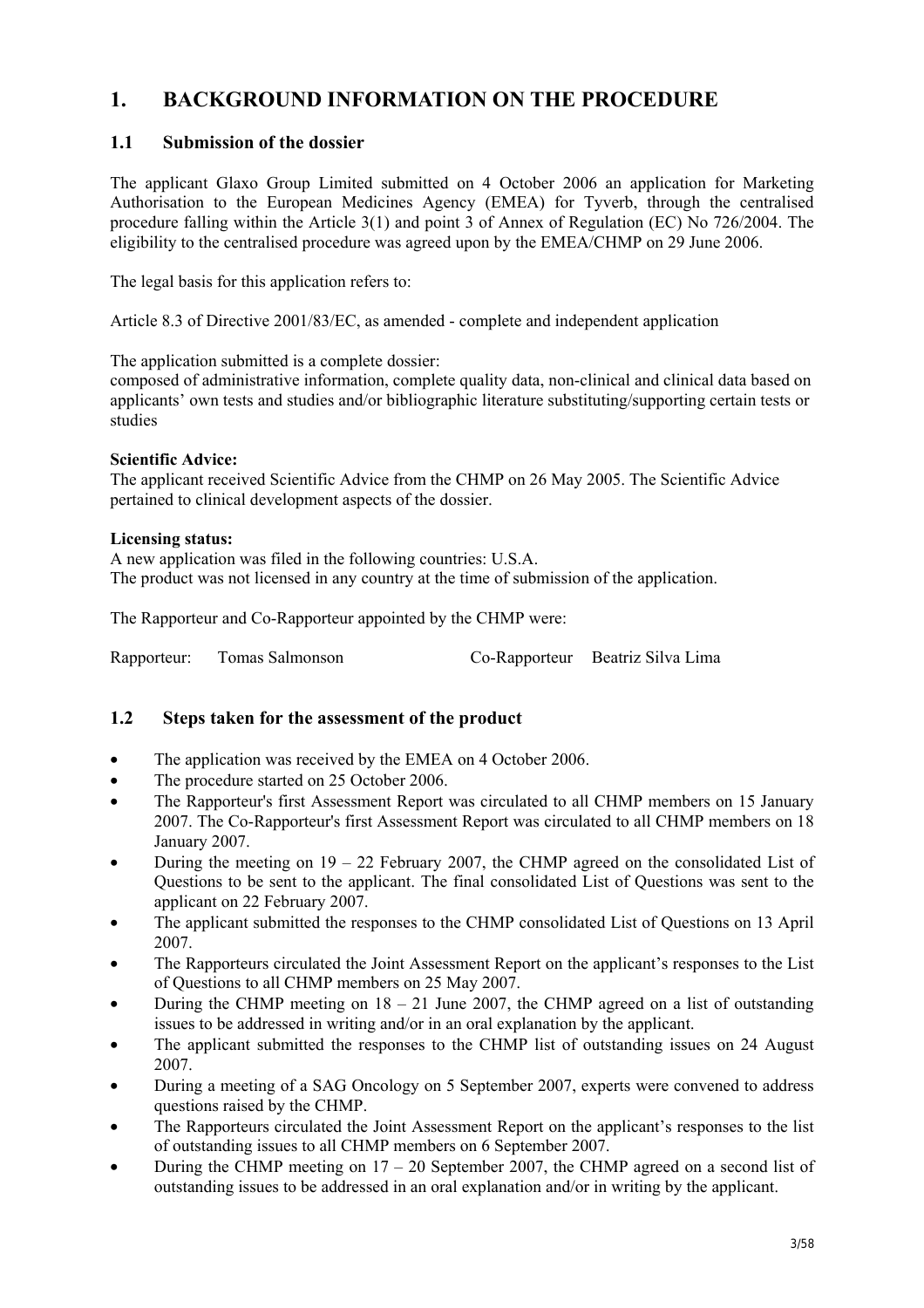- The applicant submitted the responses to the second list of outstanding issues on 11 October 2007.
- The Rapporteurs circulated the Joint Assessment Report on the applicant's responses to the second list of outstanding issues to all CHMP members on 26 October 2007.
- During the CHMP meeting on  $12 15$  November 2007, outstanding issues were addressed by the applicant during an oral explanation before the CHMP.
- During the meeting on  $10 13$  December 2007, the CHMP, in the light of the overall data submitted and the scientific discussion within the Committee, issued a positive opinion by majority decision for granting a conditional Marketing Authorisation to Tyverb on 13 December 2007. The applicant provided the letter of undertaking on the specific obligations and follow-up measures to be fulfilled post-authorisation on 11 December 2007.
- On 29 February 2008 the applicant informed Rapporteurs/EMEA of new safety analyses suggesting hepatotoxicity associated with Tyverb in the context of ongoing clinical trials.
- On 3 March 2008 the EMEA informed the European Commission about new safety information.
- On 5 March 2008 the applicant submitted full documentation on the new analyses and a revised risk/benefit evaluation for the current indication. On 11 March 2008 the applicant submitted a proposal to revise the product information annexes and on 12 March 2008 a proposal to revise the RMP.
- The Rapporteur's Preliminary Assessment Report was circulated to the CHMP on 12 March 2008.
- On 14 March 2008, the European Commission informed the EMEA that the preparation of a Commission decision on the basis of the CHMP opinion of 13 December 2007 had been suspended, and referred back the Opinion in view of the new safety data to the EMEA.
- During the CHMP meeting on 17 19 March 2008, the CHMP agreed on a List of Outstanding Issues on Hepatoxicity Findings to be addressed in an oral explanation and/or in writing by the applicant.
- The applicant submitted the responses to the list of outstanding issues on 2 April 2008.
- The Rapporteurs circulated the Joint Assessment Report on the applicant's responses to the list of outstanding issues to all CHMP members on 11 April 2008.
- During the meeting of  $21 24$  April 2008, the CHMP, in the light of the information submitted and the proposed revisions of the Summary of Product Characteristics, Package Leaflet and Risk Management Plan the CHMP adopted a revised positive opinion by majority decision for granting a conditional Marketing Authorisation for Tyverb on 24 April 2008. The applicant provided the letter of undertaking on the specific obligations and follow-up measures to be fulfilled post-authorisation on 21 April 2008.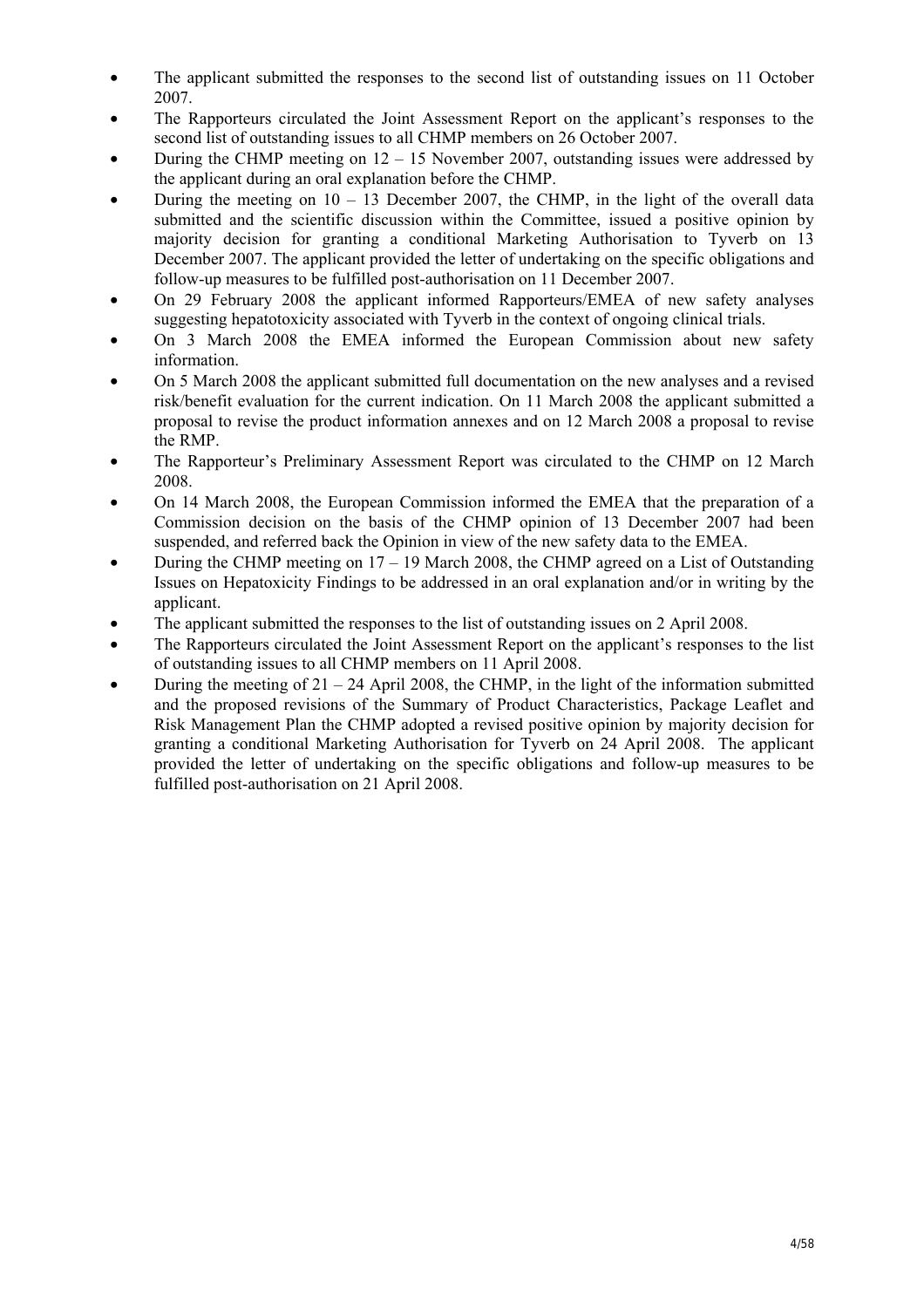# **2 SCIENTIFIC DISCUSSION**

# **2.1 Introduction**

Breast cancer is the most common malignancy and the second most common cause of cancer-related death in Western Europe. The world-wide incidence of breast cancer in the year 2002 was estimated at 1,151,298 cases; mortality in the same year was estimated at 410,712 deaths [Parkin, 2005]. In the European Union, the incidence of breast cancer is increasing, although the mortality rate from breast cancer has decreased in some European countries since 1990. It is estimated that in the year 2000 there were 350,000 new breast cancer cases in Europe, while the number of deaths from breast cancer was estimated at 130,000. Breast cancer is responsible for 26.5% of all new cancer cases among women in Europe, and 17.5% of cancer deaths. Despite improvements in early diagnosis, almost all patients with metastatic disease, and up to 40% of patients receiving adjuvant therapy, eventually relapse and die from their disease [Ring, 2003]

Therapeutic approaches to patients with metastatic breast cancer (MBC) are based on endocrine therapy, biological therapy or chemotherapy, depending on the hormonal status of the tumour. The treatment goals in MBC are mainly to prolong survival, palliate symptoms and improve quality of life. Cure in MBC is rare and median survival extents between 18 and 36 months. In recent years, several new agents alone or in combination have contributed to the improvements in the treatment outcome, including taxanes, anthracyclines, antimetabolites, aromatase inhibitors, and antibodies.

## **About the product:**

Lapatinib is a tyrosine kinase inhibitor which dually inhibits the growth factor receptors ErbB1 (epidermal growth factor receptor, EGFR) and ErbB2 (HER2). Lapatinib is a member of the 4-anilinoquinazoline class of kinase inhibitors. Members of this class of molecules have been shown to bind to the ATP binding site of protein kinases and compete with the ATP substrate [Denny, 1996; Shewchuk, 2000]. This blocks receptor phosphorylation and activation, preventing subsequent downstream signalling events.

ErbB2 is one of four members of a family of genes encoding transmembrane receptors for growth factors, the other three being ErbB1 (EGFR or HER1), ErbB3 (HER3) and ErbB4 (HER4). There is evidence in the literature that induced overexpression of ErbB1 or ErbB2 receptors in cells *in vitro* produces phenotypes associated with oncogenic transformation, such as the ability to grow in soft agar and formation of tumours in nude mice. *In vivo,* overexpression of ErbB1 or ErbB2 has been reported in a variety of human tumours and has been associated with poor prognosis and reduced overall survival in patients with cancer. Several therapeutic strategies have been employed to block the ErbB2 signalling pathways as a means to improve the therapeutic efficacy of hormonal and chemotherapy regimens. The rationale for lapatinib use as an anticancer entity is that the blockade of the tyrosine kinase activity of ErbB1 or ErbB2 is expected to block the transforming activity that results from overexpression of these receptors.

# **2.2 Quality aspects**

## **Introduction**

The applicant has submitted an application for Tyverb 250 mg film-coated tablets containing the new active substance, lapatinib ditosylate monohydrate.

## **Active Substance**

The structure of the active substance lapatinib ditosylate monohydrate (INN: lapatinib) is shown below. It is a non-hygroscopic yellow crystalline solid. The molecule has no chiral centre and presents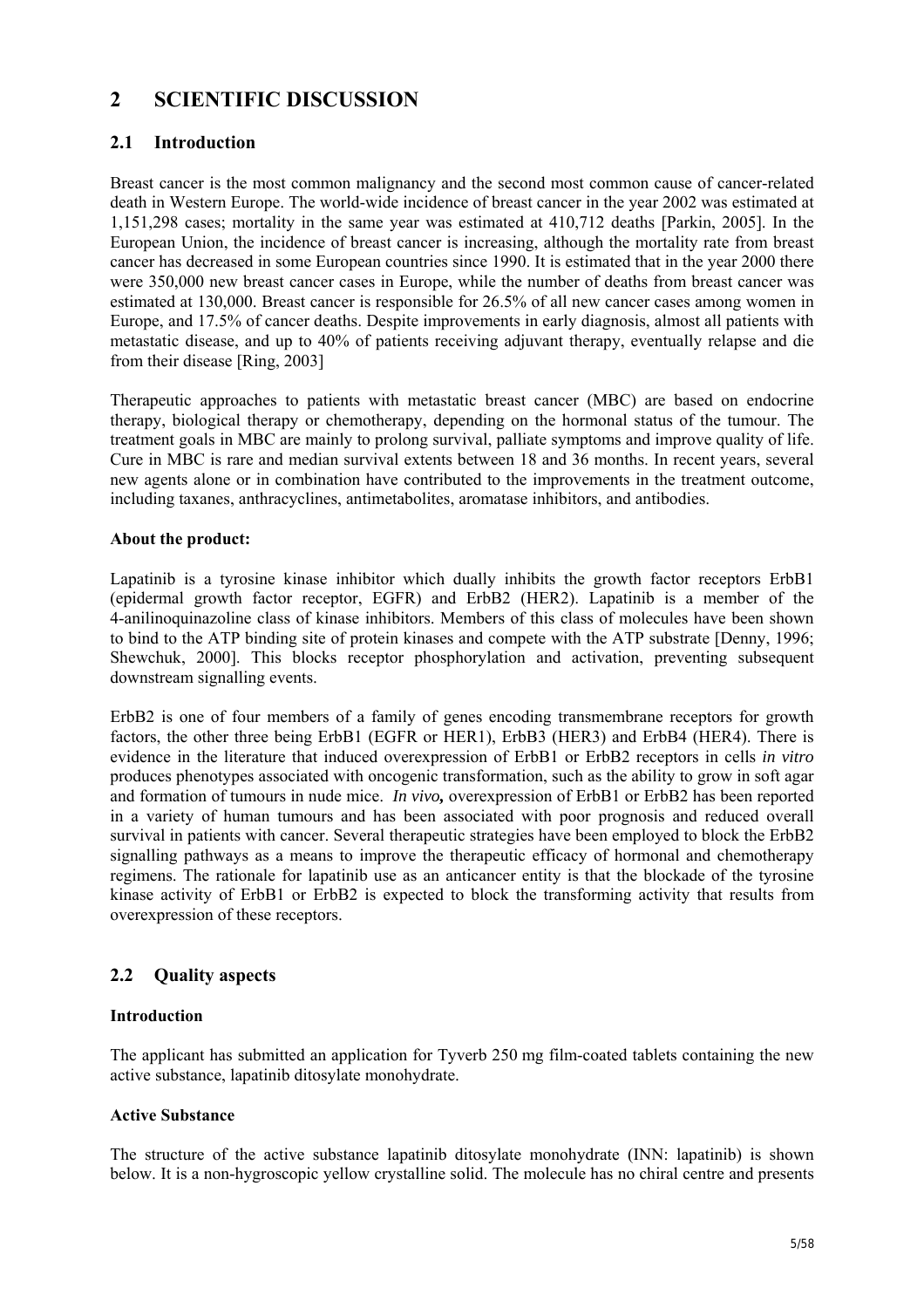no isomerism. It exists as the monohydrate, anhydrate and solvate crystal forms. The active substance is in the form of the monohydrate, and exists as a single polymorphic form.

Physico-chemical characterisation is adequately detailed including pH, partition coefficient, pKa values, UV characterisation, X-ray diffraction and solubility (practically insoluble in aqueous media).



**Manufacture** 

The synthesis of lapatinib ditosylate is a multi-stage process including a final crystallization purification step. The process has been sufficiently detailed including operating conditions and quantities.

No quality critical process parameters have been identified, but a number of quality process parameters are defined.

Adequate specification has been provided for all starting materials (reagents, solvents and auxiliary materials) and intermediates have been satisfactorily controlled.

Impurities and degradation products have been extensively investigated and fully justified by toxicological studies.

The chemical structure of lapatinib ditosylate is supported by the route of synthesis and fully elucidated by <sup>1</sup>H NMR, <sup>13</sup>C NMR, Mass Spectrometry, IR, elemental analysis and X-ray diffraction analysis.

No materials of human or animal origin have been used for the synthesis of lapatinib.

• Specification

Specification of the active substance includes parameters such as description, identification (IR), identification of p-toluenesulfonate (HPLC), assay of lapatinib ditosylate monohydrate (HPLC), related substances (HPLC), specific impurity (LC/MS/MS), water content (Karl-Fischer), residual solvents (GC), residue on ignition (PhEur sulfated ash), residual metals by inductively coupled plasma with optical emission (ICP-OES). Analytical methods have been described and validated in accordance with ICH requirements.

Specification is appropriate and in accordance with ICH requirements. In particular, the impurity limits have been justified by toxicology studies.

Analyses of batches manufactured according to the commercial synthesis have been presented. All the results were found within the specification in particular for the impurities and the residual solvents.

The active substance is stored in metal, plastic or fibreboard containers lined with low-density polyethylene (LDPE) bags, food-grade quality and sealed with metal or plastic ties. The packaging provides adequate protection against moisture and light during storage and transport.

• Stability

In line with ICH requirements, primary production scale batches of lapatinib ditosylate monohydrate have been manufactured and placed on stability. These primary batches were manufactured with a slightly different final purification process than the commercial one. Batches were kept in polyethylene bags, under ICH conditions (36 months at 30°C/65% RH and 6 months at 40°C/75% RH). Parameters tested were: appearance, content of lapatinib ditosylate, water content, impurities, X-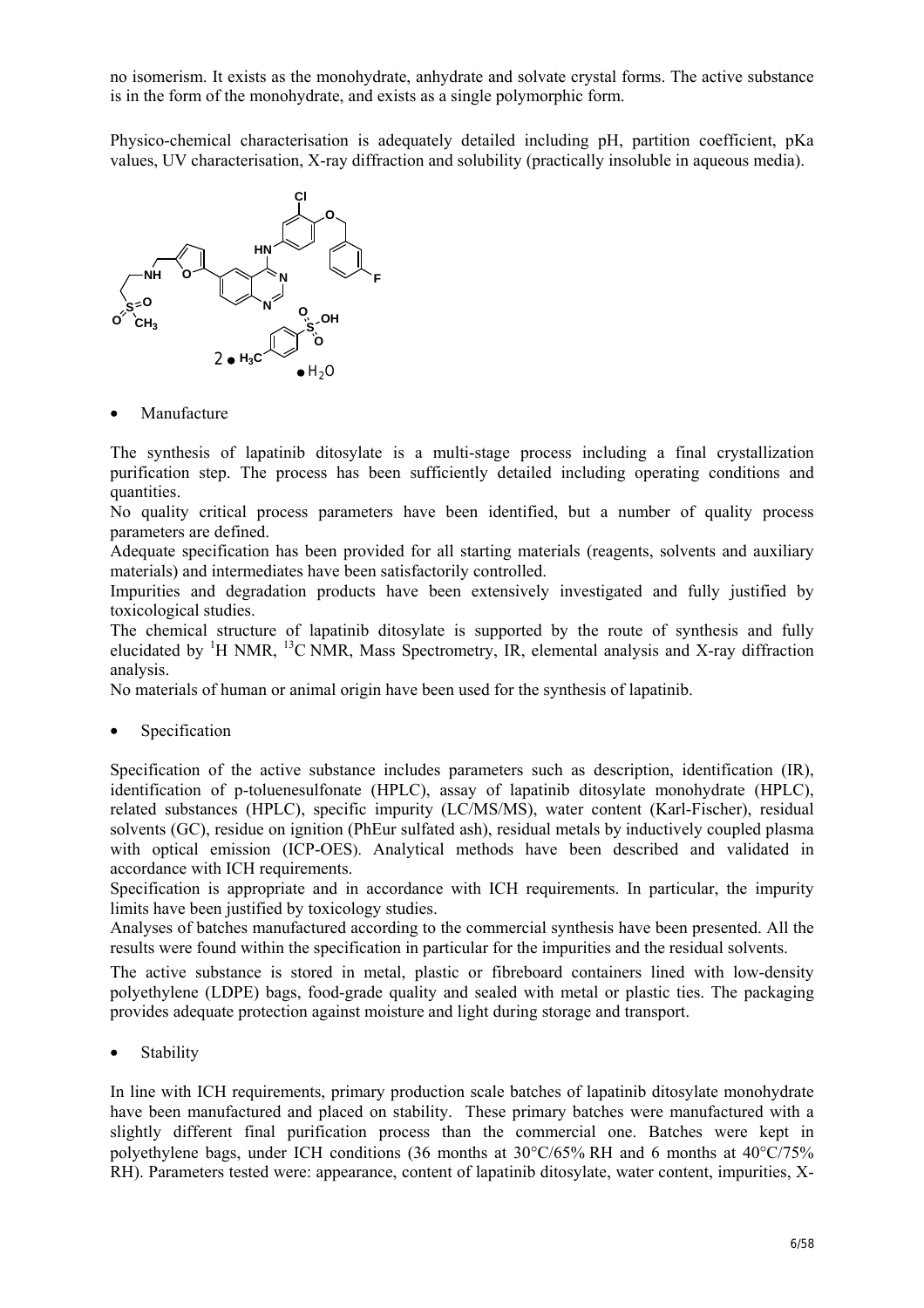ray powder diffraction. Results showed that no significant changes could be observed and all the results remained within the specification.

Production scale batches of lapatinib ditosylate monohydrate, kept in the same packaging as for primary studies, and manufactured by the commercial process have been placed on confirmatory stability studies. Studies were carried out under ICH conditions (results available after 12 months at 25°C/60% RH and 30°C/65% RH, and 6 months at 40°C/75% RH). The parameters tested were the following: appearance, content of lapatinib ditosylate, water content, and related substances and X-ray powder diffraction. No significant change could be observed after storage and all the results remained within the specification.

Photostability studies according to ICH option 2 have been carried out on 1 batch. Lapatinib was found to be sensitive to light. In addition, forced degradation studies carried out on solid state and in solution have shown that lapatinib was sensitive to oxidation, and hydrolysis.

The analytical methods used during the stability studies are the same as those used for testing lapatinib ditosylate.

Stability data justify the proposed re-test period when the active substance is stored at not more than 25°C and protected from light.

## **Medicinal Product**

Lapatinib 250 mg film-coated tablets contain 405 mg lapatinib ditosylate monohydrate, corresponding to 250 mg of lapatinib free base. The product is packaged in PA/Alu/PVC/Alu blisters.

• Pharmaceutical Development

The objective was to develop an immediate release tablet with high dissolution characteristics due to poor water solubility.

The pharmaceutical development has been adequately detailed. The choice of the salt (ditosylate) has been justified based on crystalline properties and good bioavailability. Since dissolution is considered a critical quality attribute because of its impact on bioavailability, the particle size was thoroughly discussed. It was convincingly demonstrated that it did not significantly impact dissolution.

Based on the active substance properties, the process retained was a fluid bed granulation. The manufacturing process development has been described in great detail and the main focus has been on the critical steps granulation and compression.

The formulations used in clinical trials included the same excipients as used in the final medicinal product.

The excipients selected are conventional for this dosage form. All the excipients are compendial except the film-coating colourants (which are in accordance with EC Directive 95/45/EC relating to colourants used in foodstuffs). The excipients of the core tablet are: microcrystalline cellulose as diluent, povidone as binder, sodium starch glycolate as disintegrant, and magnesium stearate as lubricant. Non-compendial analytical methods have been detailed and validated. Certificates of analysis for each excipient have been provided.

• Adventitious Agents

None of the ingredients used in the manufacture or in the composition is of human or animal origin.

• Manufacture of the Product

The manufacturing process has been fully described. The process is a conventional fluid bed granulation process followed by compression of the tablet cores. Finally, the tablet cores are filmcoated and packaged into blisters.

There are no intermediate products in the manufacture of Lapatinib film-coated tablets, 250 mg but there are critical steps. Granulation and compression have been identified as critical parameters and adequate in-process controls have been applied. No overage has been used.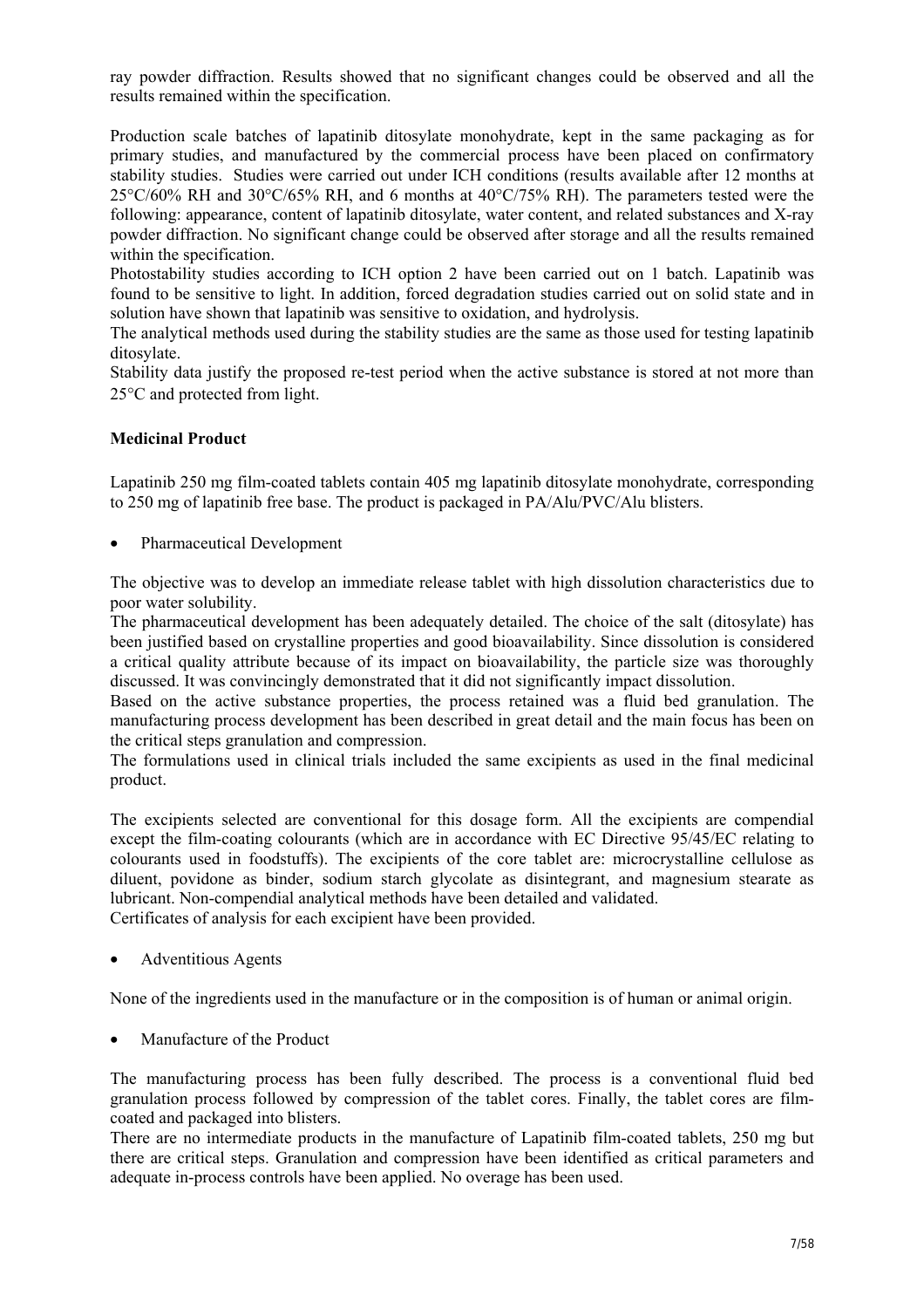The manufacturing process is considered standard and has been satisfactorily validated on production scale batches and a process validation scheme has been included. It should ensure the consistency and the reproducibility of the manufacture.

Product Specification

Adequate release and shelf-life specifications are presented for the medicinal product and include parameters such as: appearance, identification of lapatinib (HPLC, UV), identification of colorants (colour reactions), assay of lapatinib (HPLC), related substances (HPLC and LC/MS/MS), uniformity of dosage units (PhEur), dissolution (PhEur) and microbiological quality (PhEur). Tablet hardness has not been included in the specification and this has been justified. Impurities have been appropriately controlled and their limits justified by toxicological studies.

Analytical methods have been sufficiently described and non-compendial methods validated in accordance with ICH guidelines.

Batch analysis data have been provided for production-scale batches kept in the commercial packaging and results comply with the proposed specification demonstrating the consistency of the process.

The medicinal product is kept in blisters made of polyamide/aluminium/polyvinylchloride (PVC) laminate sealed with an aluminium foil lidding with a vinyl acrylic seal coating. Suitability of packaging material was demonstrated during pharmaceutical development and stability studies. The packaging materials (in compliance with Directive 2002/72/EC and section 3.1.11 of PhEur) have been suitably characterised and certificates of analysis provided.

Stability of the Product

Primary stability studies have been carried out on laboratory and pilot batches kept in the commercial packaging under ICH conditions (24 months at 30°C/65% RH and 6 months at 40°C/75% RH).

Confirmatory stability studies have been started with 3 production batches (using lapatinib obtained by the commercial synthesis) and results are available after 12 months at 30°C/65% RH and 6 months 40°C/75% RH.

All results reported were within the proposed specification and no significant change could be observed.

Photostability studies indicated that the product was not light-sensitive.

Based on the stability data, the proposed shelf-life can be granted when the medicinal product is kept under the precautions as defined in the SPC.

Both primary and confirmatory stability studies will continue up to 60 months. Three production batches of Lapatinib film-coated tablets, 250 mg will be placed on long-term and accelerated stability studies.

#### **Discussion on chemical and pharmaceutical aspects**

Generally, satisfactory documentation has been provided. The active substance lapatinib is well characterised and the retained specification including the impurities levels have been justified by toxicological studies. Lapatinib is stable and stability data support the proposed re-test period of 18 months providing that it is kept in the commercial packaging protected from light and not above 25°C.

Regarding the finished product, the manufacturing process is a standard fluid bed granulation process. It is adequately described and controlled. It should ensure a consistent quality for the product. Appropriate specification has been selected for these film-coated tablets. Stability studies under ICH conditions have demonstrated the good stability of the finished product. Stability data support the proposed shelf life and storage conditions as defined in the SPC.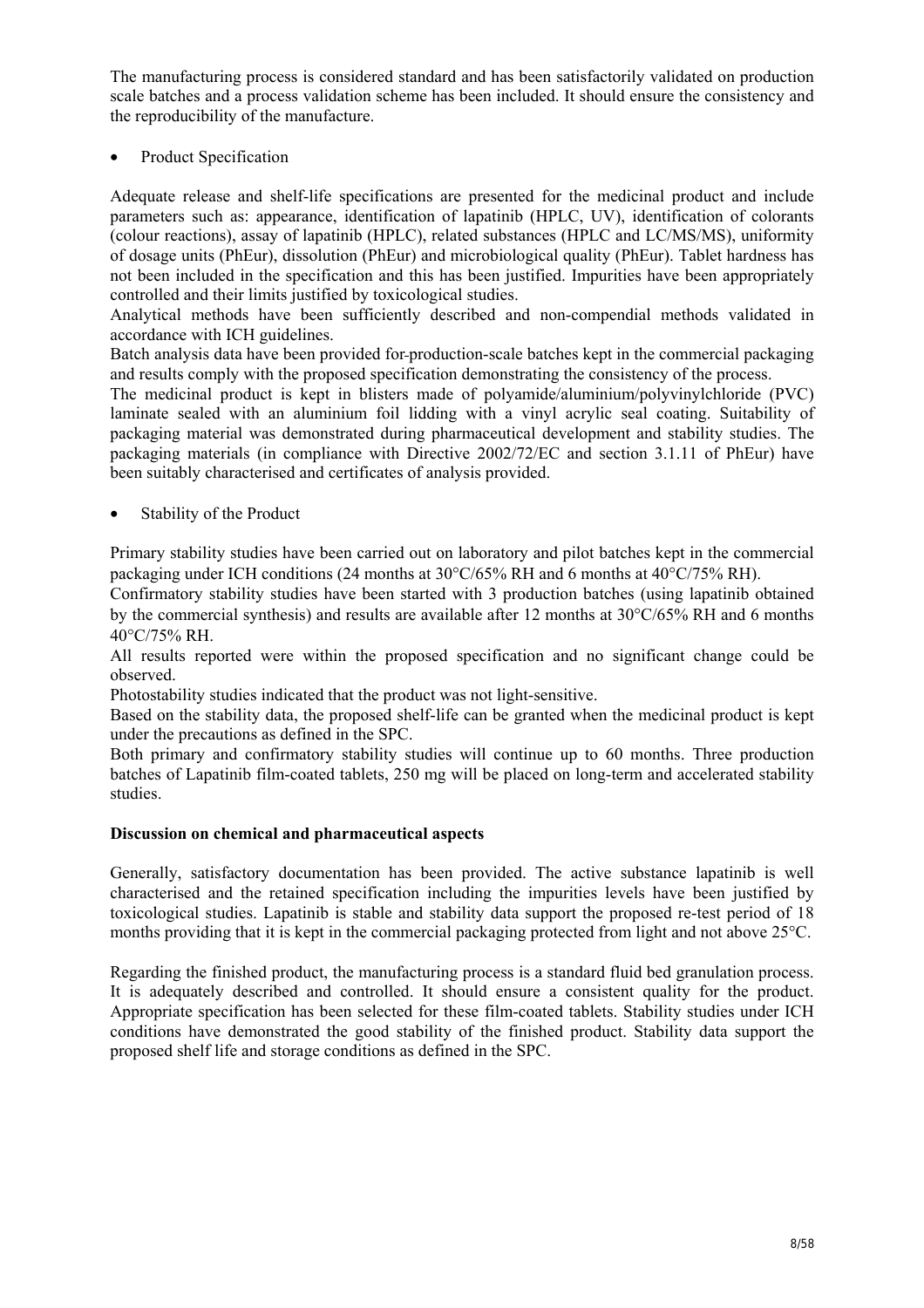# **2.3 Non-clinical aspects**

## **Introduction**

General toxicity studies and range finding studies were declared by the applicant to have been conducted in accordance with accepted scientific practice and in general agreement with the principles of Good Laboratory Practice (GLP). All pivotal safety studies were stated to be carried out in full compliance with GLP regulations.

## **Pharmacology**

The primary pharmacodynamic actions of lapatinib have been assessed *in vitro* and *in vivo* respect to treatment of various cancers.

• Primary pharmacodynamics

## *In vitro* studies

Intracellular domains of human ErbB1 and ErbB2 were produced using the baculovirus expression system. Lapatinib was shown to inhibit phosphorylation of an exogenous peptide substrate with  $IC_{50}$ values of 9.2 nM (ErbB1) and 10.8 nM (ErbB2). Lapatinib acts as a reversible inhibitor with a slow dissociation rate (half-life ≥300 minutes). As a result of the slow dissociation rate, inhibition of receptor phosphorylation recovered only slowly after a 4 hour treatment of ErbB1 expressing tumour cells (15% of control levels at 96 hours post-washout). The crystal structure of the lapatinib/ErbB1 complex was elucidated. Lapatinib binds to the ATP binding cleft in a manner similar to that of other quinazoline TK inhibitors (such as erlotinib and gefitinib). Unlike the other agents, lapatinib has a bulky aniline substituent that reaches deep into an opened back pocket and the COOH terminal is shifted to a position that partially blocks the opening of the inhibitor binding site. Thus dissociation of lapatinib may require a conformational change in ErbB1 resulting in the slow dissociation rate for ErbB1 and ErbB2.

The specificity of lapatinib was studied by examining the effects on 18 other protein kinases. ErbB4 was inhibited with an IC<sub>50</sub> of 0.36  $\mu$ M (36-fold higher than for ErbB2) and c-Src, a non-receptor tyrosine kinase was inhibited with an IC<sub>50</sub> of 3.5  $\mu$ M (300-fold higher). IC<sub>50</sub> values for all other tested enzymes were >1000-fold than for ErbB1/ErbB2.

A number of studies were performed to analyse the consequences of tyrosine kinase inhibition in cell lines, derived from both transformed and normal cells.

- Lapatinib inhibited the phosphorylation of ErbB1 and ErbB2 as well as the downstream mediators Akt, Erk1 and Erk2 in tumour cell lines overexpressing ErbB1 or ErbB2.  $IC_{50}$  values were between  $0.1 \mu M$  and  $3 \mu M$ .
- In S1 tumour cells, expressing high levels of phosphorylated ErbB2, inhibition of ErbB2 tyrosine phosphorylation by lapatinib was accompanied by an increase in the percentage of apoptotic cells. In the non-tumour cell line Hb4a, lapatinib reduced baseline phosphorylation of ErbB1 and ErbB2 and blocked the stimulatory effect of EGF on ErbB1 tyrosine phosphorylation. In the same cell line, EGF stimulated cell growth by 20% while treatment with lapatinib inhibited cell growth by 50%. Growth inhibition by lapatinib was not reversed by EGF.
- Increased expression of survivin, an inhibitor of apoptosis, is associated with poor prognosis in breast cancer patients. Lapatinib treatment of ErbB2-overexpressing breast cancer cell lines resulted in reduced levels of survivin and an increased frequency of apoptotic cells.
- Combining lapatinib with anti-ErbB2 antibodies (polyclonal antisera or the monoclonal antibody trastuzumab) resulted in an additive or synergistic effect on tumour cell apoptosis.
- Lapatinib retained significant activity in trastuzumab conditioned tumour cell lines, suggesting non-cross-resistance between lapatinib and trastuzumab.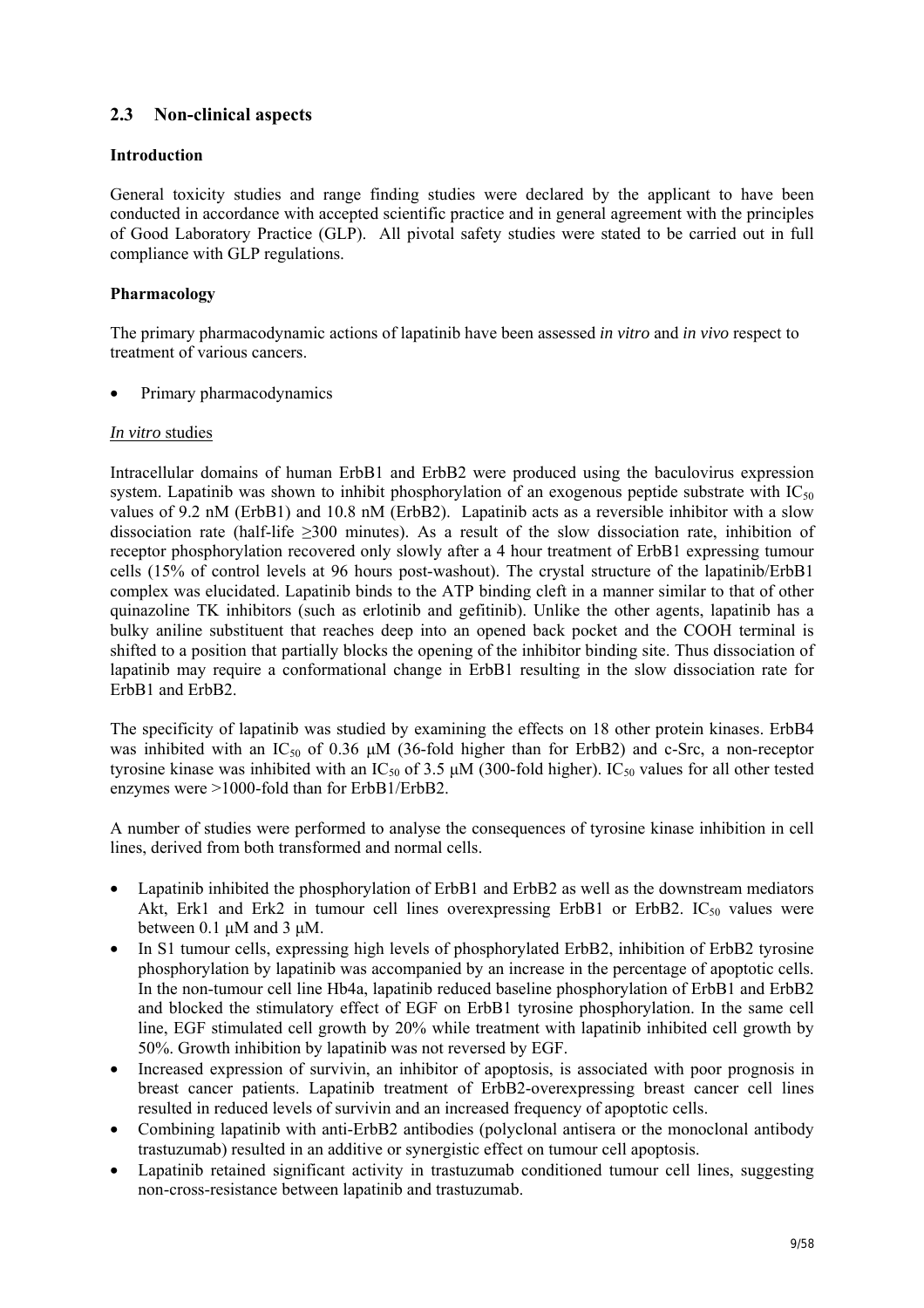- Chronic exposure of tumour cells to lapatinib resulted in resistance. Inhibition of estrogen receptor expression was associated with less resistance development.
- Lapatanib inhibited the phosphorylation of the NH<sub>2</sub>-terminally truncated ErbB2 receptor (p95ErbB2), the expression of which correlates with metastatic disease progression in breast cancer.
- The effects of lapatinib on cell growth were examined in four human transformed cell lines overexpressing ErbB1 and/or ErB2, one human transformed cell line overexpressing mutant Ras and in normal human foreskin fibroblasts. Marked inhibition of growth was noted in the four cell lines overexpressing ErbB1 and/or ErbB2 (BT474, HN5, N87 and Hb4a c5.2), while only minimal growth inhibition was observed in the Ras overexpressing cell line (Hb4a r4.2) and human foreskin fibroblasts. It was also shown that lapatinib dihydrochloride and lapatinib ditosylate monohydrate exhibited a similar growth inhibitory activity on a molar basis.
- A panel of 49 human normal or transformed cell lines was tested for sensitivity to lapatinib. The cell lines responded with IC50 values ranging from 0.025 to 11.5 µM. The most sensitive cell lines were derived form breast, gastric, lung and head/neck tumour tissue.
- Four human tumour cell lines with low levels of ErbB2 expression and a relatively weak response to lapatanib as a single agent were tested for their response to lapatinib in combination with 5 fluorouracil. The cell lines showed a response to the combination that was approximately additive.
- The two metabolites GW690006A and GSK342393A were compared to lapatinib for tumour cell growth inhibition. The potency of GW690006A was similar to lapatinib in one the ErbB1 dependent cell line (HN5) but was less potent on the ErbB2 dependent cell line BT474. GSK342393A had much lower potency in all cell lines tested.

#### *In vivo* studies

The in vivo pharmacodynamics of lapatinib was studied in mouse xenograft models. A summary of the findings in single agent studies is presented in Table 1:

| Cell Line    | Dose Regimen $1$                                                                                           | <b>Measured Parameters</b>                       | <b>Summary of Results</b>                                                                                                                                                                                           |
|--------------|------------------------------------------------------------------------------------------------------------|--------------------------------------------------|---------------------------------------------------------------------------------------------------------------------------------------------------------------------------------------------------------------------|
| <b>BT474</b> | 0, 30, 100 mg/kg BID for 21<br>days                                                                        | Tumour growth and<br>receptor<br>phosphorylation | Complete suppression of<br>growth at 100 mg/kg.<br>Tumour regression in 7/40<br>animals.                                                                                                                            |
| <b>BT474</b> | $0, 30, 60, 100, 200$ mg/kg SD<br>0, 30, 60, 100 mg/kg BID for<br>3 days<br>$200 \text{ mg/kg}$ for 3 days | Receptor<br>phosphorylation                      | Complete inhibition of<br>phosphorylation at<br>$\geq$ 100 mg/kg/day                                                                                                                                                |
| HN5          | 0, 30, 100 mg/kg BID for 21<br>days                                                                        | Tumour growth and<br>receptor<br>phosphorylation | Complete suppression of<br>growth at 100 mg/kg.<br>Tumour regression in 18/40<br>animals. Up to 93%<br>reduction in phosphorylation<br>at $150 \text{ mg/kg}$ for 3 days.                                           |
| NCI-<br>H322 | 0, 15, 30, 45, 60, 75,<br>100 mg/kg BID for 21 days                                                        | Tumour growth                                    | $\geq$ 90% inhibition of growth at<br>$>60$ mg/kg. Regression in<br>>80% of animals treated with<br>$\geq$ 45 mg/kg. Continued<br>sensitivity following 2nd<br>cycle of therapy - complete<br>inhibition of growth. |

# **Table 1 - Summary of the pharmacodynamic findings**

#### **Key:**

 $1 =$  Lapatinib was administered orally in all studies.

BT474 = Human breast ductal carcinoma overexpressing ErbB2.

HN5 = Head and neck carcinoma overexpressing ErbB1.

NCI-H322 = Human non-small cell lung carcinoma expressing moderate levels of ErbB1 and ErbB2.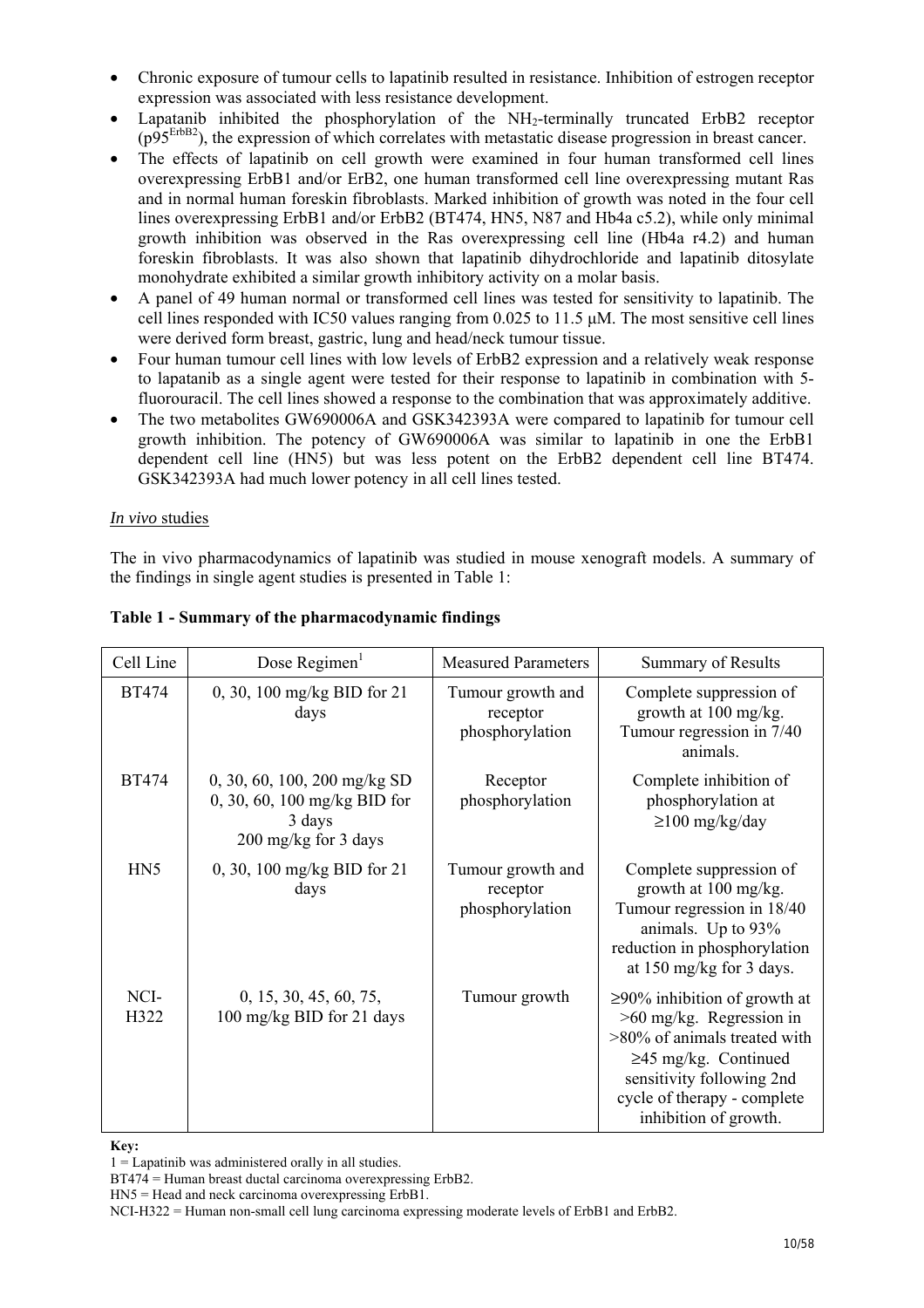The compatibility with conventional anti-cancer therapy was investigated. Studies were conducted to examine potential favourable responses and over toxicity of lapatinib at high doses and with reduced doses in combination.

Secondary pharmacodynamics

Lapatinib was examined in a standard battery of 38 various physiological receptors and ion channels. At 30 µM, lapatinib did not significantly ( $>50\%$ ) alter the binding of any of the radioligands to their respective binding sites, with the exception of the sigma receptor, noradrenergic and dopamine transporters, and L-type calcium and sodium channel sites. At the catecholamine transporters and the calcium channel, the concentration-response curves of lapatinib displayed a weak binding profile with submaximal inhibition of radioligand binding  $(\leq 70\%)$  and IC<sub>50</sub>values of 9-26 µM. At the sigma receptor and the sodium channel, the compound displayed typical concentration-response curves, with IC<sub>50</sub> values of 1 and 3  $\mu$ M, respectively. Functional activity of the compound at sigma receptors and sodium channels was evaluated using isolated field-stimulated guinea pig left atrial and vas deferens preparations, respectively. No functional activity was observed at a lapatinib concentration up to 100 µM.

Safety pharmacology programme

## *Central Nervous System*

No behavioural or overt effects were observed in rats (3 females) and dogs (2 males) following single oral doses of 50, 150 or 500mg/kg Lapatinib leading in rats to Cmax values of 6, 10 and 27 fold the Cmax at clinical dose of 1250mg/day, and in dogs to 1.6, 1.8 and 3.1 the Cmax at the same clinical dose.

## *Respiratory System*

In guinea pigs (4 males) single oral doses of Lapatinib of 50, 150 or 500mg/Kg were well tolerated without effect on lung compliance, airway resistance, respiration rates or clinical observations. The mean Cmax values were only 0.14, 0.14 and 0.27 fold the Cmax to be obtained with the proposed clinical dose. With such a low exposure the value of the study is questionable.

## *Cardiovascular System*

#### *In vitro* studies

Lapatinib inhibited hERG channels in stably transfected human embryonic kidney cells with IC25 and IC50 values of 0.181 and 1.11 µM, respectively. No treatment-related effects were noted on action potential parameters in isolated canine cardiac Purkinje fibers following treatment with lapatinib at concentrations up to 2560 ng/mL, slightly in excess of the expected human  $C_{\text{max}}$  of 2430 ng/mL. In addition, no direct chronotropic effects were noted in isolated guinea pig field stimulated atria.

## *In vivo* studies (Rat and Dog)

In conscious, telemetered rats and dogs, no treatment-related effects were noted on clinical observations, body temperature, body weights, heart rate, systemic blood pressure or tracheal inflation pressure following single oral doses of lapatinib at up to 500 mg/kg or 50 mg/kg, respectively. In addition, there were no treatment-related effects on electrocardiograms (ECG) at doses up to 500 mg/kg in rats or dogs (approximately 2-fold the human  $C_{\text{max}}$ ). Very slight increases in mean systolic, mean diastolic and mean arterial pressure were noted in dogs at doses ≥150 mg/kg 6 to 14 hours after dosing while values for control and 50 mg/kg groups declined. All values remained within the historical control range for these parameters. Although these changes are considered very slight, their relationship to treatment cannot be ruled out. Maximum plasma concentrations at the 500 mg/kg and 50 mg/kg doses represent 2-fold and approximately 0.5-fold the expected human  $C_{\text{max}}$  of 2430 ng/mL. No significant blood pressure changes have occurred in patients receiving lapatinib.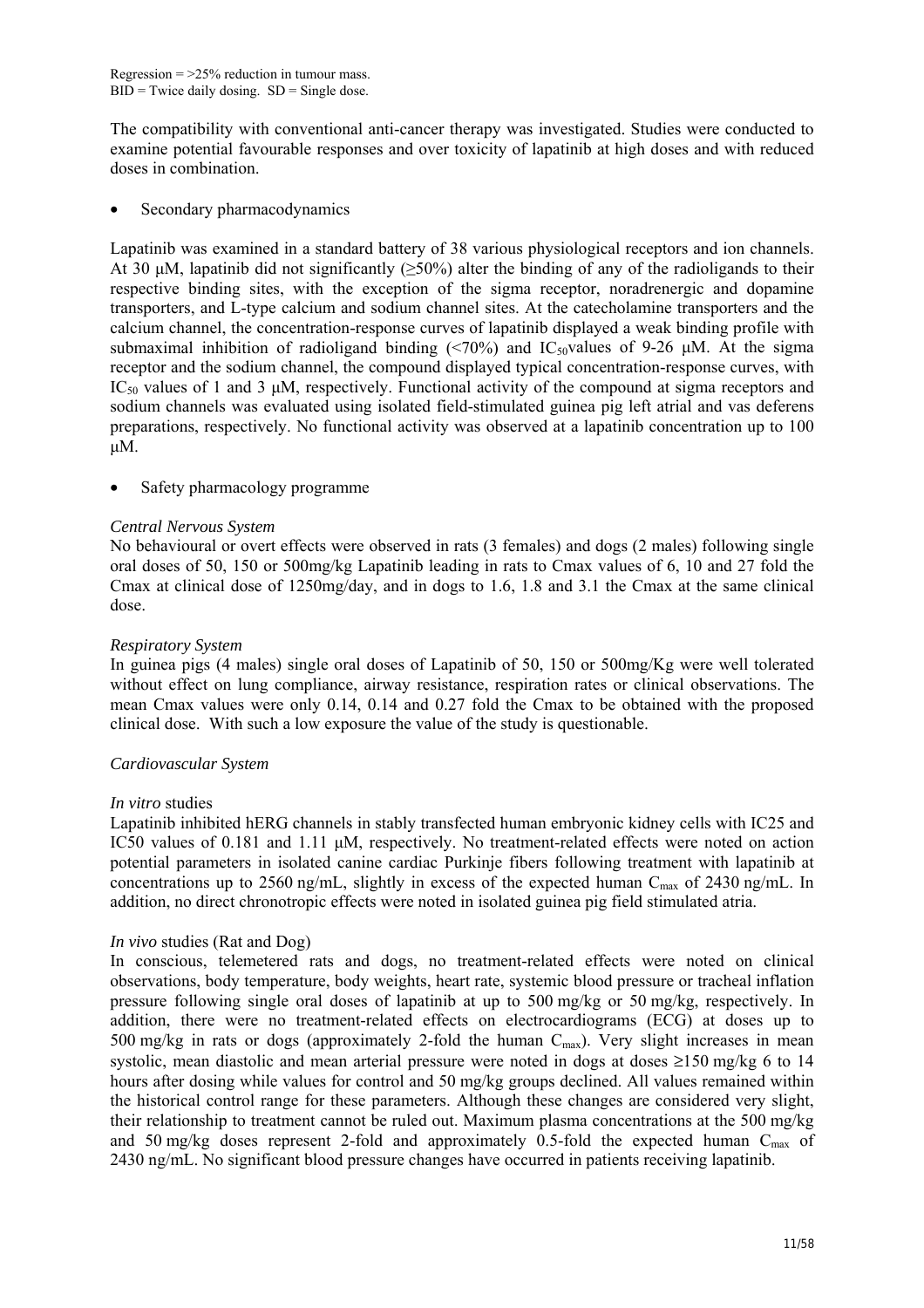• Pharmacodynamic drug interactions

No non-clinical studies on pharmacodynamic drug interactions have been performed that are relevant to the claimed indication.

## **Pharmacokinetics**

The pharmacokinetics, absorption, distribution, metabolism and elimination of lapatinib were investigated through a series of oral, intravenous and in vitro studies in the mouse, rat, rabbit, dog and human using unlabelled and <sup>14</sup>C-labelled drug. The concentration of lapatinib in plasma and serum samples was determined using high performance liquid chromatography with tandem mass spectrometry (HPLC/MS/MS). Determination of the radiolabeled material in biological samples was carried out by liquid scintillation counting or autoradiography. The profiling and identification of metabolites of lapatinib were performed by HPLC with radiochemical and UV detection, liquid chromatography mass spectrometry (LC-MS) with in-line radiochemical detection, liquid chromatography with tandem mass spectrometry (LC-MSMS) and nuclear magnetic resonance (NMR) analysis.

• Absorption-Bioavailability

Pharmacokinetic parameters of lapatinib after a single dose are summarised in Table 2:

| <b>PK</b> parameters    | Mouse           |      | Rat             |      | Dog             |      | Human    |
|-------------------------|-----------------|------|-----------------|------|-----------------|------|----------|
| Route                   | 1.V.            | oral | 1.V.            | oral | 1.V.            | oral | oral     |
| Dose $(mg/kg)$          | 10              | 10   | 10              | 10   | 10              | 10   | $250$ mg |
| $AUC$ (ng $\cdot$ h/mL) | 3469            | 1735 | 8275            | 2375 | 13111           | 8291 | 3668     |
| $Cmax$ (ng/ml)          | 942             | 504  |                 | 535  |                 | 1016 | 317      |
| Cl (L/h/kg)             | 48.0            |      | 22.9            |      | 14.6            |      |          |
| $Vss$ (L/kg)            | 9.55            |      | 1.82            |      | 5.16            |      |          |
| $t1/2$ , (h)            | 5.69            | 1.99 | 3.11            | 1.45 | 4.63            | 2.92 | 8.78     |
| F(%)                    |                 | 50.0 |                 | 28.7 |                 | 63.2 |          |
| Reference               | RD2000/00063/00 |      | RD2000/00327/00 |      | RD2000/00321/00 |      | EGF10001 |

**Table 2 - Summary of the pharmacokinetic parameters** 

## • Distribution

Plasma protein binding of 14C-lapatinib was very high (>99%) in all species tested and independent of the concentration used. Erythrocyte binding of  $^{14}$ C-lapatinib was species dependent, being low in the mouse, rat and human (blood to plasma ratio <1) whereas in the rabbit and the dog blood to plasma ratio was close to 1.

In vitro studies using Madin-Darby canine kidney (MDCK) type II cells heterologously expressing different efflux transporters demonstrated that lapatinib was a substrate for the human P-glycoprotein (Pgp, ABCB1) and murine breast cancer resistance protein (Bcrp, ABCG2) transporters. Lapatinib, at concentrations comparable to the human Cmax (up to 2.4  $\mu$ g/mL [4.1  $\mu$ M]), inhibited human Pgp, murine Bcrp and human organic anion transporting polypeptide (OATP1B1) in vitro. At a single test concentration of 30 µM, lapatinib inhibited human organic anion transporter (OAT) hOAT3 by 59.8% whereas there was less than 50% inhibition of the uptake via hOAT1, hOAT2, hOAT4, hOCT1, hOCT2, hOCT2-A, hOCT3 and hURAT1. Studies using Wistar Han rats dosed with a Pgp inhibitor (GF120918) or in Pgp-deficient mice indicated that CNS penetration but not gut absorption of lapatinib was attenuated by Pgp.

Tissue distribution was studied using whole body autoradiography in albino and pigmented male rats that had received a single oral dose of 14C-lapatinib at 10 mg/kg. The absorbed radioactivity was well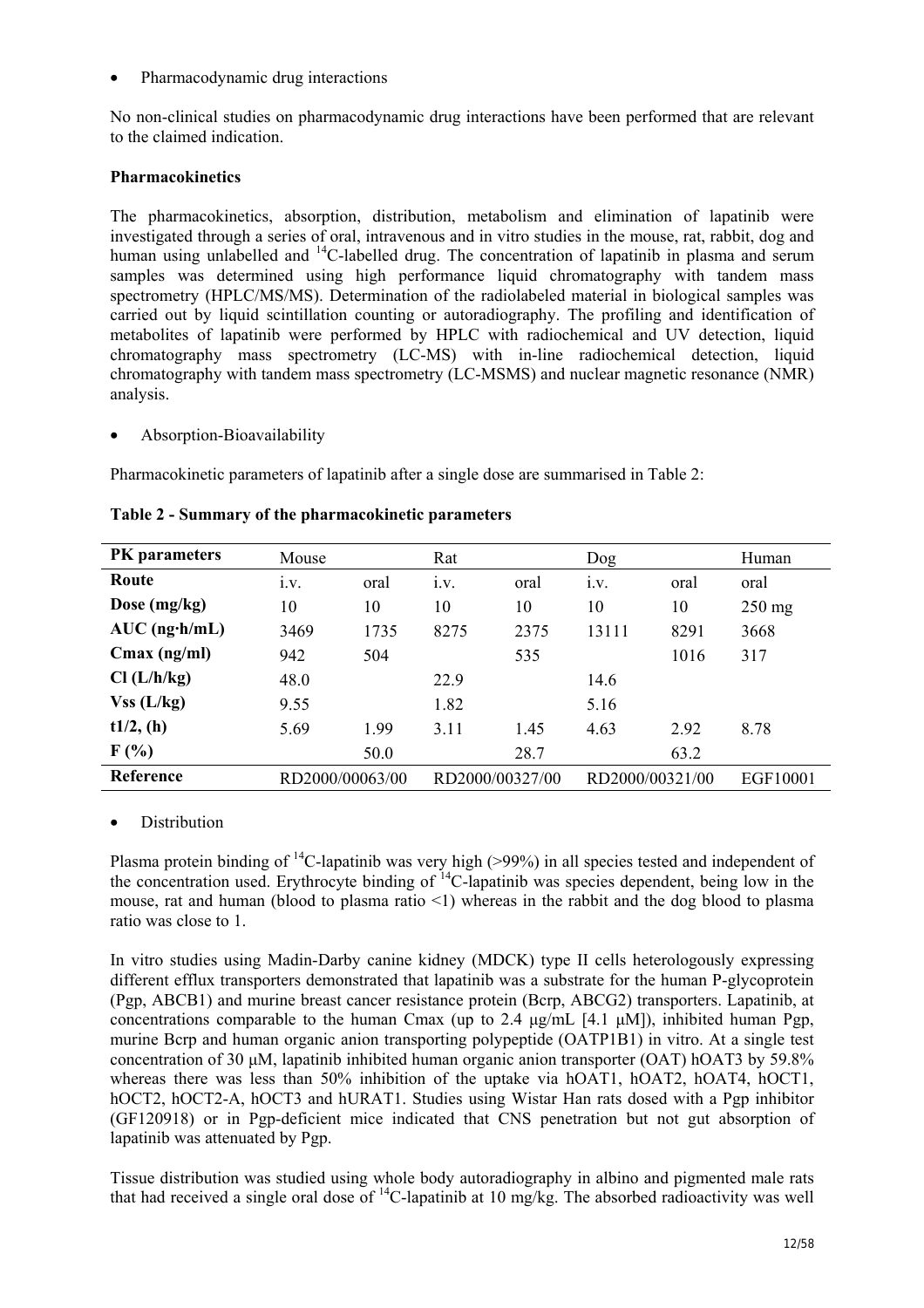distributed into the tissues in most instances at concentrations above that in blood, with peak concentrations generally at 4 hours post-dose and largely cleared from most tissues by 24 hours after dosing. In pigment-containing tissues, particularly the uveal tract, radioactivity was retained at 168 hours suggesting that drug-related material was bound to melanin.

**Metabolism** 

The in vitro metabolism of <sup>14</sup>C-lapatinib was compared in mouse, rat, monkey and human hepatocytes. The main biotransformations common to all of the species in 4 hour incubations were: oxidation, Nand O-dealkylation and sulfate conjugation. Mouse, rat, monkey and human hepatocytes gave qualitatively similar metabolite profiles, differing primarily in the extent of metabolism.

Metabolism of lapatinib was assessed both quantitatively and qualitatively in the plasma and excreta of rats (10 mg/kg), dogs (10 mg/kg), mice (30 mg/kg) and humans (250 mg) following a single oral administration of <sup>14</sup>C-lapatinib. In general, <sup>14</sup>C-lapatinib was primarily metabolized, secreted in the bile and eliminated in the faeces. In the nonclinical and clinical metabolism studies, urine samples were not analyzed due to the low percentage of the dose excreted by this route. In plasma, <sup>14</sup>Clapatinib represented the largest single component in all species. Lapatinib was more extensively metabolised in male rats than in female rats, however the metabolic profiles were similar. In dogs and humans, <sup>14</sup>C-lapatinib was the only quantifiable peak present. In humans, lapatinib accounted for only approximately half of the radioactivity in the plasma. The remaining radioactivity was attributed to at least 8 metabolites detected by LC-MS but below the limit of radiochemical quantification  $(-5\% \text{ of }$ the total radioactivity in pooled plasma). These metabolites were attributed to the N-oxidation cascade that was also observed in vitro as well as in rats and mice. In both mice and rats, only a few of these metabolites were quantifiable in plasma by radiochemical detection, but all were characterized by mass spectrometry. Thus, no unique circulating metabolites were observed in humans

The oxidation of <sup>14</sup>C-lapatinib by the CYP and flavin containing monooxygenase (FMO) enzymes in human liver microsomes, or by individual recombinant CYPs showed that CYP3A4/5 was the primary route of metabolism. To a lesser extent CYP1A2, 2D6, 2C8, 2C9 and 2C19 oxidized lapatinib, while FMO, CYP2A6, CYP2B6 or CYP2E1 did not appear to be involved. CYP3A4 activity was inhibited by lapatinib by competitive as well as non-competitive mechanisms (mixed type inhibition) in human liver microsomes with an apparent Ki of 4 µM (2.3 µg/mL). CYP2C8 activity was also inhibited by lapatinib in human liver microsomes with an apparent Ki of 0.6µM (0.3 µg/mL). Lapatinib inhibited the metabolism of paclitaxel by CYP3A4 (Ki = 1.1  $\mu$ M). Lapatinib had only a modest effect (<2-fold) on the microsomal half-life of docetaxel and vinorelbine.

The potential of lapatinib to induce CYP enzymes via activation of the human Pregnane X Receptor (PXR) in a reporter gene assay was found to be low. In primary cultures of human hepatocytes, lapatinib did not increase the catalytic activity of CYP1A2, 2C9 or 3A4.

**Excretion** 

After administration of a single oral dose of  $^{14}$ C-lapatinib, the predominant route of elimination of drug-related material in the mouse, rat and dog was in the faeces, with very little urinary excretion. Most of the dose was eliminated within 48 hours post-dose.

• Pharmacokinetic drug interactions

There are no non-clinical studies on drug interactions. A potential for kinetic interactions is suggested from the facts that lapatinib is metabolized mainly by CYP3A4 and 3A5, is a substrate for the human Pgp and murine Bcrp efflux transporters and that lapatinib at relevant human concentrations inhibits 3A4 and other CYPs and inhibits the transporters human Pgp, murine Bcrp and OATP 1B1.

Other pharmacokinetic studies

None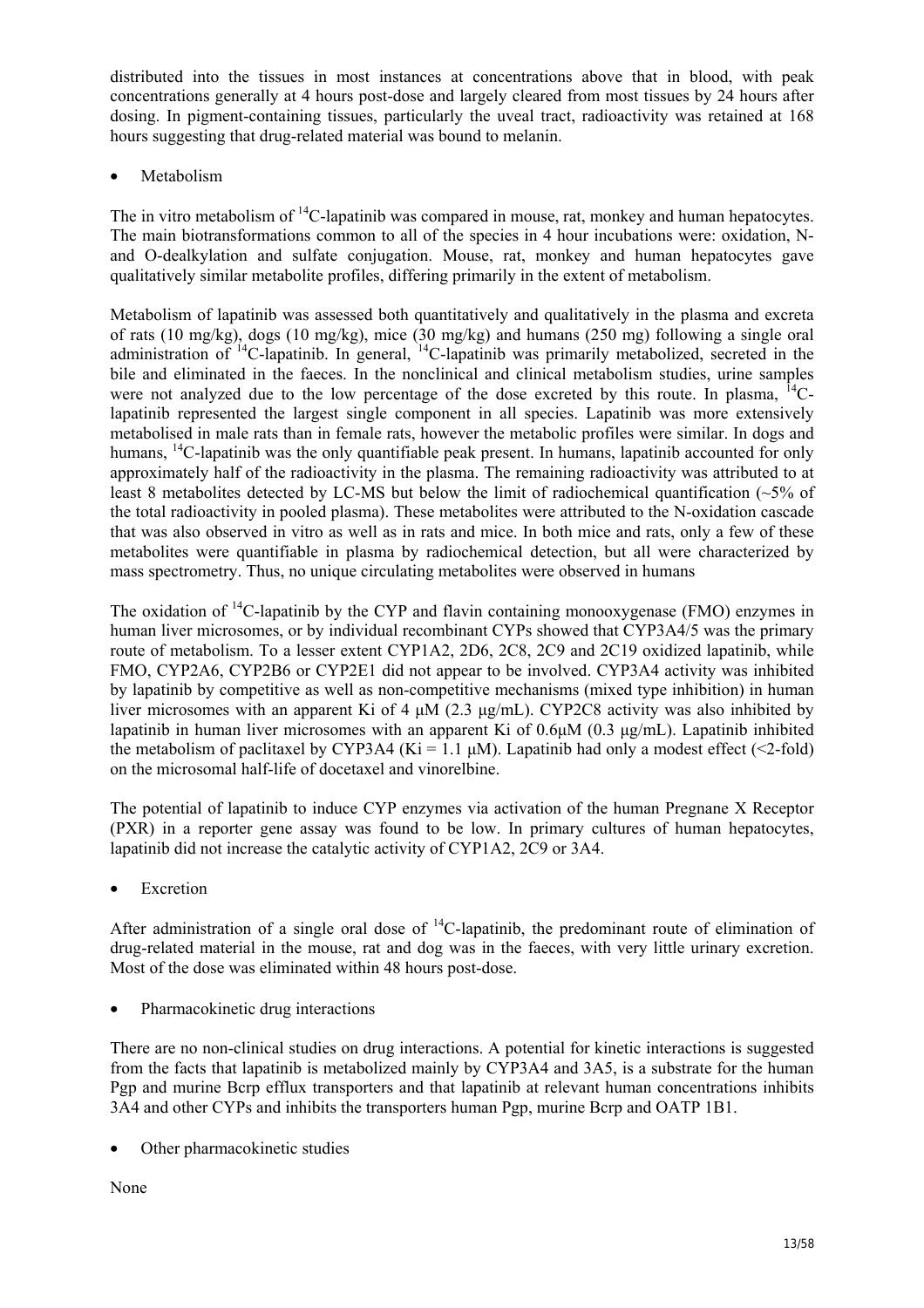# **Toxicology**

• Single dose toxicity

Single dose toxicity studies are summarised in Table 3:

# **Table 3 - Single dose toxicity studies**

| Species/<br>Sex/Number/Group | Dose/Route           | <b>Observed max</b><br>non-lethal dose | <b>Major findings</b>                                                          |
|------------------------------|----------------------|----------------------------------------|--------------------------------------------------------------------------------|
| Mouse 6M/6F                  | $0, 2000$ mg/kg oral | $2000 \frac{\text{mg}}{\text{kg}}$     | Slight body weight reduction, mucosal<br>hyperplasia and/or atrophy in stomach |
| Mouse 6M/6F                  | $0, 46$ mg/kg i.v.   | $46 \text{ mg/kg}$                     | None                                                                           |
| Rat 6M/6F                    | $0, 2000$ mg/kg oral | $2000 \frac{\text{mg}}{\text{kg}}$     | Slight body weight reductions, mucosal<br>atrophy in glandular stomach         |
| Rat 6M/6F                    | $0, 21.2$ mg/kg i.v. | $21.2 \text{ mg/kg}$                   | None                                                                           |

• Repeat dose toxicity (with toxicokinetics)

Repeat-dose toxicity studies with lapatinib are summarised in the Table 4:

| <b>Study</b>                         | Number/<br>Sex/Group                                                  | <b>Dose</b><br>(mg/kg) | <b>Major findings</b>                                                                                                                                                                                                                                                                                                                                                                                                                                                                                                                                                                                                                                                                                                                                                                                              |
|--------------------------------------|-----------------------------------------------------------------------|------------------------|--------------------------------------------------------------------------------------------------------------------------------------------------------------------------------------------------------------------------------------------------------------------------------------------------------------------------------------------------------------------------------------------------------------------------------------------------------------------------------------------------------------------------------------------------------------------------------------------------------------------------------------------------------------------------------------------------------------------------------------------------------------------------------------------------------------------|
| <b>Mouse</b><br>14 days<br>$Non-GLP$ | 10                                                                    | 100<br>300<br>1000     | 1000 mg/kg: All animals killed on day 8 due to body weight<br>decrease, decreased food consumption and general declining<br>health<br>$\geq$ 100 mg/kg: Dose-dependent effects on erythroid parameters                                                                                                                                                                                                                                                                                                                                                                                                                                                                                                                                                                                                             |
| <b>Mouse</b><br>13 weeks<br>GLP      | 28                                                                    | 50<br>100<br>200       | 200 mg/kg: 1 bilirubin, liver centrilobular hypertrophy (M),<br>mucosal hyperplasia of colon<br>$\geq$ 100 mg/kg: mucosal hyperplasia of caecum (M), increased<br>incidence and severity of chronic inflammation of the preputial<br>gland(M)                                                                                                                                                                                                                                                                                                                                                                                                                                                                                                                                                                      |
| Rat<br>7 days<br>Non-GLP             | 3M                                                                    | 60<br>120<br>240       | $\geq 60$ mg/kg: prostatic atrophy (1M/dose), increased adrenal<br>weight                                                                                                                                                                                                                                                                                                                                                                                                                                                                                                                                                                                                                                                                                                                                          |
| Rat<br>14 days<br><b>GLP</b>         | 10<br>$+5$ recovery<br>in control<br>and high<br>dose $(11)$<br>days) | 60<br>240<br>1000      | 1000 mg/kg: Female rats exhibited severe clinical signs and<br>killed on day 10.<br>$\geq$ 240 mg/kg: Alterations in multiple haematologic and clinical<br>chemistry parameters, decreased prostate and increased adrenal<br>weights, thymic weight and size reduction, macroscopic<br>observation of yellow tissues and stomach contents, and target<br>organ morphologic changes in gastrointestinal organs, accessory<br>digestive organs, lymphoreticular organs, skeletal muscle, lung,<br>adrenal gland, prostate and mammary gland.<br>Recovery: Rapid resolution of most gastrointestinal effects.<br>Minor effects in the mammary gland, lung and prostate<br>persisted during recovery; while all other treatment-related<br>effects showed a trend toward resolution, total recovery was<br>incomplete. |

| Table 4 - Major findings in the repeat-dose toxicity programme for lapatinib |  |
|------------------------------------------------------------------------------|--|
|------------------------------------------------------------------------------|--|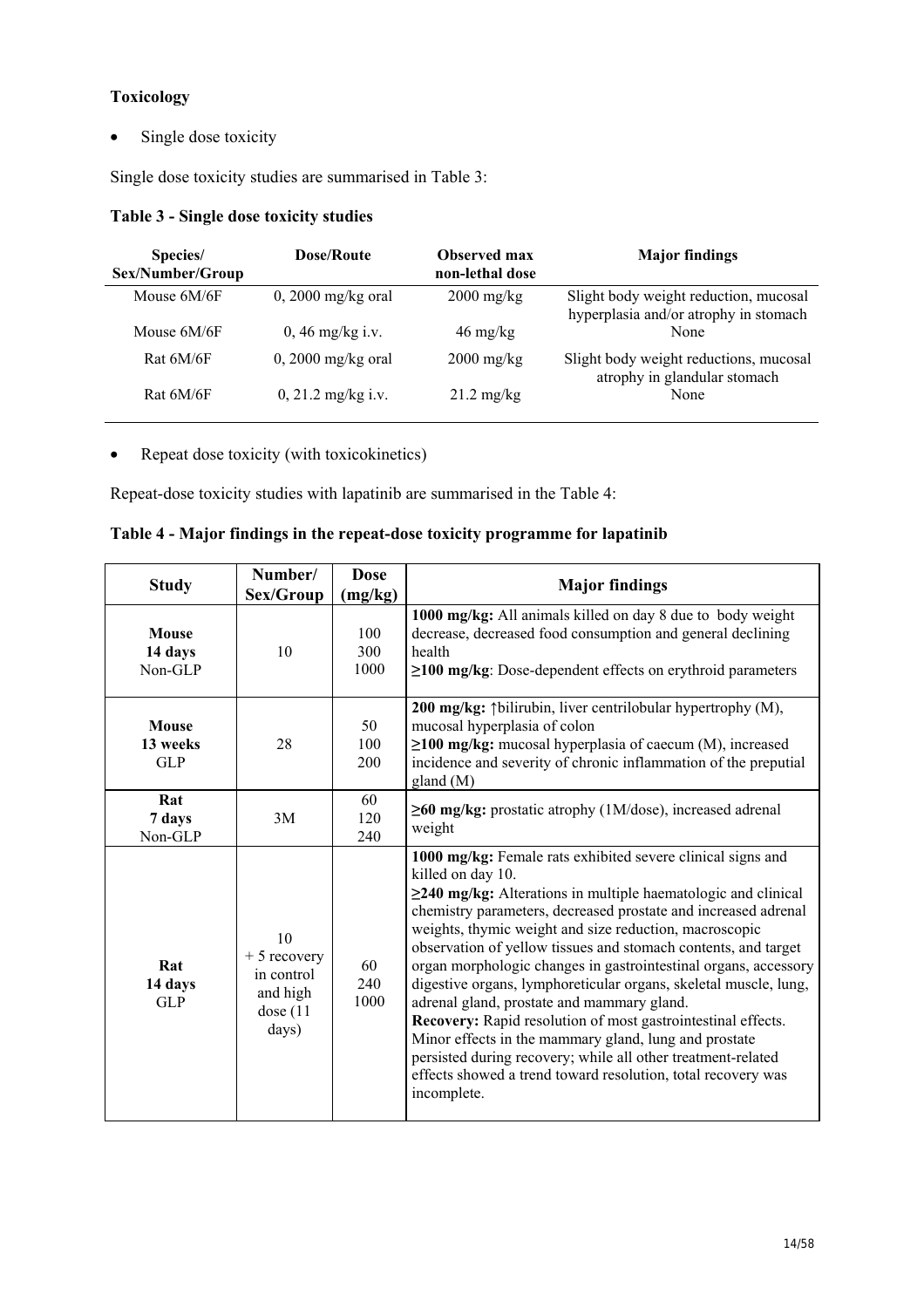| Rat<br>13 weeks<br><b>GLP</b> | 12<br>$+8$ recovery<br>in control<br>and high<br>dose $(22)$<br>days) | 20<br>60<br>180                                        | 180 mg/kg: $\downarrow$ Body weight, and food consumption (F).<br>Treatment-related clinical signs (distended abdomen, loose<br>feces, bruising of the mouth and lips, hair loss, scabs, a piloerect<br>coat, red staining and yellow skin colour), primarily in F.<br>Leukocytosis, † reticulocytes. † bile acids. † adrenal glands,<br>lungs, spleen and liver weights (F). Luterus weight. Skin lesions<br>(M+F), glandular dilation in the stomach, glandular hyperplasia<br>in the caecum, acinar atrophy in the salivary glands, infiltration<br>of pigmented macrophages and lymphoid depletion in the<br>lymphoid tissues, cortical hypertrophy of the adrenal cortex,<br>alveolar histiocytosis in the lung, pigment accumulation and<br>degeneration in the mammary gland, and zymogen granule<br>depletion in the pancreas. Cardiomyopathy. Trabecular atrophy<br>of femur $(F)$<br>≥60mg/kg: ↑prothrombin time, ↑ALT, AST. Lymphoid<br>hyperplasia (F), Skin lesions (F), Hepatocellulary hypertrophy<br>(F)<br><b>Recovery: Persistence of skin lesions</b><br><b>NOAEL:</b> 60 mg/kg (M), 20 mg/kg (F) |
|-------------------------------|-----------------------------------------------------------------------|--------------------------------------------------------|----------------------------------------------------------------------------------------------------------------------------------------------------------------------------------------------------------------------------------------------------------------------------------------------------------------------------------------------------------------------------------------------------------------------------------------------------------------------------------------------------------------------------------------------------------------------------------------------------------------------------------------------------------------------------------------------------------------------------------------------------------------------------------------------------------------------------------------------------------------------------------------------------------------------------------------------------------------------------------------------------------------------------------------------------------------------------------------------------------------------|
| Rat<br>26 weeks<br><b>GLP</b> | 12<br>$+8$ recovery<br>in control<br>and high<br>dose                 | $\mathbf F$<br>M<br>20<br>10<br>60<br>60<br>180<br>120 | No significant additional toxicological effects as compared to<br>previous studies of shorter duration (14 days and 13 weeks).<br><b>NOAEL:</b> 60 mg/kg (M), 10 mg/kg (F)                                                                                                                                                                                                                                                                                                                                                                                                                                                                                                                                                                                                                                                                                                                                                                                                                                                                                                                                           |
| Dog<br>7 days<br>Non-GLP      | $3\ \mathrm{M}$                                                       | 30<br>60<br>120                                        | Mild effects, limited to loose faeces were noted throughout the<br>study.                                                                                                                                                                                                                                                                                                                                                                                                                                                                                                                                                                                                                                                                                                                                                                                                                                                                                                                                                                                                                                            |
| Dog<br>14 days<br><b>GLP</b>  | 3<br>$+2$ recovery<br>in control<br>and high<br>dose                  | 10<br>60<br>360                                        | 360 mg/kg: Salivation, dehydration, emesis. Į spleen and<br>thymus weights \ WBC, \ \ alkaline phosphatase, bilirubin and<br>bile acids. Gastric lesions with degeneration and necrosis of<br>mucous glands and villous atrophy in the small intestine.<br>Inflammatory changes in tongue and gingival tissues, atrophic<br>changes involving skeletal muscle, depletion of zymogen in the<br>acinar pancreas and depletion of glycogen in the liver<br>$\geq$ 60mg/kg: Weight loss and decreased food consumption.<br>Looses faeces, decreased activity. 1Lymphocytes, eosinophils.<br>Gastric lesions (M). Depletion of lymphocytes and<br>accumulation of macrophages in lymphoid tissues.<br>Recovery: At the end of the recovery period, there were no<br>treatment-related macroscopic findings. Lymphoid depletion of<br>the thymus and atrophy of skeletal muscle (1M) present at the<br>end of recovery period, other microscopic changes absent.                                                                                                                                                           |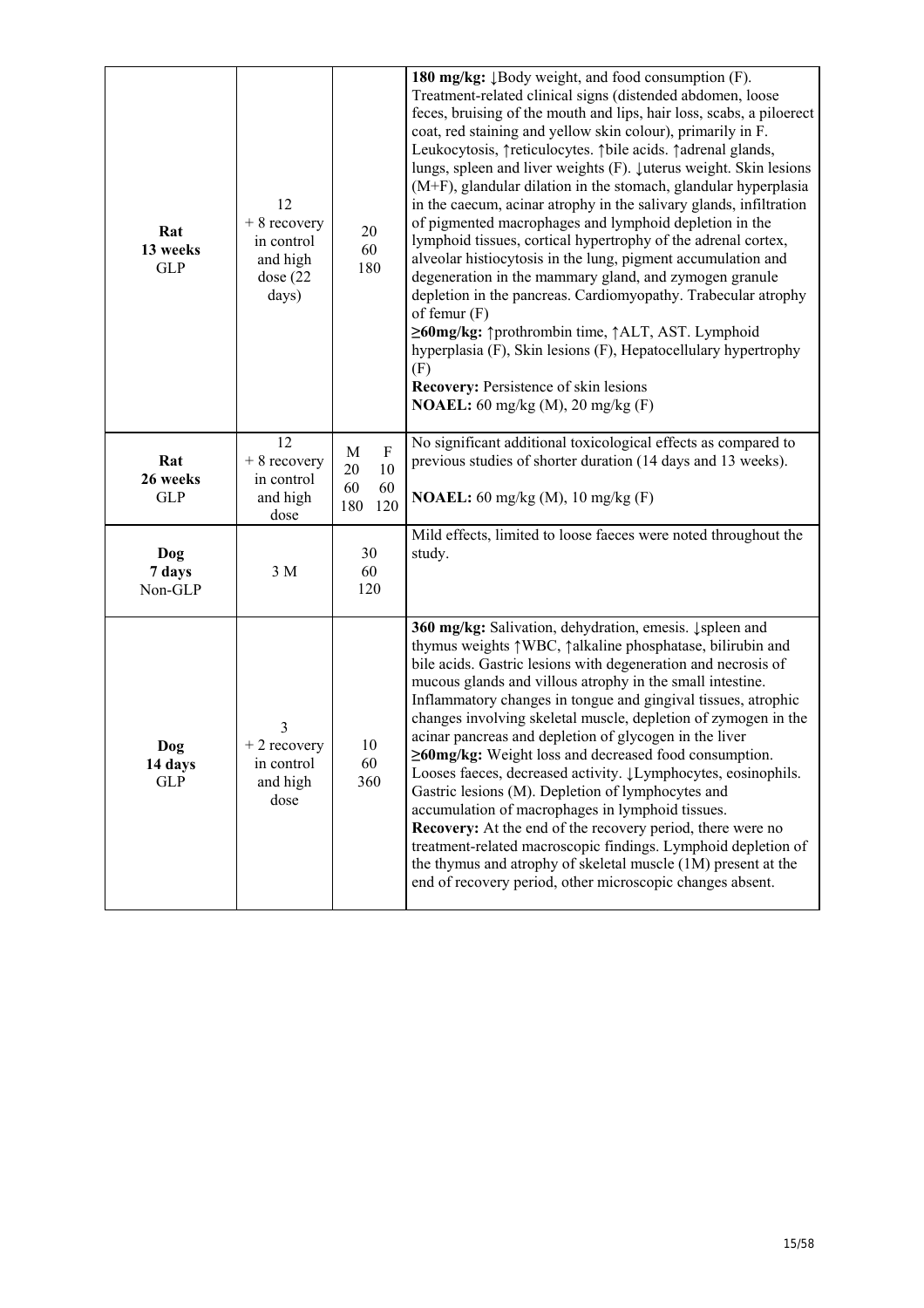| Dog<br>13 weeks<br><b>GLP</b> | $\overline{4}$<br>$+2$ recovery<br>in control<br>and high<br>dose $(22)$<br>days) | 10<br>40<br>160 | 160 mg/kg: Body weight loss. Skin and mucous membrane<br>lesions with hair and discoloration. $\uparrow$ WBC (F), $\uparrow$ bilrubin, bile<br>acids, alkaline phosphatise, ALT, globulin, cholesterol.<br>↓Thymus weight. ↑Relative adrenal gland an liver weight (M)<br>$\geq$ 40 mg/kg: Epidermal changes in the paws. $\uparrow$ Relative lung<br>weight (M). Lymphoid depletion in multiple tissues (GI tract,<br>lymph nodes, spleen and thymus); glycogen depletion and<br>vacuolization in the liver; mucosal atrophy of the GI tract,<br>tongue and oral cavity ulceration/inflammation; skeletal muscle<br>atrophy and pancreas zymogen depletion. Liver (chronic<br>inflammation and bile duct hyperplasia); adrenal gland<br>(cytoplasmic alteration); mammary glands (reduced<br>proliferation); bone marrow (hypocellularity); epididymis<br>(epithelial vacuolization) and skin (dermal chronic<br>inflammation with associated epidermal hyperplasia and<br>erosion). There was also a generalized increase in pigment<br>deposition in multiple tissues (adrenal gland, GI tract, liver,<br>lung, lymph node, spleen, skin, thymus, kidney, lachrymal<br>gland, tongue, mammary gland, ovary and uterus).<br>Recovery: Persistence of: increased pigment deposition in<br>many tissues (liver, thymus, paw skin, stomach, duodenum,<br>jejunum, ileum, cecum, colon, rectum, mammary gland, ovaries,<br>uterus, mesenteric lymph nodes and mandibular lymph nodes)<br>and increased severity of thymic lymphoid depletion (M+F).<br>hepatocellular glycogen depletion, increased severity of liver<br>chronic inflammation and dermal chronic active inflammation<br>of the paw skin with associated epidermal hyperplasia,<br>epidermal erosion and/or <i>Demodex</i> spp. infestations (F).<br>NOAEL: 10 mg/kg |
|-------------------------------|-----------------------------------------------------------------------------------|-----------------|-----------------------------------------------------------------------------------------------------------------------------------------------------------------------------------------------------------------------------------------------------------------------------------------------------------------------------------------------------------------------------------------------------------------------------------------------------------------------------------------------------------------------------------------------------------------------------------------------------------------------------------------------------------------------------------------------------------------------------------------------------------------------------------------------------------------------------------------------------------------------------------------------------------------------------------------------------------------------------------------------------------------------------------------------------------------------------------------------------------------------------------------------------------------------------------------------------------------------------------------------------------------------------------------------------------------------------------------------------------------------------------------------------------------------------------------------------------------------------------------------------------------------------------------------------------------------------------------------------------------------------------------------------------------------------------------------------------------------------------------------------------------------------------------------------------------------------------|
| Dog<br>39 weeks               | $\overline{4}$<br>$+2$ recovery<br>in control<br>and high<br>dose                 | 10<br>40<br>100 | With the exception of hepatocellular degeneration/necrosis and<br>cholestasis in two pre-terminal males and one terminal female<br>dosed at 100 mg/kg, there was no significant toxicity in addition<br>to that observed in previous studies of shorter duration.<br>NOAEL: 10 mg/kg                                                                                                                                                                                                                                                                                                                                                                                                                                                                                                                                                                                                                                                                                                                                                                                                                                                                                                                                                                                                                                                                                                                                                                                                                                                                                                                                                                                                                                                                                                                                              |

In conclusion, the repeat-dose toxicity studies have not revealed any important safety concerns others than what would be expected from the mode of action (epithelial effects mainly in skin and GI tract), effects which have been well characterised in the clinic.

• Toxicokinetics

Toxicokinetics studies performed with lapatinib are summarised in Table 5:

**Table 5 - Summary of toxicokinetics data** 

| <b>Study ID</b> | Period | <b>Dose</b> |        | <b>Animal AUC</b><br>(ng.h/ml) |       | Cmax<br>(ng/ml) |      | <b>Exposure</b><br>multiple (AUC) |  |
|-----------------|--------|-------------|--------|--------------------------------|-------|-----------------|------|-----------------------------------|--|
|                 |        | (mg/kg/day) | 8      | ♀                              |       | ♀               | 3    | ¥                                 |  |
| Mouse           |        | 100         | 123343 | 58752                          | 15220 | 14057           | 3.4  | 1.6                               |  |
| 14 days         | Day 1  | 300         | 272380 | 251379                         | 27077 | 23224           | 7.5  | 6.9                               |  |
|                 |        | 1000        | 540545 | 806704                         | 23788 | 29924           | 15   | 22                                |  |
| <b>Mouse</b>    |        | 50          | 20621  | 15092                          | 5324  | 4611            | 0.57 | 0.42                              |  |
| 13 weeks        | Day 28 | 100         | 57683  | 38215                          | 7901  | 7127            | 1.6  | 1.1                               |  |
|                 |        | 200         | 116278 | 85981                          | 10675 | 8638            | 3.2  | 2.4                               |  |
| Rat             |        | 60          | 39743  | 219857                         | 4753  | 13996           | 1.1  | 6.1                               |  |
| 14 days         | Day 1  | 240         | 178315 | 2015001                        | 5604  | 46238           | 4.9  | 56                                |  |
|                 |        | 1000        | 297944 | 1131015                        | 7507  | 37015           | 8.2  | 31                                |  |
| Rat             |        | 20          | 5796   | 56682                          | 1026  | 6646            | 0.16 | 1.6                               |  |
| 13 weeks        | Day 22 | 60          | 28417  | 318476                         | 4234  | 23355           | 0.78 | 8.8                               |  |
|                 |        | 180         | 117966 | 692018                         | 7983  | 40306           | 3.3  | 19                                |  |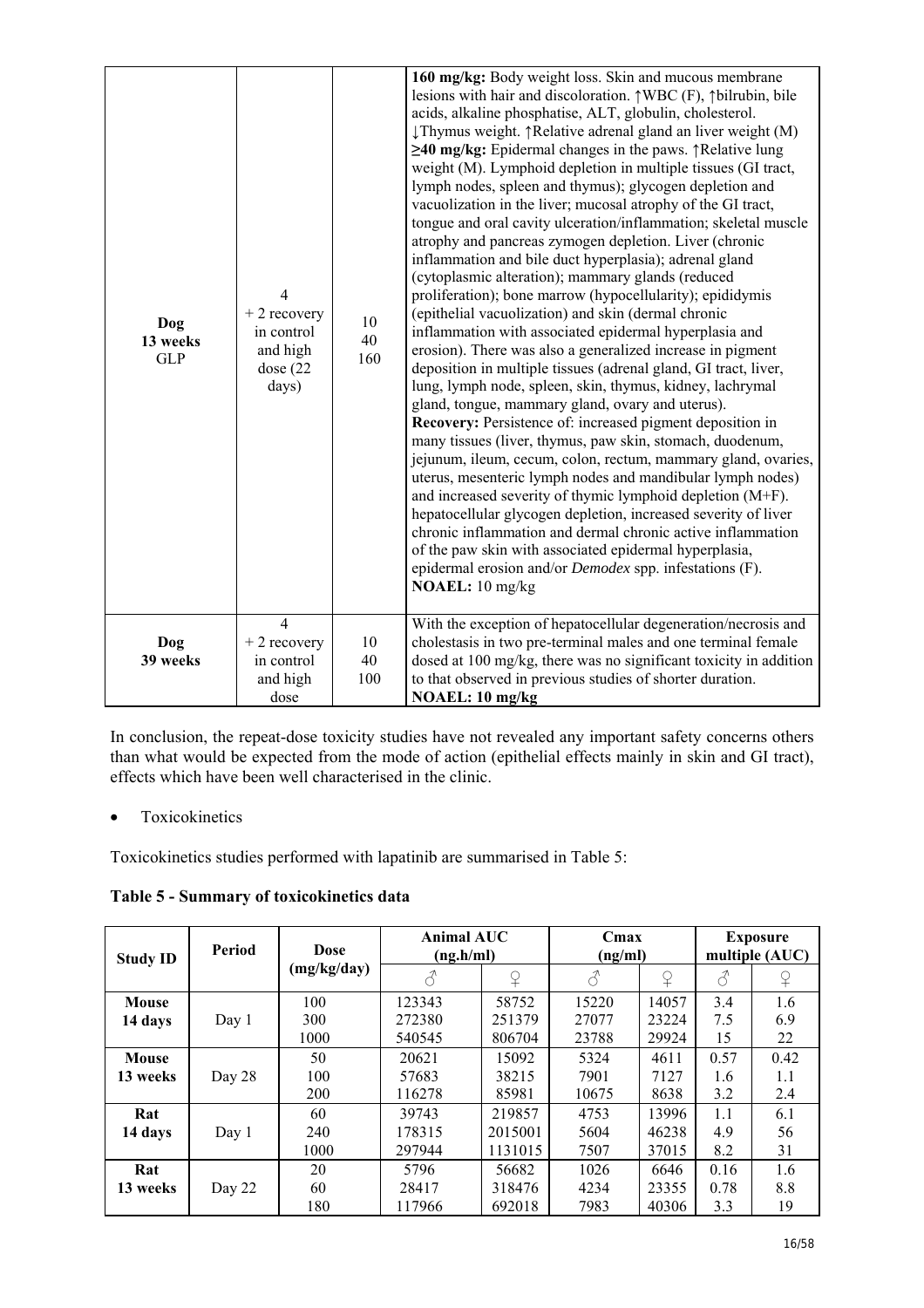| Rat<br>26 weeks | Day 85  | 10<br>20<br>60<br>120<br>180 | 7621<br>23765<br>92604 | 21124<br>195282<br>384908 | 2327<br>3401<br>10607 | 3320<br>20976<br>24949 | 0.21<br>0.66<br>2.6 | 0.58<br>5.4<br>11 |
|-----------------|---------|------------------------------|------------------------|---------------------------|-----------------------|------------------------|---------------------|-------------------|
| Dog             |         | 30                           | 16436                  |                           | 1470                  |                        | 0.45                |                   |
| 7 days          | Day 7   | 60                           | 30876                  |                           | 2092                  |                        | 0.85                |                   |
|                 |         | 120                          | 85961                  |                           | 6225                  |                        | 2.4                 |                   |
| Dog             |         | 10                           | 4206                   | 8685                      | 663                   | 972                    | 0.12                | 0.24              |
| 14 days         | Day 1   | 60                           | 60253                  | 46256                     | 3239                  | 3716                   | 1.7                 | 1.3               |
|                 |         | 360                          | 145880                 | 352644                    | 6629                  | 9083                   | 4.0                 | 9.7               |
| Dog             |         | 10                           | 3748                   | 8182                      | 451                   | 1008                   | 0.10                | 0.23              |
| 13 weeks        | Day 29  | 40                           | 20767                  | 36302                     | 1640                  | 2525                   | 0.57                | 1.0               |
|                 |         | 160                          | 79204                  | 107409                    | 4183                  | 5560                   | 2.2                 | 3.0               |
| Dog             |         | 10                           | 5593                   | 7900                      | 683                   | 1002                   | 0.15                | 0.22              |
| 39 weeks        | Week 26 | 40                           | 14117                  | 42980                     | 1110                  | 2922                   | 0.39                | 1.2               |
|                 |         | 100                          | 70468                  | 93499                     | 4305                  | 5592                   | 1.9                 | 2.6               |

## • Genotoxicity

Lapatinib showed no genotoxic potential in a standard test battery (gene mutations in bacteria and mammalian cells, chromosomal aberrations *in vitro* in CHO cells and human lymphocytes and *in vivo* in rat bone marrow).

• Carcinogenicity

No carcinogenicity studies have been submitted by the applicant.

• Reproduction Toxicity

Studies on reproductive and developmental toxicity of lapatinib are summarised in Table 6:

| Table 6 - Summary of reproductive and developmental toxicity findings for lapatinib |  |  |
|-------------------------------------------------------------------------------------|--|--|
|                                                                                     |  |  |

| Study type/<br>Study ID / GLP                       | <b>Animals</b><br>Route | <b>Dose</b><br>(mg/kg) | <b>Dosing period</b>                                                                                        | <b>Major findings</b>                                                                                                                                                                                                                               |
|-----------------------------------------------------|-------------------------|------------------------|-------------------------------------------------------------------------------------------------------------|-----------------------------------------------------------------------------------------------------------------------------------------------------------------------------------------------------------------------------------------------------|
| Male fertility<br>Rat<br><b>GLP</b>                 | 25M<br>Oral<br>gavage   | 20<br>60<br>180        | 63 to 67 days (4)<br>weeks prior to co-<br>habitation, during<br>co-habitation and to<br>study termination) | No drug-related effects on mating,<br>fertility or gonadal function at any dose                                                                                                                                                                     |
| Female fertility<br>Rat<br><b>GLP</b>               | 25F<br>Oral<br>gavage   | 20<br>60<br>120        | 15 days prior to co-<br>habitation, during<br>co-habitation and to<br>Day 6 of gestation                    | No drug-related effects on gonadal<br>function, mating or fertility. Maternal<br>toxicity at $\geq 60$ mg/kg. Developmental<br>toxicity demonstrated by reduced fetal<br>body weight at $\geq 60$ mg/kg, increased<br>embryo-lethality at 120 mg/kg |
| Pregnant rat $-$<br>dose range finding<br>$Non-GLP$ | 3F                      | 5<br>30<br>60<br>180   | Days 7 to 19 of<br>gestation                                                                                | 180 mg/kg: Significant reductions in<br>body weight and food consumption,<br>increase in embryofetal mortality.                                                                                                                                     |
| Pregnant rat $-$<br>dose range finding<br>Non-GLP   | 3F                      | 90<br>120              | Days 7 to 20 of<br>gestation                                                                                | 120 mg/kg: Slight reductions in body<br>weight gain and food consumption                                                                                                                                                                            |
| Embryo-fœtal<br>development<br>Rat<br><b>GLP</b>    | 24F                     | 30<br>60<br>120        | Days 7 to 17 of<br>gestation                                                                                | Maternal effects:<br>120 mg/kg: Reduction in body weight<br>gain $(31\%)$ and food consumption<br>Embryo-foetal effects:<br>120 mg/kg: Higher incidence of left-<br>sided umbilical artery and cervical rib,                                        |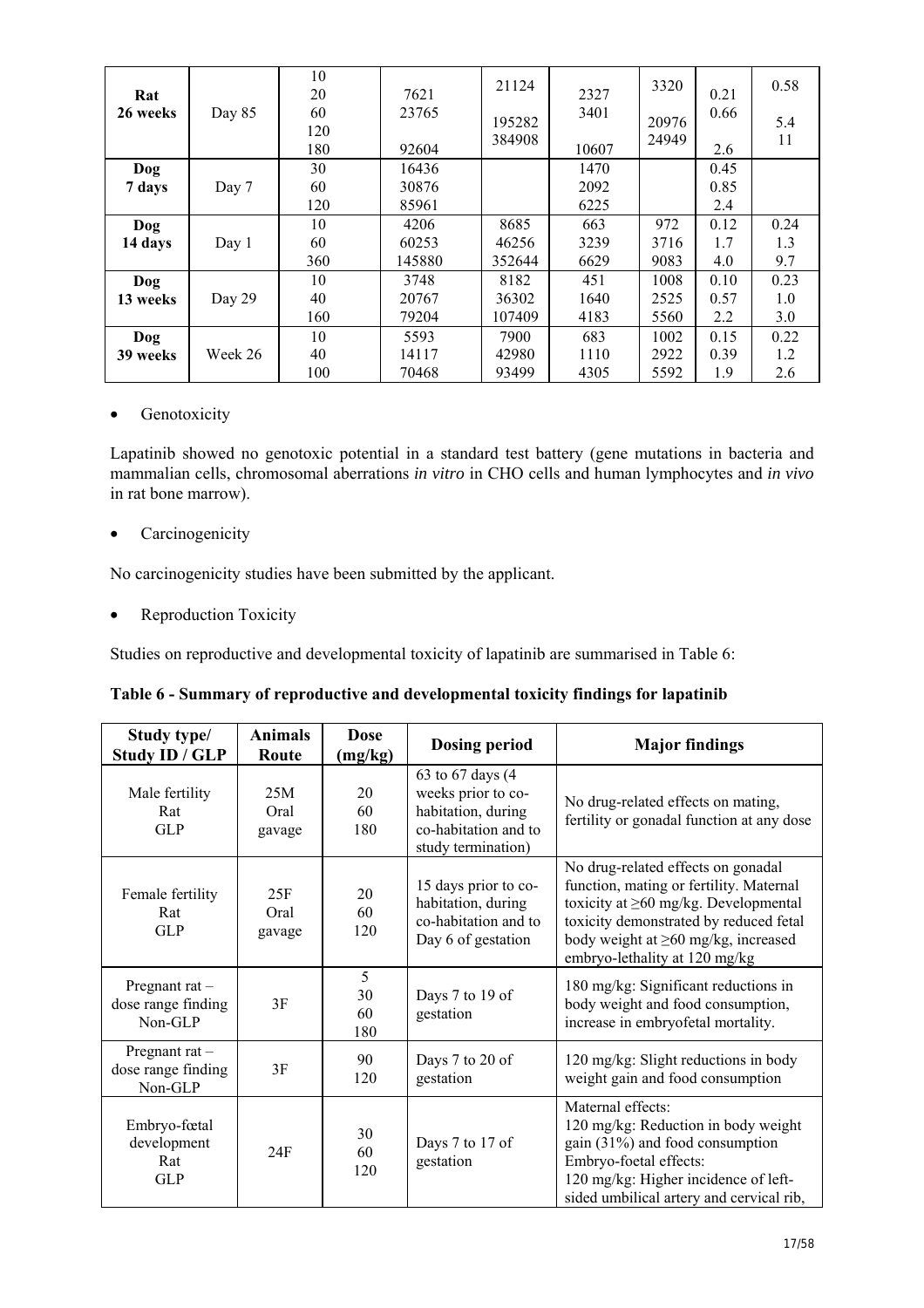|                                                                        |     |                         |                                                                                                                                                         | $\geq 60$ mg/kg: Precocious ossification<br>NOAEL: Maternal: 60 mg/kg<br>Developmental: 120 mg/kg (according<br>to study report, see discussion below)                                                                                                                                                                                                                                                                                             |
|------------------------------------------------------------------------|-----|-------------------------|---------------------------------------------------------------------------------------------------------------------------------------------------------|----------------------------------------------------------------------------------------------------------------------------------------------------------------------------------------------------------------------------------------------------------------------------------------------------------------------------------------------------------------------------------------------------------------------------------------------------|
| Non pregnant<br>rabbit dose range<br>finding<br>Non-GLP                | 3   | 30<br>60<br>120<br>180  | 2 weeks                                                                                                                                                 | A single rabbit at 180 mg/kg loose<br>faeces, reduced body weight and food<br>consumption.                                                                                                                                                                                                                                                                                                                                                         |
| Non pregnant<br>rabbit dose range<br>finding<br>Non-GLP                | 3F  | 400                     | 7 days                                                                                                                                                  | Reduced body weight and reduced food<br>consumption                                                                                                                                                                                                                                                                                                                                                                                                |
| Pregnant rabbit<br>dose range finding<br>Non-GLP                       | 3F  | 90<br>120<br>200<br>300 | Days 8 to 20 of<br>gestation                                                                                                                            | $\geq$ 200 mg/kg: significant reduction in<br>food consumption and slight weight<br>loss.<br>No treatment-related effecs on foetal<br>parameters measured (no foetal<br>examinations were performed).                                                                                                                                                                                                                                              |
| Embryo-fœtal<br>development<br>Rabbit<br>RD2001/00010/00<br><b>GLP</b> | 20F | 30<br>60<br>120         | Days 7 to 20 of<br>gestation                                                                                                                            | Maternal effects :<br>120 mg: One death, four abortions<br>$\geq 60$ mg/kg : Decrease in body weight<br>and food consumption<br>Foetal effects:<br>≥60 mg/kg : Decreased foetal body<br>weight $(5-10\%)$ and increase in the<br>number of foetuses with alterations,<br>primarily minor skeletal variations<br>(irregularities of ossification of the<br>scull, angulated alae of the hyoid<br>NOAEL: Maternal 30 mg/kg<br>Developmental 30 mg/kg |
| Peri & postnatal<br>Rat<br><b>GLP</b>                                  | 24F | 20<br>60<br>120         | Day 6 of gestation to<br>day 20 of lactation                                                                                                            | Maternal effects:<br>120 mg/&kg: Reduced body weight<br>gain<br>$\geq 60$ mg/kg: Reduced food consumption<br>F1 effects:<br>≥60 mg/kg: Decreased post-natal<br>survival, decreased body weight and<br>body weight gain<br>No effects on F1 reproductive, F1<br>parental and F2 developmental<br>endpoints at 20 and 60 mg/kg (no<br>extended evaluation of 120 mg/kg due<br>to the loss of litters                                                 |
| Cross foster study<br>Rat<br>Non-GLP                                   | 15F | 120                     | Day 6 of gestation to<br>day 20 of lactation.<br>After parturition,<br>pups from lapatinib-<br>treated rats and<br>control rats were<br>cross-fostered. | A drug-related 79% reduction in<br>postnatal survival was observed in pups<br>exposed in utero only. Postnatal growth<br>retardation was observed in pups<br>exposed only via milk. Mammary gland<br>morphology was normal in rats treated<br>throughout pregnancy.                                                                                                                                                                                |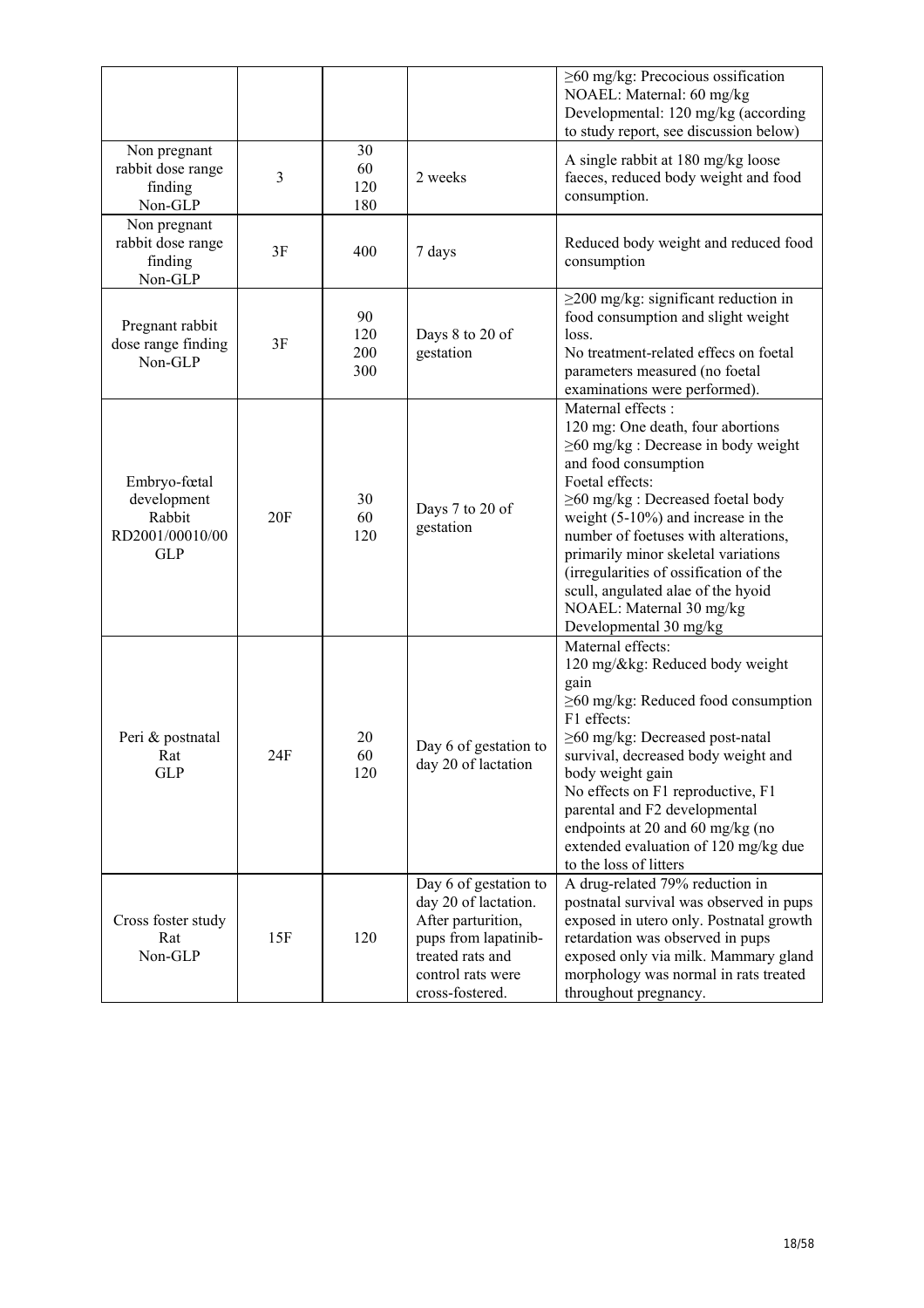## Toxicokinetics

A summary of the toxicokinetics is shown in Table 7

| <b>Study</b>             | <b>Dose</b><br>(mg/kg/day) | <b>AUC</b><br>(ng.h/mL) | $\rm{C}_{max}$<br>(ng/mL) | <b>Exposure</b><br>multiple <sup>a</sup><br>(AUC) |
|--------------------------|----------------------------|-------------------------|---------------------------|---------------------------------------------------|
| Embryo-fœtal development | 30                         | 48941                   | 5540                      | 1.4                                               |
| Rat                      | 60                         | 149729                  | 17423                     | 4.1                                               |
| WD2001/00237/00          | 120                        | 294641                  | 21401                     | 8.1                                               |
| Embryo-fœtal development | 30                         | 1032                    | 144                       | 0.03                                              |
| Rabbit                   | 60                         | 2943                    | 418                       | 0.08                                              |
| RD2001/00010/00          | l 20                       | 8453                    | 667                       | 0.2                                               |

**Table 7: Summary of toxicokinetics studies** 

a : Human AUC = 36200 ng.h/ml; 14 day PK study (EGF10005), 1250 mg/day

Lapitinib showed no effects on mating, fertility or gonadal function in male and female rats. There was reduced fetal body weight and increased embryo-lethality in rats exposed to lapatinib during early embryonic development.

There were no evidence for teratogenicity from studies in rats and rabbits. Lapatinib was associated with growth retardation and developmental variations in rats at 4-fold clinical exposure and in rabbits at 8 to 23% of the clinical exposure.

In a peri & postnatal toxicity study in rats, reduced post-natal survival and body weight was observed in the offspring. A non-GLP cross-fostering study showed that the lethality was due to exposure of the dam, while growth retardation was seen in pups which were exposed via milk.

• Local tolerance

Dermal and ocular irritancy studies were performed in New Zealand white rabbits, and skin sensitization studies were performed in Hartley guinea pigs. All studies were performed using the ditosylate monohydrate salt of lapatinib. Lapatinib did not act as a local irritant, in the skin or in the eye and also did not appear to be a dermal sensitizer.

Other toxicity studies

#### *Antigenicity*

A sensitisation study was performed in guinea pigs. Lapatinib was not a dermal sensitiser.

#### *Immunotoxicity*

A study was conducted to determine the effect of lapatinib on the immune function of Wistar Han rats administered oral doses for 4 weeks. The rats were immunised with KLH on day 14 and the antibody response to KLH was determined on day 19 and day 29. No significant effect of lapatinib on the IgM or IgG resonse to KLH was observed.

#### *Other studies*

In a whole body autoradiography study in rats, radioactivity was retained in the uveal tract of pigmented rats, suggesting binding to melanin. In the absorption spectrum for lapatinib, there are peaks in the UVA/UVB region with a λmax at approximately 200 nm and smaller peaks at 260, 320 and 360 nm. No studies have been conducted to specifically assess the photoxic potential of lapatinib. No ocular toxicity has occurred in studies up to 9 months duration in dogs and 6 months duration in albino rats.

#### **Ecotoxicity/environmental risk assessment**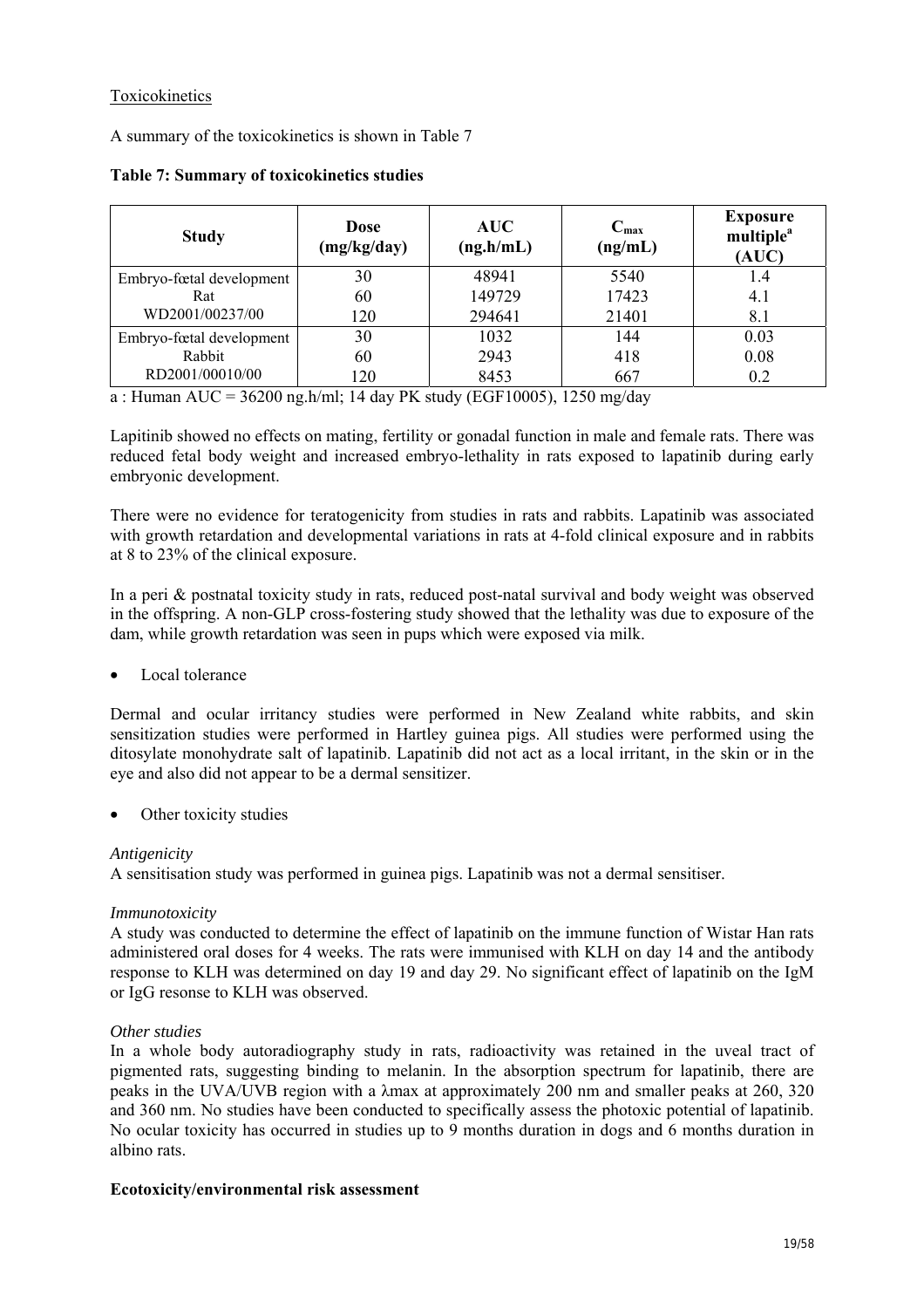The ERA is not yet complete. In order to comply with the CHMP guideline on Environmental Risk Assessment, data on the PBT assessment and PEC/PNEC ratios for the aquatic, terrestrial, and if applicable the sediment are needed.

#### **Discussion on the non-clinical aspects**

#### *Pharmacology*

Lapatinib is an inhibitor of tyrosine kinase on the growth factor receptors ErbB1 (epidermal growth factor receptor, EGFR) and ErbB2 (HER2). I*n vivo* lapatinib showed therapeutic potential in the treatment of tumours where ErbB1 and/or ErbB2 are of importance for tumour growth. Lapatinib showed similar activity on rat, dog and human ErbB1. Based on sequence considerations, it is predicted that lapatinib binds to rat and dog ErbB2 with similar potency as the human receptor. However, to provide further insight on the pharmacology in animal species compared to humans the applicant will perform measurements with recombinant rat and dog ErbB1 and ErbB2 as a follow-up study. Safety pharmacology studies in rats and dogs showed no important safety concerns.

#### *Pharmacokinetics*

Absorption and bioavailability of lapatinib were moderate. There were no important differences in pharmacokinetic parameters between the tested animal species and humans. A pronounced gender difference was observed in rats, with higher exposures in females. This is likely to be due to lower levels of CYP3A in female rats.

Binding to plasma proteins was high (>99%) with no observed species differences. Lapatinib was well distributed into tissues. Lapatinib was retained in pigment-containing tissues, particularly the uveal tract. Placental transfer of lapatinib has not been addressed. Although acceptable for the current indication, such data are of importance for the evaluation for developmental toxicity and if lapatinib is developed for more benign indications, such data should be presented.

Lapatinib was metabolised mainly by CYP3A4/5. No important differences in metabolism between the animal species and humans were observed. No unique human metabolite was observed. Lapatinib was a substrate for efflux transporters (Pgp and Brp) and an inhibitor of human Pgp and murine Bcrp in vitro. Lapatinib also inhibited CYP3A and CYP2C8 in vitro at relevant concentrations. Lapatinib showed no potential for CYP induction.

#### *Toxicity*

The major findings in repeat dose toxicity studies were attributed to exaggerated pharmacology, most importantly epithelial effects in the skin and the gastrointestinal tract. These toxic events occurred at exposures close to the human exposure at the recommended dose. Repeat-dose toxicity studies have not revealed any important safety concerns others than what would be expected from the mode of action (epithelial effects mainly in skin and GI tract), effects which have been well characterised in the clinic.

Carcinogenicity studies were not considered necessary for the current indication, refractory advanced or metastatic breast cancer, where the life expectancy of the patient is short. However, carcinogenicity studies are currently being conducted to determine the tumorigenic potential of lapatinib when administered by the oral route to CD-1 mice and Wistar Han rats and they will be provided as a follow-up measure.

A cross-fostering study showed that the lethality was due to exposure of the dam, while growth retardation was seen in pups which were exposed via milk. These data suggest that milk from lapatinib-treated mothers may have negative effects on the child. Section 5.3 of the SPC warns regarding use during pregnancy, and a strong recommendation is stated against use during breast feeding.

No studies have been conducted to specifically assess the phototoxic potential of lapatinib. According to the CPMP Note for Guidance on Photosafety Testing (CPMP/SWP/3989/01), photosafety testing is warranted for those chemicals that absorb light in the wavelength of 290-700 nm and are either topically/locally applied or reach skin or eyes following systemic exposure. Since lapatinib absorbs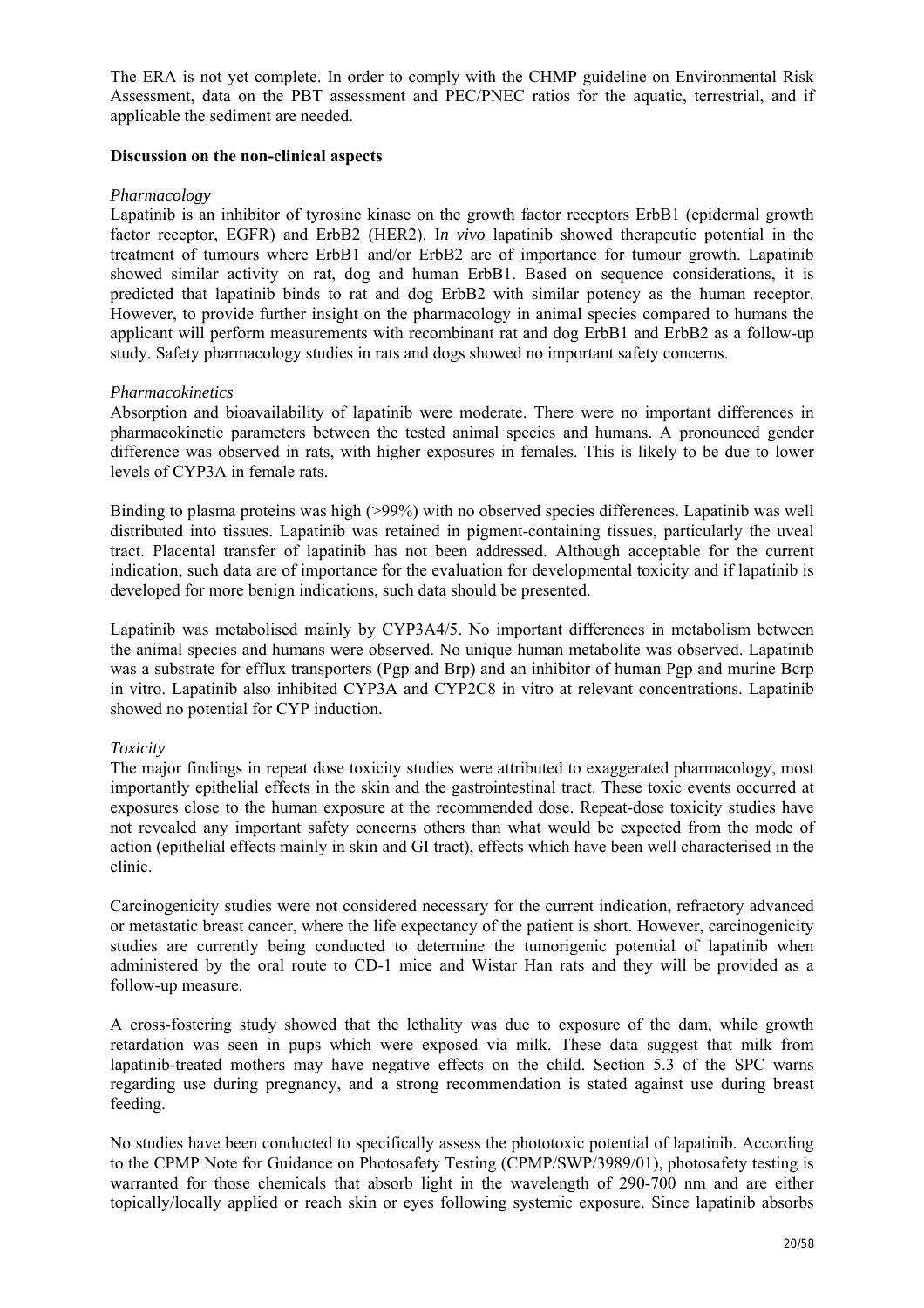light 320 and 360 nm and it has been show to be retained in pigment containing tissues, a study program on photosafety according to the mentioned guideline will be provided as a follow-up measure.

A revised ERA presenting the PBT assessment and PEC/PNEC ratios for the aquatic, terrestrial, and if applicable the sediment compartment will be provided as a follow-up measure.

# **2.4 Clinical aspects**

## **Introduction**

Lapatinib, in combination with capecitabine, is indicated for the treatment of patients with advanced or metastatic breast cancer whose tumours overexpress ErbB2 (HER2) and who have received prior therapy including trastuzumab. The recommended doses of the combination are: lapatinib, 1250 mg once daily continuously plus capecitabine, 2000 mg/m<sup>2</sup>/day taken in 2 doses 12 hours apart on days 1-14 in a 21 day cycle. The proposed commercial formulation of lapatinib ditosylate monohydrate is the same as the 250 mg tablet used in the pivotal clinical study.

The clinical development of lapatinib includes a Phase I clinical trial in cancer patients in which the 'optimally tolerated regimen' (OTR) of lapatinib plus capecitabine was identified, two phase II monotherapy studies in breast cancer, and one pivotal Phase III study in patients with ErbB2 receptor over-expressing advanced or metastatic breast cancer, using the OTR of the drug combination. In addition, the safety profile of lapatinib as monotherapy or in combination with other treatments has been evaluated in several completed or ongoing Phase I and II studies in patients with various types of cancer and in healthy volunteers.

## **GCP**

The Clinical trials were performed in accordance with GCP as claimed by the applicant.

## **Clinical Pharmacology**

#### **Pharmacokinetics**

The clinical pharmacology studies with lapatinib include eight studies in healthy volunteers, five studies in subjects with solid tumours and one study in subjects with hepatic impairment. The highest doses administered to healthy volunteers are single doses of 250 mg or repeated doses of 175 mg for 8 days. Patients have received multiple doses of up to 1800 mg daily. There are no apparent differences in pharmacokinetics between healthy subjects and patients with cancer.

Four different HPLC-MS/MS assays were developed and validated for the determination of lapatinib in plasma. Pharmacokinetic parameters were calculated using non-compartmental methods.

• Absorption

Absorption has been evaluated in 3 bioavailability studies in healthy volunteers and two studies in patients, including food effect. Lapatinib absorption is characterized by low solubility, low permeability and affinity for intestinal efflux transporters. Oral absorption of lapatinib is incomplete and variable likely due to poor aqueous solubility with peak concentrations occurring on average 4 hours after dosing. After dosing, a lag time in absorption is observed averaging 15 minutes.

Lapatinib absorption is affected if administered with food. A study performed in cancer patients (highest dose tested at 1500 mg) evaluated the effect of a low-fat as well as a high-fat meal. In this study, the  $AUC_{\infty}$  was 2.67-fold higher when lapatinib was dosed with a low-fat meal, and 4.25-fold higher with a high-fat meal.  $C_{\text{max}}$  was 2.42-fold and 3.03-fold higher, respectively.  $T_{\text{max}}$  was 1.09 hours later and 2.53 hours later, respectively. Lapatinib bioavailability also reflects extensive metabolism in the gut and liver by CYP3A5 and 3A4.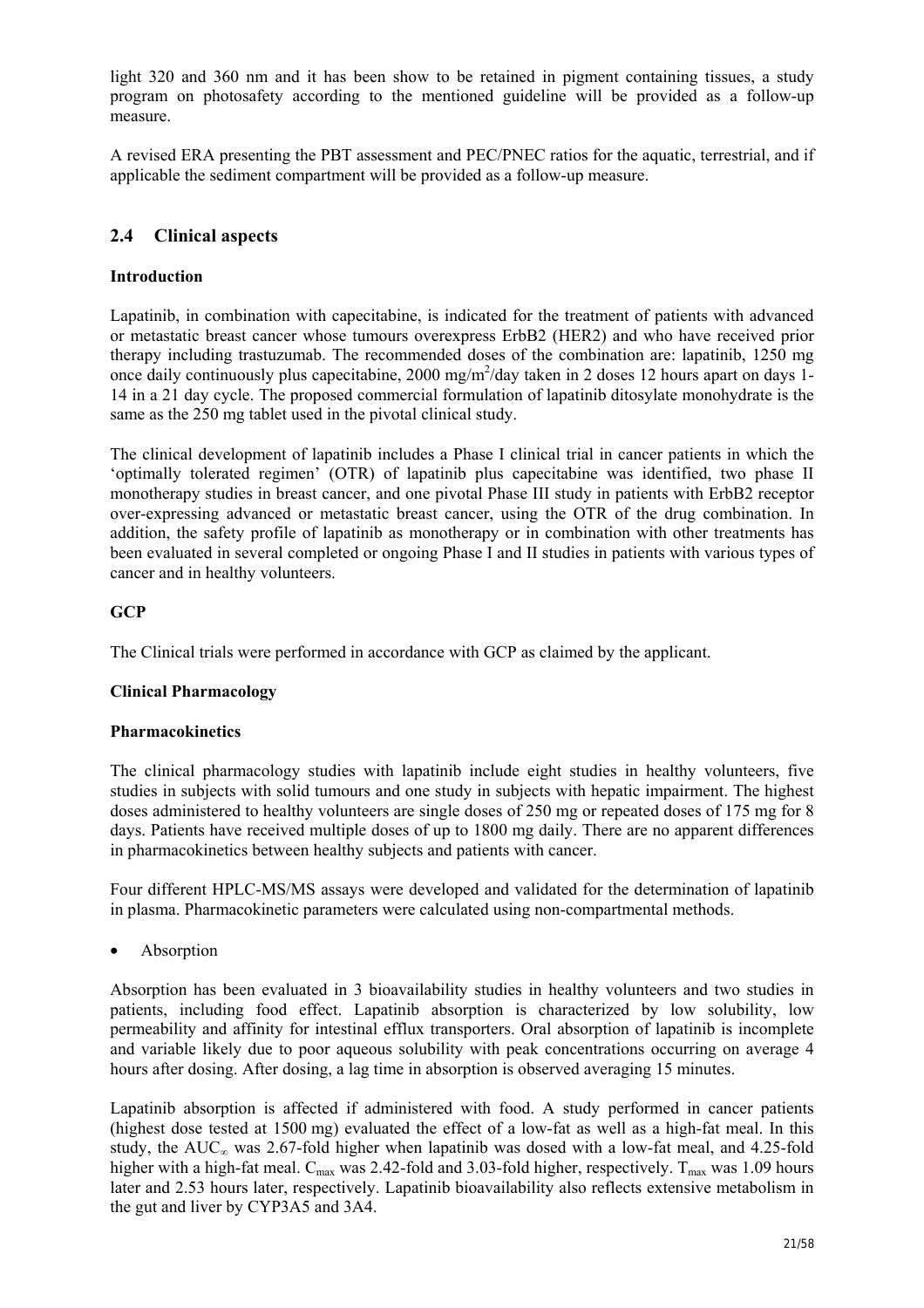The absolute bioavailability of lapatinib has not been determined because of difficulty in formulating the product for IV administration. The results of food effect studies suggest that mean absolute bioavailability in the fasting state must be lower than 25%. However, the variability was large. In the dose ranging studies, when lapatinib was administered in the fasted state, coefficient of variation (CV) ranged between 45% and 99% for AUC (inter-individual variability). The estimated *intra*-individual variability was 30-36% for AUC based on e.g. a bioequivalence study where repeated administration was performed.

The solubility of lapatinib *in vitro* declines dramatically at pH values above 4. The possibility of interaction with proton-pump inhibitors (PPI) or histamine-2- receptor antagonists (H2RA) was explored by reviewing concomitant medications reported in 8 patients undergoing pharmacokinetic assessment. Results were not sufficient to exclude the possibility of an interaction.

In a mass-balance study, single 250mg doses of 14C-labelled lapatinib administered to 6 healthy volunteers produced serum concentrations of radio-labelled material representing parent drug and metabolites that peaked 4 hr after the dose and declined with a median half-life of 6 hr. Plasma concentrations of lapatinib declined with a half-life of 14 hours. In plasma, lapatinib accounted for approximately 50% of radio-labelled material, the remainder being comprised of metabolites, none of which achieved a plasma concentration of more than 10% of parent drug.

The ditosylate monohydrate salt has better solubility than the free lapatinib base. In an early study in healthy volunteers, the free base was shown to have 33% lower bioavailability than the ditosylate salt in the fasted state. In the fed state, however, there was no significant difference in bioavailability between the salt and the free base. Apart from this early study, the lapatinib ditosylate salt was administered in all clinical studies. The commercial tablet is the same formulation as that used in pivotal clinical trials and therefore does not require bioequivalence studies.

**Distribution** 

The distribution of lapatinib is influenced by interactions with several proteins. It is highly bound (>99%) to human serum proteins *in vitro* (albumin and  $\alpha_1$ -acid glycoprotein). Lapatinib is also a substrate and inhibitor of the efflux transporters P-glycoprotein (Pgp, ABCB1) and breast cancer resistance protein (BCRP, ABCG2).

• Elimination

Plasma concentrations of lapatinib decline with measured half-lives of up to 14 hours. However, accumulation with daily dosing achieves steady-state in 6-7 days, suggesting an effective half-life of 24 hours. In the mass-balance study, plasma and faeces samples were collected prior to dosing and for 168 hours following dosing. Overall recovery of total radioactivity accounted for 61.6% to 99.7% of the dose in this study. Recovery of total radioactivity in urine accounted for less than 2% of the dose for all subjects. Unchanged lapatinib was not quantified in urine. Recovery in faeces accounted for a median of 92% (60-98%). Unchanged lapatinib in faeces accounted for a median of 27% (3-67%) of the dose.

Lapatinib undergoes extensive metabolism in humans to numerous oxidated and N- and O-dealkylated products. *In vitro* studies using human hepatocytes and microsomes indicated that lapatinib is primarily metabolised by CYP3A4 and CYP3A5, with smaller contributions from CYP2C8. Additional studies indicated that CYP1A2, 2D6, 2C9 and 2C19 may also be involved, but to a lesser extent. The most prominent metabolites are the carboxylic acid GW42393 and the O-dealkylated phenol GW690006. N-oxidation of the secondary aliphatic amine produced a cascade of about 8 minor metabolites. Relative to parent drug, GW690006 produced approximately equipotent inhibition of ErbB1-dependent tumour cell growth *in vitro*, but was approximately 100-fold less potent in ErbB2 dependent tumour cells. GW342393 was found to be approximately 40-fold less potent than parent drug in both ErbB1- and ErbB2-dependent tumour cells. They are unlikely to contribute to the biological activity of lapatinib.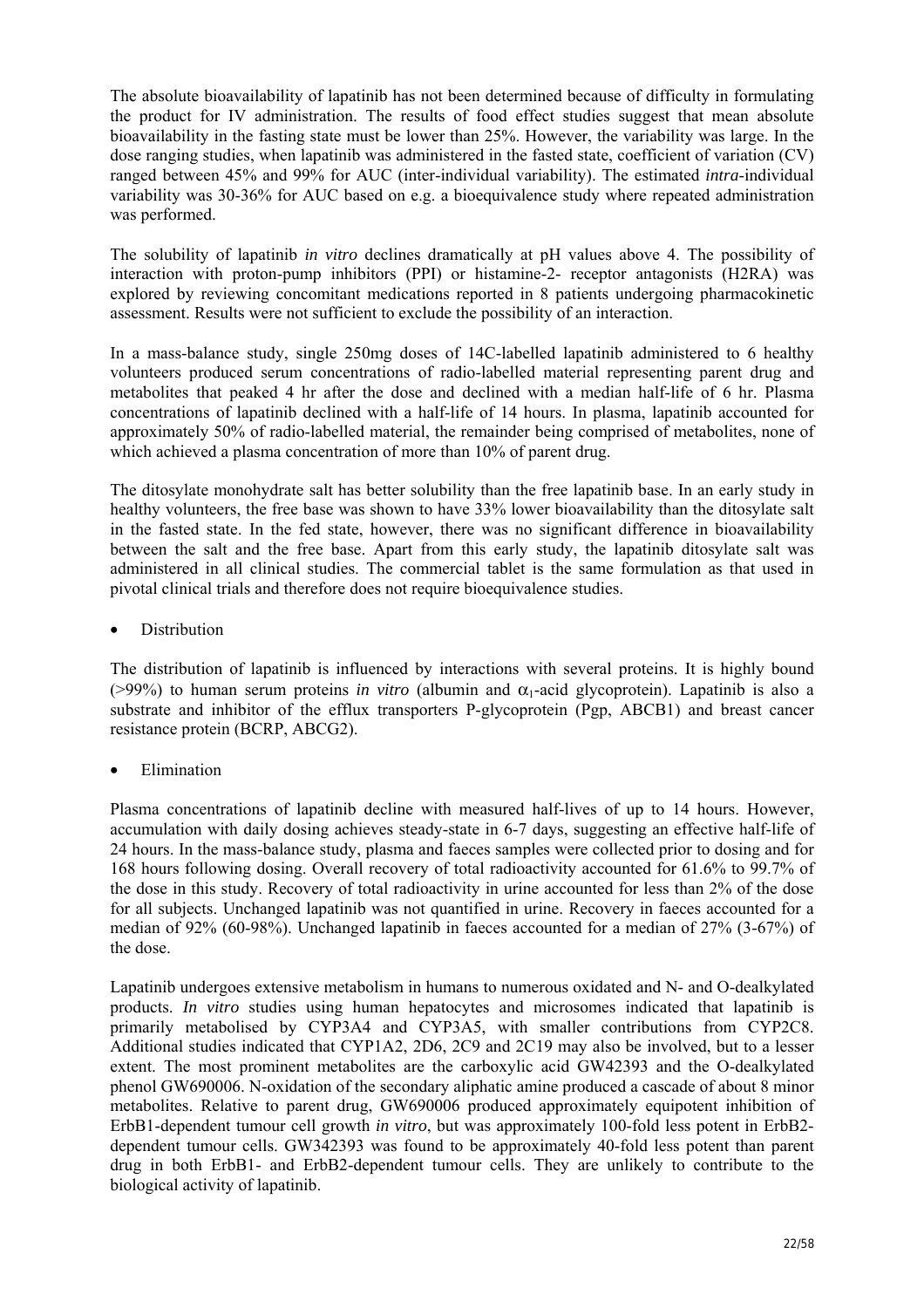• Dose proportionality and time dependencies

Dose-escalation was studied in healthy volunteers administered with single doses of lapatinib up to 250 mg. The half-life appeared to increase with dose from 6 hours at 10 mg to 9 hours at 250 mg. The  $C<sub>max</sub>$  and AUC increased in a slightly more than dose-proportional manner, with the dose-normalised AUC of the 250 mg dose being 1.6 times that of the 10 mg dose. In a study in patients with higher, multiple Day 14 steady-state  $\overline{A}$ UC $\tau$  and C<sub>max</sub> increased in a less than proportional manner at once daily as well as bid dosing.

In a multiple-dose study in healthy volunteers, doses of up to 175 mg were administered once daily for 8 days. Steady state was reached in 6-7 days. The increase in AUC was suggested to exceed the degree of accumulation expected from the observed half-life. Higher doses were administered in a doseescalating study in patients with solid tumours. They received either 175-1800 mg once daily or 500- 900 mg twice daily. After once daily dosing, lapatinib appeared in plasma after lag times of up to 1.1 hours and thereafter increased to achieve peak concentrations at medians of 3-8 hours (range 0.8-16 hours). Accumulation was observed at each dose with geometric mean accumulation ratios ranging from 1.32- to 2.42-fold. BID dosing led to approximately 4-fold accumulation and a systemic exposure that was approximately 2-fold higher than that observed at an equivalent total daily dose when given once daily

Also, in a PK/PD study where cancer patients received multiple daily doses of 500 to 1600 mg, AUC $\tau$ increased with increasing dose in a less than proportional manner. Accumulation based on  $AUC\tau$  was observed at all doses, with geometric mean accumulation ratios ranging from 1.13- to 3.13-fold, indicating an alteration in pharmacokinetics (increased bioavailability or decreased clearance) over time at all doses.

In healthy subjects, overall variability from bioequivalence studies ranged from 39 to 79%, for Cmax, from 31 to 90% for AUC and from 15 to 96% for Thalf.

Special populations

A specific study was performed to evaluate the effect of moderate and severe hepatic impairment on lapatinib pharmacokinetics after a single dose of 100 mg. The study included eight subjects with moderate impairment (Child-Pugh 7-9), 4 subjects with severe impairment (Child-Pugh >9) and 8 healthy subjects. Based on comparison of log-transformed data, the exposure (AUC) increased by 56% and  $85\%$  in the moderate and severe impairment groups, respectively.  $C_{\text{max}}$  increased in the moderate impairment group, but there was no effect on  $t_{1/2}$ . In the severe impairment group there was no effect on  $C_{\text{max}}$ , but  $_{t1/2}$  was prolonged. Variability was high in the severe hepatic impairment group.

No specific studies have been performed for gender, weight, race, or elderly. Overall analysis across clinical pharmacology studies did not indicate an effect of any of them on lapatinib pharmacokinetics. Due to the minor importance or renal excretion for the elimination of lapatinib, a relevant effect of renal impairment on lapatinib pharmacokinetics is not expected. There is no pharmacokinetic data in children.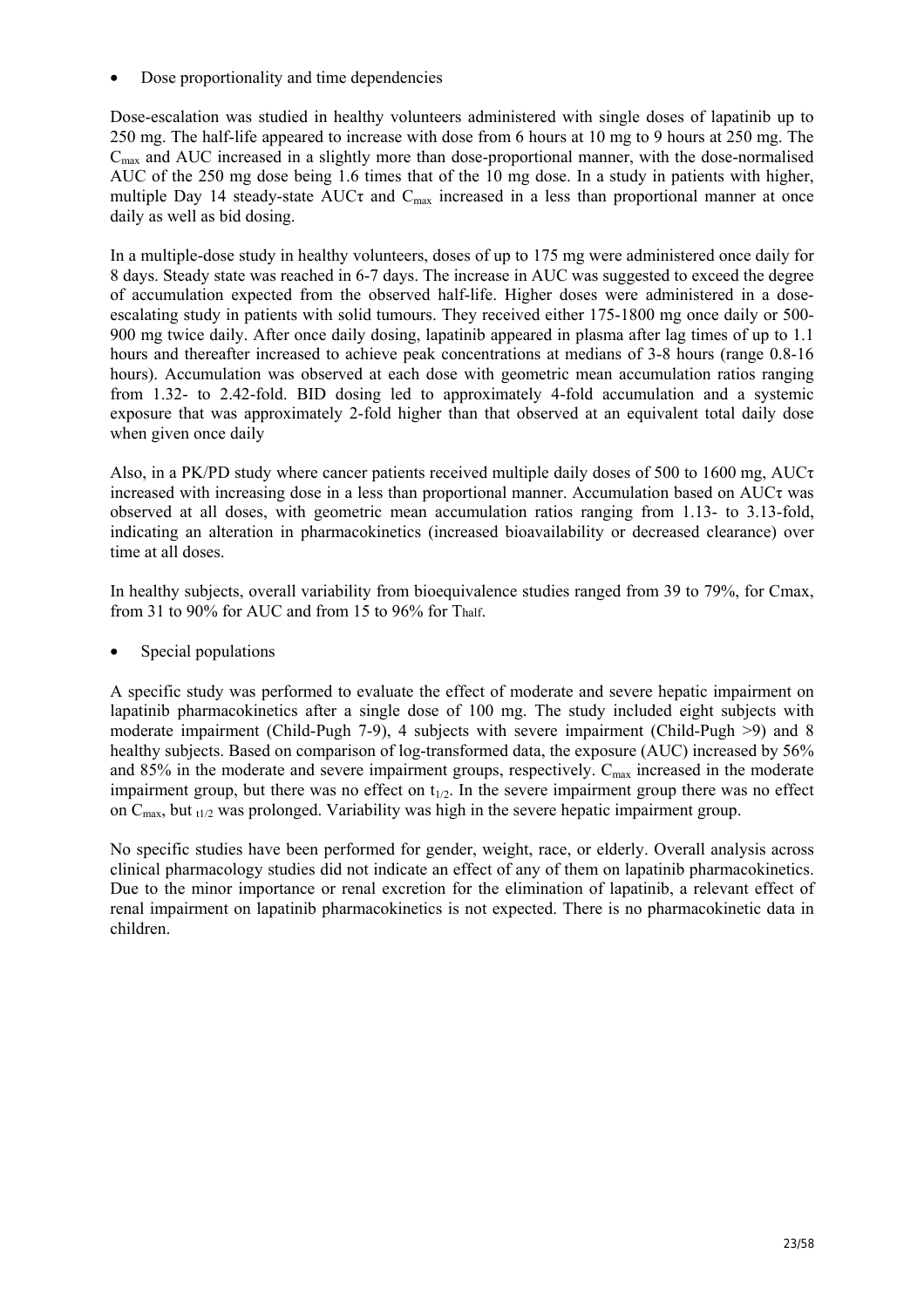• Pharmacokinetic interaction studies

## Effects of other substances on lapatinib:

*In vitro*, the major enzyme catalysing lapatinib metabolism is CYP3A4/5 with smaller contribution of CYP2C8 and potentially CYP1A2, 2D6, 2C9 and 2C19. Therefore, mainly CYP3A4/5 inhibitors and inducers would be expected to affect lapatinib elimination. Lapatinib is also a substrate for the Pgp/ABCB1 and Bcrp/ABCG2 transporters. Inhibitors of these transporters may affect lapatinib distribution. In addition, the metabolism of lapatinib was inhibited by docetaxel at clinically relevant concentrations (IC<sub>50</sub> = 1.3  $\mu$ M = 1.05  $\mu$ g/mL).

The dependence of lapatinib metabolism on CYP3A4 was assessed *in vivo* in two drug-drug interaction studies in healthy volunteers. The effect of potent inhibition was examined after administration of ketoconazole 200mg twice daily for 7 days, which resulted in a 3.6-fold increase in AUC and a 1.7-fold increase in t½ of lapatinib. Administration of carbamazepine, a CYP3A4 inducer, was also examined when administered at 100mg twice daily for 3 days and 200mg twice daily for 17 days. In this case lapatinib concentrations (AUC∞) were reduced 72% after CYP3A4 induction by carbamazepine. No *in vivo* drug-drug interactions have been detected with concomitant therapy with capecitabine and trastuzumab.

## Effects of lapatinib on other substances:

Clinically relevant concentrations of lapatinib inhibit *in vitro* CYP3A4 ( $K_i$  values of 1.1 to 4  $\mu$ M=0.6 to 2.3  $\mu$ g/mL) and CYP2C8 (K<sub>i</sub> = 0.6  $\mu$ M=0.3  $\mu$ g/mL) but not CYP1A2, CYP2C9, CYP2C19, CYP2D6 or UGT activity. Lapatinib modestly inhibits its own metabolism by CYP3A4. Lapatinib does not induce CYP enzymes. Lapatinib also inhibited the efflux transporters Pgp/ABCB1 (IC<sub>50</sub> = 3.91  $\mu$ M= 2.3  $\mu$ g/mL) and Bcrp/ABCG2, and the hepatic uptake transporter OATP 1B1 (IC<sub>50</sub> = 4.02 µM= 2.3 µg/mL). At a single test concentration of 30 µM, lapatinib inhibited human organic anion transporter (OAT) hOAT3 by 59.8%.

### **Pharmacodynamics**

• Mechanism of action

No clinical studies investigating the mechanism of action have been conducted.

• Primary and Secondary pharmacology

Biological activity in terms of inhibition of ErbB1/2 activation and down stream signalling has been demonstrated in tumour biopsies from heavily pre-treated patients. No obvious relationship between dose/concentration and biological activity was identified, but the sample size was small and the population heterogeneous. Despite signs of biological activity, the response rate was low.

A relatively extensive biomarker programme is underway, but until now no markers predictive of antitumour activity or resistance to lapatinib have been identified.

From a repeat-dose dose finding study combining capecitabine and lapatinib including 45 patients, the recommended phase III dose was lapatinib 1250 mg/d OD and capecitabine 1000 mg/m2/day BID 14/21 days. The dose-limiting toxicity was determined to be diarrhoea and rash. An additional study including patients with breast cancer and other solid tumours was also pertinent for the analysis of dose-response. A total of 81 subjects were randomized in this study and received at least one dose of lapatinib. In this study once daily administration of lapatinib at doses ranging from 175 to 1800 mg resulted in approximately a 2-fold accumulation, while twice daily administration of lapatinib at doses ranging from 500 to 900 mg resulted in approximately 4-fold accumulation. Systemic exposure was approximately 2-fold higher after twice daily dosing compared to once daily dosing at the same total daily dose.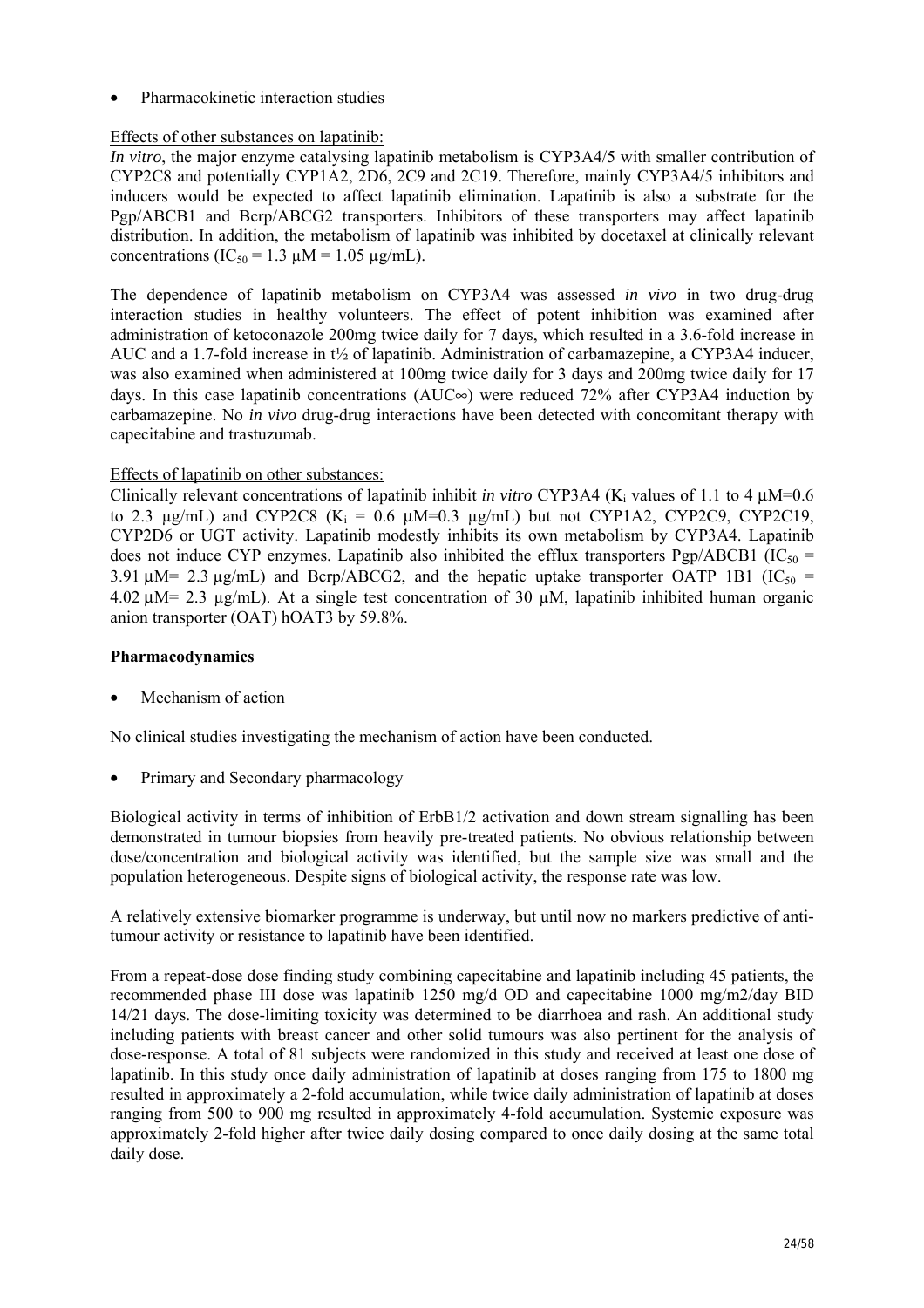The skin and the intestinal mucosa were the main non-tumoral targets for lapatinib action, with diarrhoea being prominent as dose-limiting in dose-finding studies.

#### **Discussion on Clinical Pharmacology**

#### *Discussion on clinical PK*

Lapatinib displays high pharmacokinetic variability, which is not unexpected considered the physicochemical properties and the different mechanisms involved in its absorption and elimination.

Administration of lapatinib with food results in an average 3- to 4-fold increase in systemic exposure at clinically relevant doses. This increase appears to be positively related to the fat and/or caloric content of the meal. A further pharmacokinetic study will be provided as a follow-up measure to characterise the pharmacokinetics of lapatinib administration according to the currently proposed recommendations with different types of meals. Until results are available, it is agreed to maintain the recommendation that lapatinib should be taken 1 hour before or 1 hour after food and it has been properly stated in section 4.2 of the SPC. A warning of possible interactions with food and drink has also been included in section 4.5 of the SPC.

The solubility of lapatinib is pH-dependent, but no clinical study has been performed to evaluate whether changes in gastric pH due to anti-acidic treatment may alter lapatinib bioavailability. The Applicant has committed to perform a study as a follow-up measure; until results are available a warning has been included in sections 4.4 and 4.5 of the SPC.

From the mass balance study it is apparent that biliary excretion plays an undetermined role. The recovery of unchanged lapatinib in faeces may be due mainly to biliary excretion of unchanged parent compound rather than to incomplete absorption, which seems plausible. Biliary excretion may therefore be a relatively important route of elimination for lapatinib.

It has not been considered possible to give clear dose adjustment recommendations based on the results of the study in hepatic impairment. That study was performed at a much lower dose than the proposed dose for Tyverb and, due to non-linear pharmacokinetics, the results of the study (i.e. the observed increase in exposure) cannot readily be extrapolated to the clinical dose. There was also a large variability in the study, as will be expected also in clinical practice due to different types of heptatic disease. The impact of the type of hepatic impairment (e.g. metabolic impairment, cholestasis etc.) and whether the included subjects had hepatic disease that would be expected to have a marked effect on lapatinib pharmacokinetics have not been addressed.

Lapatinib pharmacokinetics have not been specifically studied in patients with renal impairment or in patients undergoing haemodialysis. Available data suggest that no dose adjustment is necessary in patients with mild to moderate renal impairment however caution is advised if lapatinib is prescribed to patients with severe renal impairment as stated in section 4.2, 4.4 and 5.2 of the SPC.

Lapatinib is a substrate for the transport proteins Pgp and BCRP and has been shown to inhibit both of them in vitro as well as the hepatic uptake transporter OATP1B1. Inhibitors (ketoconazole, itraconazole, quinidine, verapamil, cyclosporine, erythromycin) and inducers (rifampin, St John's Wort) of these proteins may alter the exposure and/or distribution of lapatinib. A warning has been included in section 4.5 and 5.2 of the SPC.

Due to lapatinib inhibitory effect on CYP3A4, coadministration of lapatinib with strong CYP3A4 inhibitors (e.g. ritonavir, saquinavir, telithromycin, ketoconazole, itraconazole, voriconazole, posaconazole, nefazodone) or inducers (e.g. rifampicin, rifabutin, carbamazepine, phenytoin or Hypericum perforatum [St John's wort]) should be avoided. Coadministration of lapatinib with moderate inhibitors of CYP3A4 should proceed with caution and clinical adverse reactions should be carefully monitored. A warning has been included in sections 4.4 and 4.5 of the SPC.

The Applicant has suggested making a dose recommendation if concomitant use of a CYP3A4 inhibitor cannot be avoided, and that the dose should be monitored based on tolerability. The latter is,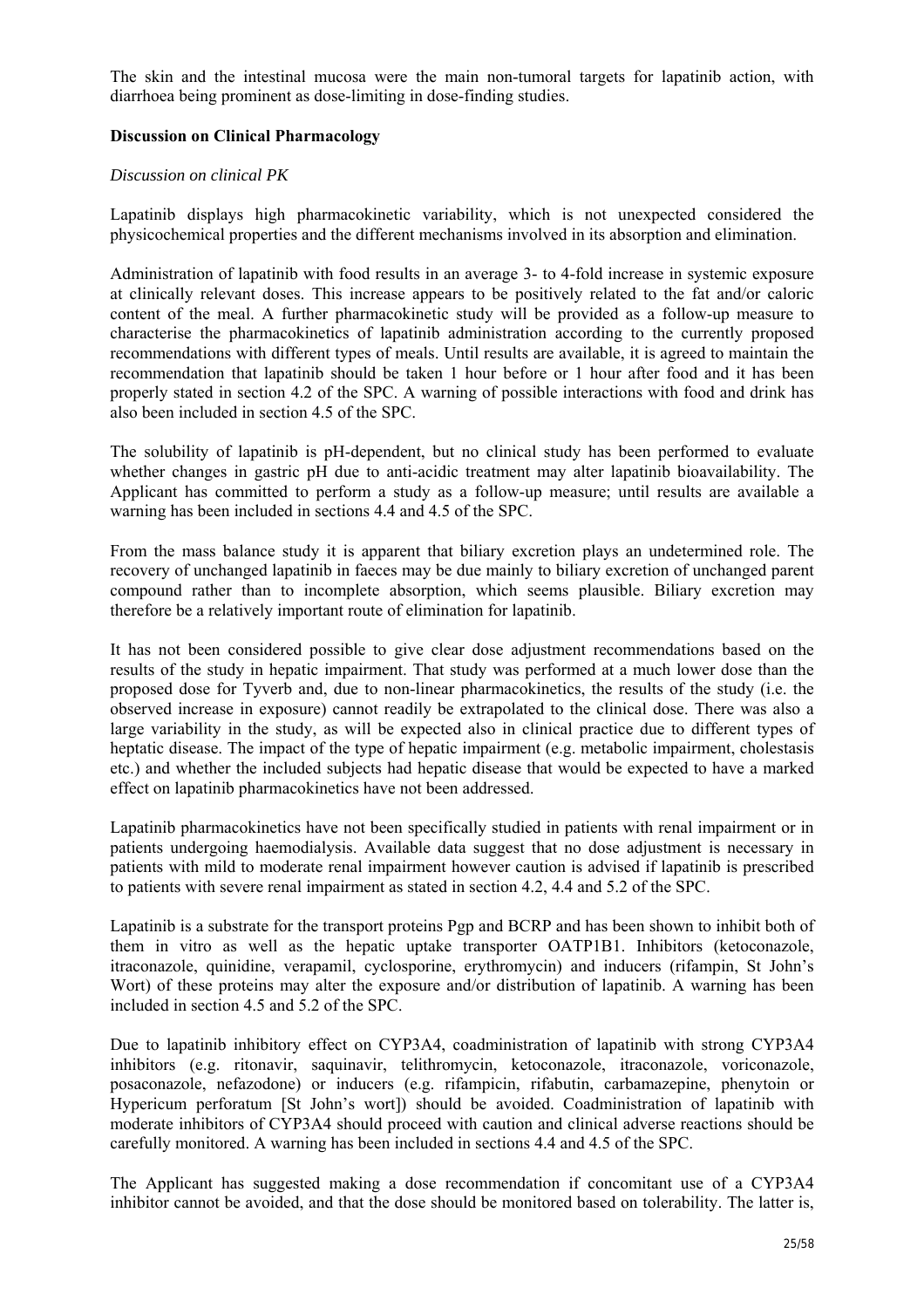however, not considered possible for the currently indicated patient population, since lapatinib should be co-administered with capecitabine, which has overlapping toxicity. It might therefore be difficult to identify potential under- or over-exposure of lapatinib at a decreased dose. Moreover, the ketoconazole interaction study was performed with a dose of lapatinib within the low dose range (100 mg) where non-linearity was in the opposite direction compared with at higher doses, and the magnitude of the effect might possibly be different at the clinical dose. The effect of different inhibitors might be highly variable. The proposed recommendation has not been tested, and the variability in the resulting exposure is unknown. Thus, combination with potent CYP3A4 inhibitors should be avoided.

The effect of 1500 mg OD lapatinib on the pharmacokinetics of midazolam administered orally and intravenously will be provided. The final clinical study report for this study is planned for completion in June 2008. Preliminary results indicate that lapatinib decreased midazolam clearance 18% and increased midazolam bioavailability 19%, resulting in AUCIV increasing 22% after IV and 45% after PO administration. Based on these findings, co-administration of lapatinib with drugs that are substrates of CYP3A4 and have narrow therapeutic windows should be undertaken with caution. This is addressed in Section 4.5 of the SPC.

## **Clinical efficacy**

The main clinical efficacy trial was a phase III trial comparing lapatinib in combination with capecitabine with capecitabine alone in the treatment of women with ErbB2 overexpressing advanced or metastatic breast cancer who had received prior anthracyclines, taxanes and trastuzumab.

• Main study

## **Study EGF100151**

This was a phase III, randomized, open-label, multicentre study comparing lapatinib plus capecitabine versus capecitabine alone in women with ErbB2 overexpressing advanced or metastatic breast cancer who had received prior treatment with anthracyclines, taxanes and trastuzumab.

#### **METHODS**

#### *Study Participants*

The key inclusion criteria were:

- 1. Histologically confirmed invasive breast cancer with stage IIIb or stage IIIc with T4 lesion, or stage IV disease. Subjects were required to have measurable disease as defined by RECIST, an Eastern cooperative oncology group (ECOG) Performance Status of 0 or 1 and a life expectancy of ≥12 weeks.
- 2. ErbB2 overexpression (immunohistochemistry IHC 3+ or IHC2+ with fluorescence in situ hybridization FISH confirmation).
- 3. Documented progressive advanced or metastatic breast cancer, defined as appearance of any new lesion or increase of 25% or more in existent lesions.
- 4. Refractory breast cancer defined as progression or relapse within 6 months of completing adjuvant therapy. Prior therapies must have included, but were not limited to anthracyclines, taxanes and trastuzumab. Prior treatment with capecitabine was not permitted.

The study was conducted by 246 investigators at 128 centres in the following countries: Argentina, Australia, Brazil, Canada, Finland, France, Germany, Greece, Hong Kong, Ireland, Israel, Italy, Poland, Portugal, Russia, Republic of South Africa, Spain, Switzerland, United Kingdom, and the United States.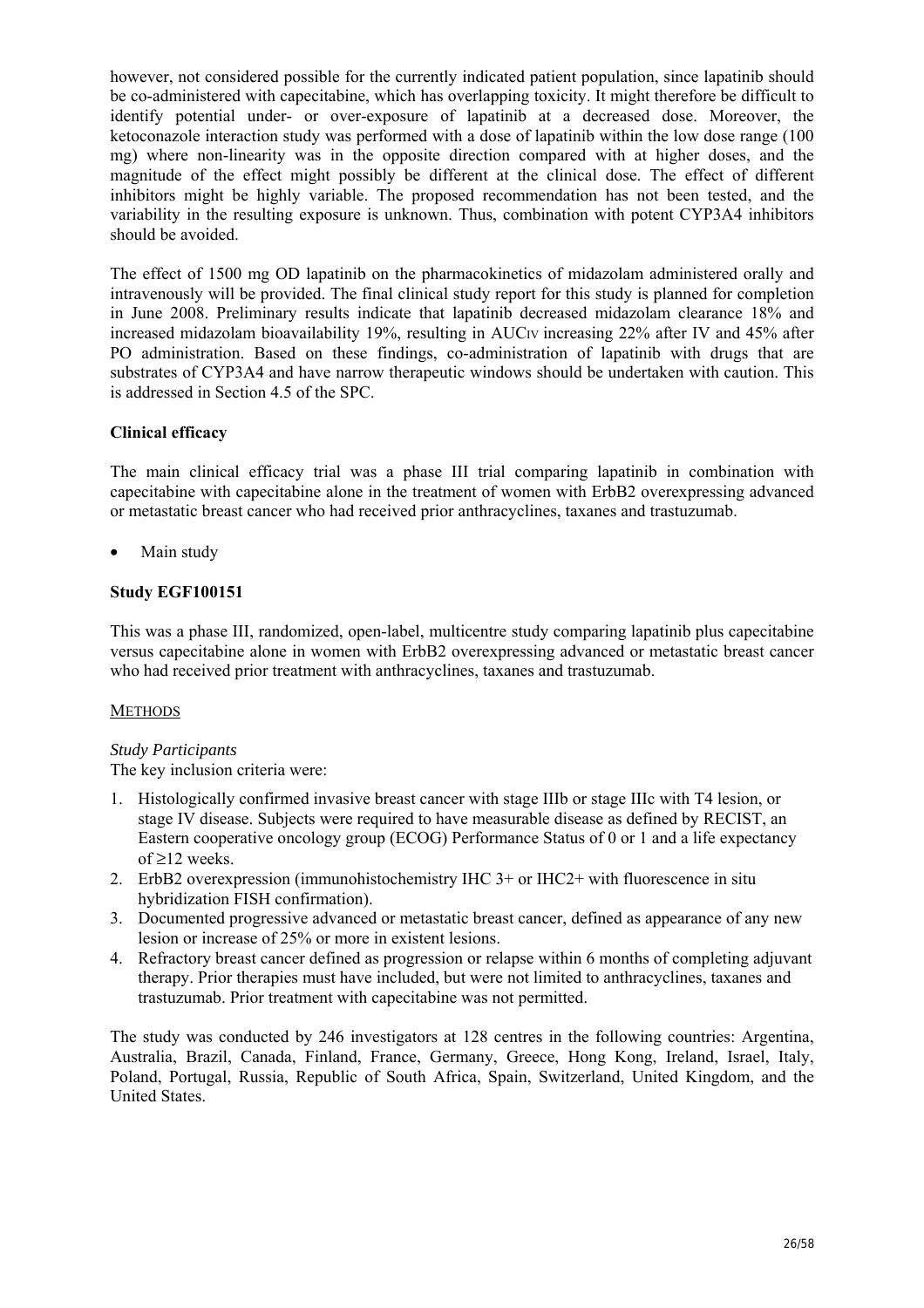#### *Treatments*

Subjects were randomized to one of two treatment groups, to receive either lapatinib 1250mg/day daily continuously and capecitabine  $2000$ mg/m<sup>2</sup>/day on Days 1-14 of a 21-day treatment cycle or single-agent capecitabine  $2500$ mg/m<sup>2</sup>/day on Days 1-14 of a 21-day cycle.

Treatment was administered until disease progression or withdrawal from study due to unacceptable toxicity or other reasons. Treatment could have been delayed up to 2 weeks or a single reduction in the lapatinib dose was allowed to 1000 mg/day to allow for resolution of toxicity. A delay for up to 2 weeks and dose reductions to 50% of the starting dose were also permitted for capecitabine.

#### *Objectives*

The primary objective was to evaluate and compare time to progression (TTP) in subjects with refractory advanced or metastatic breast cancer treated with lapatinib and capecitabine versus capecitabine alone.

Secondary objectives were to evaluate and compare the two treatment arms with respect to: Overall survival (OS), progression-free survival (PFS), overall response rate (complete and partial responses), clinical benefit response rate (complete response, partial response or stable disease for at least 6 months) and change in quality of life (QOL) status. They also included comparison of the qualitative and quantitative toxicity, comparison of the tumour response rates and on-treatment serum concentrations of ErbB1 and ErbB2, to further characterize the patient population by determination of intra-tumoral expression of ErbB1, ErbB2 and downstream biomarkers and to determine the intratumoral genetic changes (i.e., mutations, copy number variability, expression levels) that may correlate with response to lapatinib.

#### *Outcomes/endpoints*

Time to progression (TTP, disease progression or death due to breast cancer prior to progression), was established by an independent review committee (IRC), who were blinded to study treatment, after radiological assessment including a chest CT (or MRI) scan including liver or alternatively, separate chest and abdominal CT (or MRI) scan and a bone scan. As secondary assessment, physicians involved in the trial also evaluated the subject's tumour response/disease status. Pelvic scan and MRI (CT) of the head were performed when clinically indicated.

Radiographic disease assessments were obtained every 6 weeks for the first 24 weeks, followed by every 12 weeks (within 7 days +/- window) or sooner if clinically indicated. The same physician evaluated the subject's tumour response/disease status when possible. If the lesion(s) noted at screening were not evaluated at the end of the efficacy evaluation interval, this will be noted as 'not done' (ND) in the CRF.

The response confirmation requirements were a confirmatory disease assessment no less than 4 weeks after the criteria for response are first met, a disease evaluation (e.g. radiologic, medical photography) on all sites with lesions present at the baseline assessment, and a bone scan to rule out the presence of new bone lesions or progression of existing bone lesions.

The clinical benefit response rate was defined as the percentage of subjects with evidence of complete or partial tumour response or stable disease for at least 6 months (24 weeks).

For subjects who had CR or PR, the duration of response was defined as the time from first documented evidence of PR or CR until the first documented sign of disease progression or death due to breast cancer.

#### *Sample size*

The study was originally designed with 90% power and Type I error of 0.05 to detect a 50% increase in median TTP in subjects who received lapatinib+capecitabine assuming a median time to progression of 3 and 4.5 months in the capecitabine and lapatinib plus capecitabine arms, respectively. The study was subsequently amended so it was also powered to detect a difference in overall survival (a secondary study endpoint). A maximum of 457 deaths were required for the analysis of overall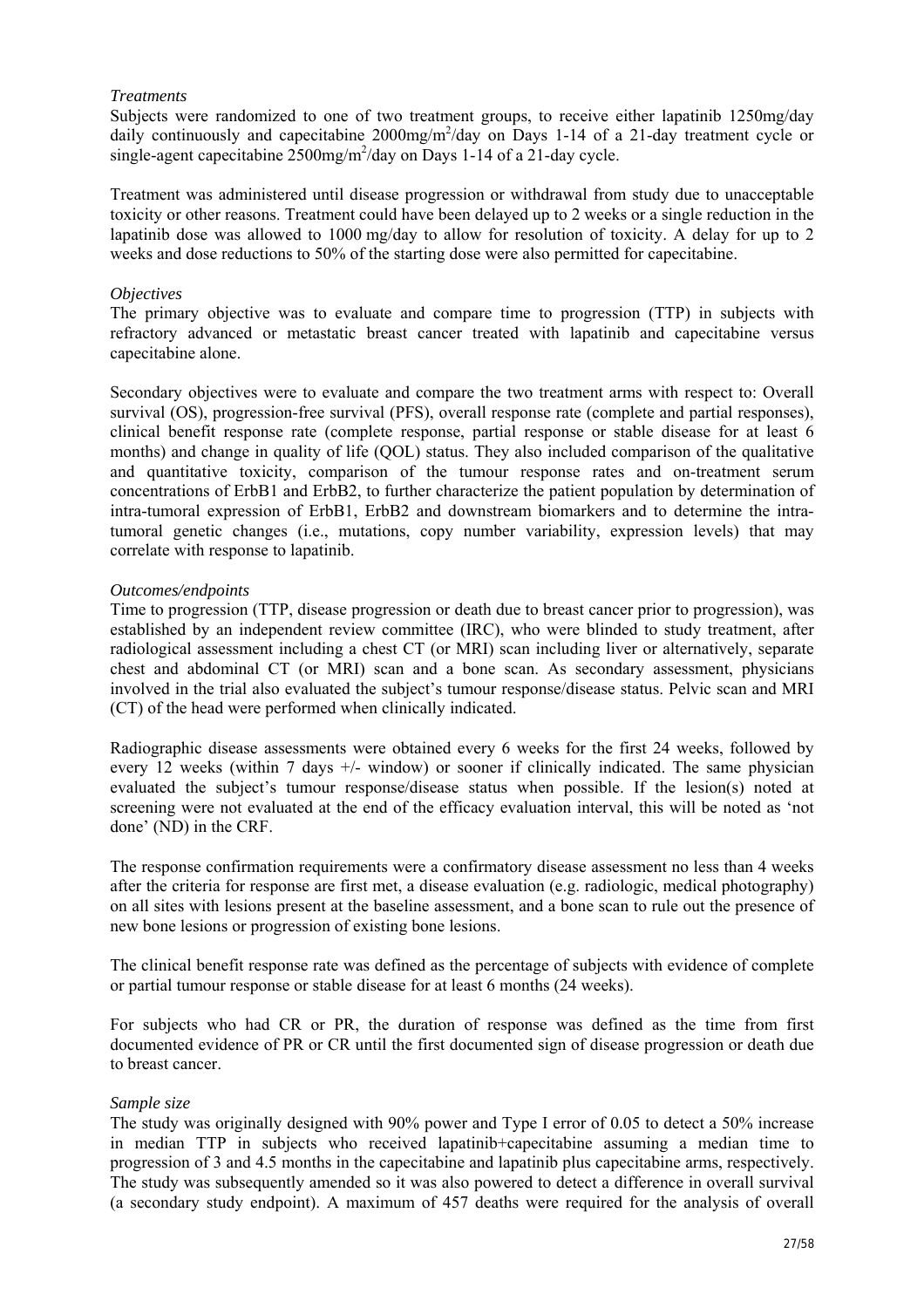survival to have an 80% chance of successfully detecting a 30% increase in median survival time in subjects who received lapatinib plus capecitabine, based on median survival times of 8 and 10.4 months in the capecitabine and lapatinib plus capecitabine arms, respectively, i.e. a hazard ratio of 0.769. To achieve the 80% power an estimated total of 528 subjects would have been required.

#### *Randomisation*

Subjects were randomized to receive lapatinib plus capecitabine or capecitabine alone and were assigned to study treatment in accordance with a 1:1 randomization schedule.

Randomization was stratified according to three categories based on stage and site of disease:

- Disease Stage IIIb or IIIc with T4 lesions;
- Disease Stage IV / Visceral site (any visceral); and
- Disease Stage IV / Non-visceral site.

*Blinding (masking)*  No blinding performed (open-label study).

## *Statistical methods*

The primary population for the analysis of the efficacy results was the Intent to Treat (ITT) population, which included all randomized subjects whether they received study medication or not. The Per-Protocol (PP) population was composed of all randomized and treated subjects who had no major protocol deviations. The PP population was used to provide a supplementary analysis of time to progression only.

The Safety population was composed of all randomized subjects who received at least one dose of randomized therapy and was based on the actual treatment received, if this differed from that to which the subject was randomized.

For TTP, there were a maximum of two interim analyses planned, to occur at approximately equally spaced numbers of events: 133 and 266 investigator-determined events. O'Brien-Fleming stopping boundaries with one-sided 2.5% significance level were used. All p-values presented are two-sided unless otherwise stated.

#### **RESULTS**

*Participant flow* 



\* At 03 April 2006 when enrolment to EGF100151 was halted, nine patients were in screening; these patients were allowed to continue on-study and received treatment with lapatinib plus capecitabine

#### *Recruitment*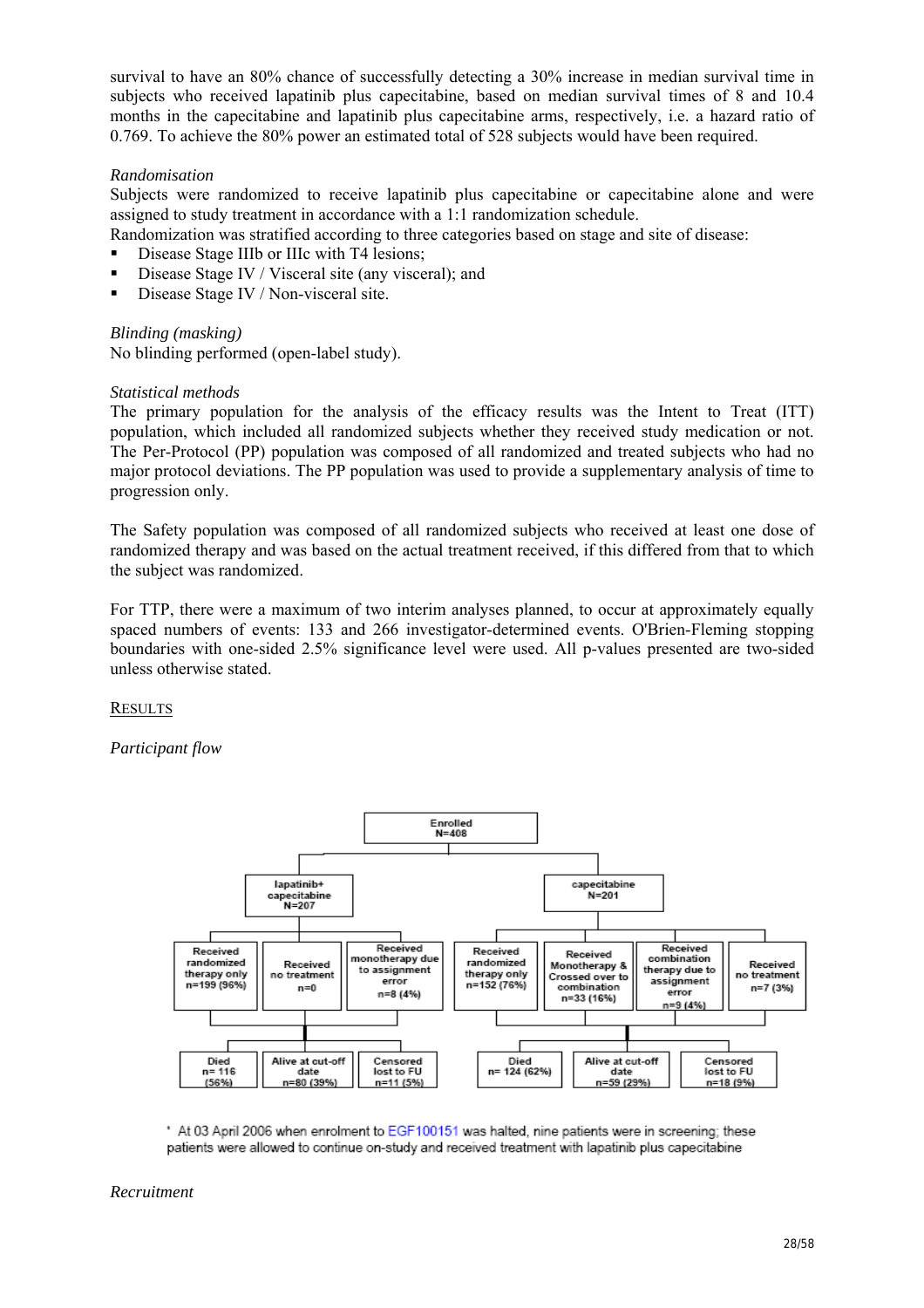Patients were enrolled between the 29th March 2004 and the 3rd April 2006. The interim analysis was performed after 146 investigator-identified events (321 subjects) (disease progression or death due to breast cancer prior to progression) were observed with a clinical cut-off date of 15 November 2005. The independent review committee (IRC) who were blinded to study treatment identified 114 events. As the primary analysis of TTP was based on events determined by the IRC, the power of the interim analyses was decreased. As a result of the lower number of events, new O'Brien-Fleming stopping boundaries were calculated based on 114 events and one-sided p-values - the futility boundary for 114 events was crossed if the log-rank test resulted in  $p > 0.4516$ , (for 133 events, the futility boundary was crossed if p  $\geq$ 0.3308) and the superiority boundary for 114 events was crossed if the log-rank test resulted in p ≤0.0014, (based on 133 events, the boundary for superiority was crossed if the log-rank test resulted in p≤0.0028).

After review by the Independent Data Monitoring Committee (IDMC) the applicant was recommended to halt further enrolment into the study. GlaxoSmithKline decided to terminate study enrolment and subjects in the control arm were given the opportunity to cross-over and receive the combination of lapatinib and capecitabine.

After the interim analysis there have been three further database freezes as summarized in Table 8:

| Table 8 - Database freezes for Study EGF100151 |  |  |  |  |  |  |
|------------------------------------------------|--|--|--|--|--|--|
|------------------------------------------------|--|--|--|--|--|--|

| Data Analyses for EGF100151                                                                                | Date              |
|------------------------------------------------------------------------------------------------------------|-------------------|
| First Database Freeze: Interim Analysis (All efficacy endpoints including TTP & OS)                        | 15 November 2005  |
| Second Database Freeze: Updated Analyses for the CHMP / FDA (All efficacy<br>endpoints including TTP & OS) | 03 April 2006     |
| Third Database Freeze: Updated Analyses for the CHMP - OS only                                             | 15 March 2007     |
| Fourth Database Freeze: Updated Analyses for the CHMP - OS only                                            | 28 September 2007 |

OS = overall survival; TTP = time-to-progression.

#### *Conduct of the study*

There were in all 7 amendments to the protocol. None of them constitutes a concern as regards study integrity.

Major protocol deviations occurred in 17 (10%) patients in the experimental arm and in 31 (19%) patients in the control arm. No major imbalances were detected between arms on this regard. Due to a technical problem with the randomization system, seven subjects were randomized to the lapatinib+capecitabine group but received capecitabine monotherapy and nine subjects were randomized to the capecitabine group but received lapatinib+capecitabine (see Table 12).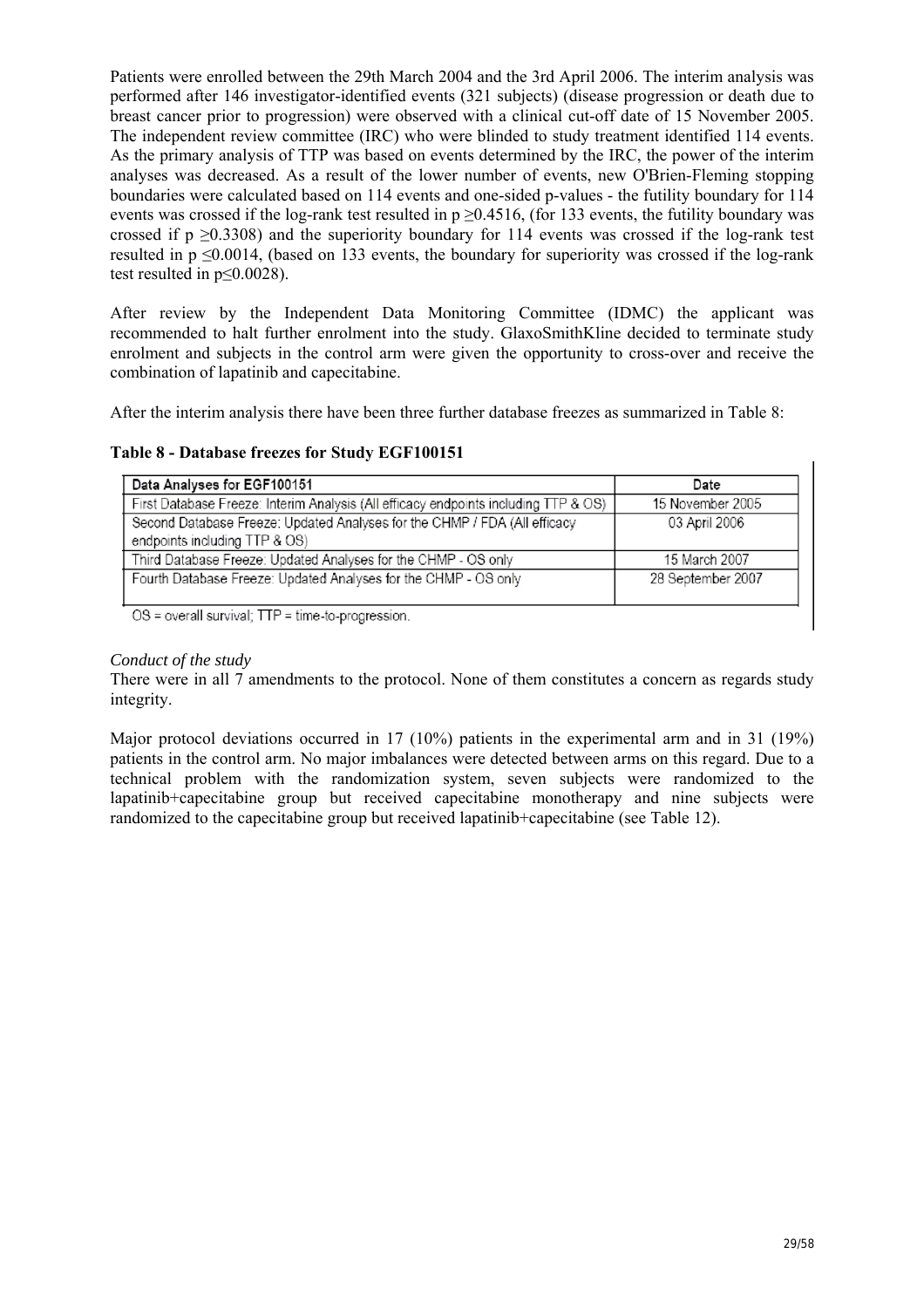| Demographic                     | Lapatinib+Capecitabine | Capecitabine | <b>All Subjects</b> |
|---------------------------------|------------------------|--------------|---------------------|
| Characteristic                  | $N = 198$              | $N = 201$    | $N = 399$           |
| Age, years                      |                        |              |                     |
| n                               | 198                    | 201          | 399                 |
| Mean (SD)                       | 53.6 (10.54)           | 51.5 (10.34) | 52.5 (10.48)        |
| Median (range)                  | $54(26-80)$            | $51(28-83)$  | 53 $(26-83)$        |
| Age Group, n (%)                |                        |              |                     |
| $\mathsf{n}$                    | 198                    | 201          | 399                 |
| $<65$ years                     | 165(83)                | 177 (88)     | 342 (86)            |
| $\geq 65$ years                 | 33(17)                 | 24(12)       | 57(14)              |
| Race, $n$ $(\%)$                |                        |              |                     |
| $\mathbf n$                     | 198                    | 201          | 399                 |
| White                           | 181 (91)               | 181 (90)     | 362(91)             |
| Asian                           | 6(3)                   | 8(4)         | 14(4)               |
| American Hispanic               | 4(2)                   | 6(3)         | 10(3)               |
| <b>Black</b>                    | 5(3)                   | 3(1)         | 8(2)                |
| Other                           | 2(1)                   | 3(1)         | 5(1)                |
| <b>ECOG Performance</b>         |                        |              |                     |
| Status <sup>1</sup> , n $(\% )$ |                        |              |                     |
| n                               | 177                    | 173          | 350                 |
| $\theta$                        | 103(58)                | 104(60)      | 207(59)             |
|                                 | 71 (40)                | 66 (38)      | 137 (39)            |
| Unknown                         | 3(2)                   | 3(2)         | 6(2)                |

# **Table 9 - Baseline Demographic Characteristics (ITT Population, 3 April 2006 cut-off)**

1. ECOG PS as determined pre-dose on Day 1.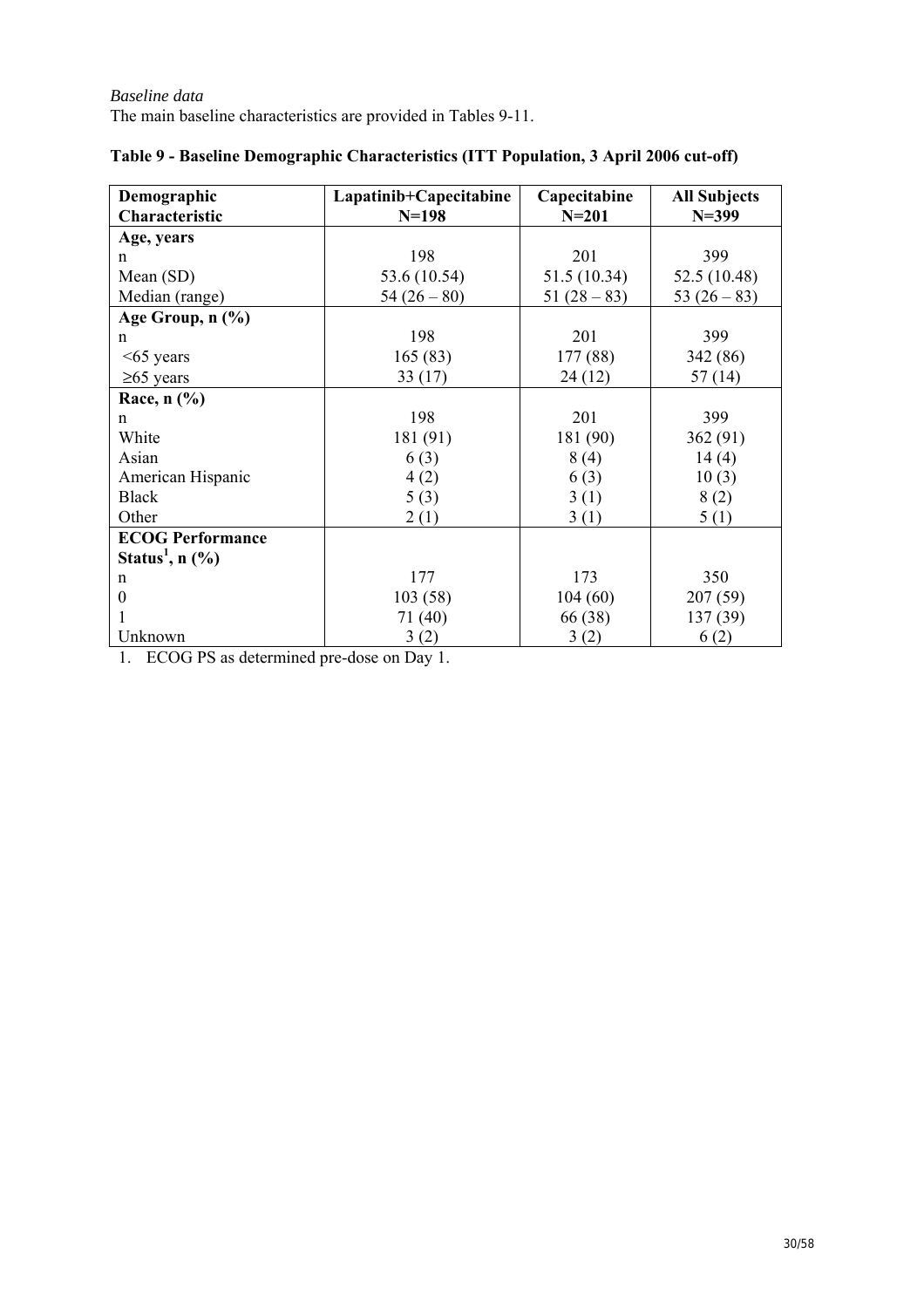|                                         | Lapatinib+<br>Capecitabine<br>$N = 198$ | Capecitabine<br>$N = 201$<br>$n(^{0}/_{0})$ | <b>All Subjects</b><br>$N = 399$<br>n(%) |
|-----------------------------------------|-----------------------------------------|---------------------------------------------|------------------------------------------|
|                                         | n(%)                                    |                                             |                                          |
| <b>ErbB2 Overexpression Status1</b>     |                                         |                                             |                                          |
| Overexpressed                           | 197 (>99)                               | 201 (100)                                   | 398 (>99)                                |
| Not overexpressed                       | 1(1)                                    | $\overline{0}$                              | 1(1)                                     |
| <b>Histology at First Diagnosis</b>     |                                         |                                             |                                          |
| <b>Infiltrating duct NOS</b>            | 163(82)                                 | 177(88)                                     | 340 (85)                                 |
| Other                                   | 23(12)                                  | 13(6)                                       | 36(9)                                    |
| Lobular invasive                        | 8(4)                                    | 8(4)                                        | 16(4)                                    |
| Tubular                                 | 2(1)                                    | 1(1)                                        | 3(1)                                     |
| Mucinous                                | 1(1)                                    | 1(1)                                        | 2(1)                                     |
| Adenocystic                             | $\theta$                                | 1(1)                                        | 1(1)                                     |
| Papillary                               | 1(1)                                    | $\boldsymbol{0}$                            | 1(1)                                     |
| <b>Disease Stage at First Diagnosis</b> |                                         |                                             |                                          |
| Ι                                       | 15(8)                                   | 22(11)                                      | 37(9)                                    |
| $\mathbf{I}$                            | 85(43)                                  | 91 (45)                                     | 176(44)                                  |
| III                                     | 74 (37)                                 | 65 (32)                                     | 139(35)                                  |
| IV                                      | 23(12)                                  | 23(11)                                      | 46(12)                                   |
| Unknown                                 | $1(-1)$                                 | $\boldsymbol{0}$                            | 1(1)                                     |
| <b>Baseline Disease Stage</b>           |                                         |                                             |                                          |
| Stage IV - visceral                     | 148 (75)                                | 158 (79)                                    | 306(77)                                  |
| Stage IV - non-visceral                 | 43 (22)                                 | 35(17)                                      | 78 (20)                                  |
| Stage IIIb or IIIc with T4 lesion       | 7(4)                                    | 8(4)                                        | 15(4)                                    |
| <b>Local Recurrence after Surgery</b>   |                                         |                                             |                                          |
| n                                       | 181                                     | 188                                         | 369                                      |
| Yes                                     | 51(28)                                  | 59 (31)                                     | 110(30)                                  |
| N <sub>o</sub>                          | 129(71)                                 | 129 (69)                                    | 258 (70)                                 |
| Unknown                                 | $1(-1)$                                 | $\boldsymbol{0}$                            | 1(1)                                     |
| Receptor Status <sup>1</sup>            |                                         |                                             |                                          |
| <b>ER-/PR-</b>                          | 95(48)                                  | 101(50)                                     | 196 (49)                                 |
| $ER+$ / $PR+$                           | 49 (25)                                 | 48 (24)                                     | 97(24)                                   |
| $ER+$ / $PR-$                           | 18(9)                                   | 25(12)                                      | 43(11)                                   |
| ER+ / PR unknown                        | 16(8)                                   | 10(5)                                       | 26(7)                                    |
| $ER-$ / $PR+$                           | 13(7)                                   | 10(5)                                       | 23(6)                                    |
| ER- / PR unknown                        | 4(2)                                    | 6(3)                                        | 10(3)                                    |
| ER unknown / PR unknown                 | 3(2)                                    | 1(1)                                        | 4(1)                                     |
|                                         |                                         |                                             |                                          |
| <b>Number of Metastatic Sites</b>       |                                         |                                             |                                          |
| $\geq$ 3                                | 98 (49)                                 | 96 (48)                                     | 194 (49)                                 |
| $\overline{2}$                          | 61(31)                                  | 61 (30)                                     | 122(31)                                  |
| 1                                       | 39(20)                                  | 44 (22)                                     | 83 (21)                                  |

# **Table 10 - Baseline Disease Characteristics and Medical History (ITT Population, 3 April 2006 cut-off)**

1. Done by local laboratory testing.

ER=estrogen receptor; PR=progesterone receptor; NOS=not otherwise specified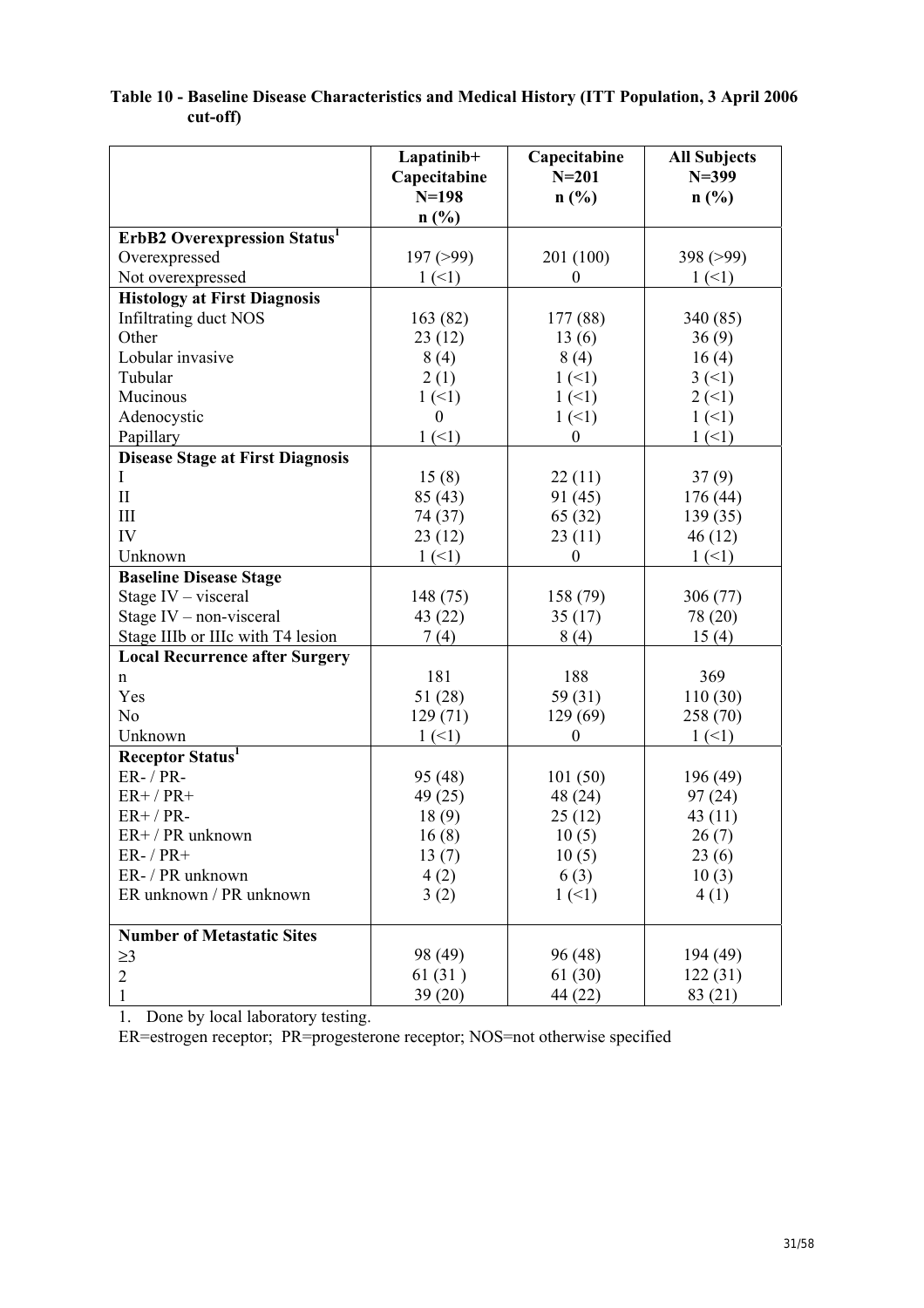## **Table 11 - Summary of Prior Anti-Cancer Therapies of Interest (ITT Population, 3 April 2006 cut-off)**

| <b>ATC Category</b>                | Lapatinib+Capecitabin | Capecitabine |
|------------------------------------|-----------------------|--------------|
|                                    | e                     | $N = 201$    |
|                                    | $N = 198$             | n(%)         |
|                                    | n(%)                  |              |
| Any medication                     | 198 (100)             | 201 (100)    |
| <b>All medications</b>             | 191 (96)              | 188 (94)     |
| (taxane+anthracycline+trastuzumab) |                       |              |
| <b>Taxanes</b>                     | 198 (100)             | 199(>99)     |
| Docetaxel                          | 143 (72)              | 154(77)      |
| Paclitaxel                         | 93 (47)               | 83 (41)      |
| Anthracyclines                     | 194 (98)              | 199(>99)     |
| Doxorubicin hydrochloride          | 98 (49)               | 97(48)       |
| Epirubicin                         | 61(31)                | 63 (31)      |
| Doxorubicin                        | 35(18)                | 41(20)       |
| Mitoxantrone                       | 11(6)                 | 4(2)         |
| Epirubicin hydrochloride           | 5(3)                  | 8(4)         |
| Anthracyclines (not specified)     | 1(1)                  | 1(1)         |
| <b>Trastuzumab</b>                 | 196 (99)              | 197 (98)     |
| <b>Hormonals</b>                   | 99 (50)               | 93 (46)      |
| <b>Navelbine</b>                   | 93 (47)               | 92 (46)      |
| Gemcitabine                        | 32(16)                | 22(11)       |

## *Numbers analysed*

All patients were included in the ITT efficacy analyses and description of baseline characteristics. The numbers are summarized in Table 12.

## **Table 12 - Summary of Analysis Populations (3 April 2006 cut-off)**

|                         | $Lapatinib+Capecitabine$<br>$N=198$ | Capecitabine<br>$N = 201$ | Total<br>$N = 399$ |
|-------------------------|-------------------------------------|---------------------------|--------------------|
| All subjects            | 198                                 | 201                       | 399                |
| <b>ITT</b> population   | 198                                 | 201                       | 399                |
| Safety population       | 198                                 | 191                       | 389                |
| Per-protocol population | 180                                 | 168                       | 348                |

*Outcomes and estimation* 

• Primary endpoint:

Results of TTP and Kaplan Meier estimates as evaluated by investigator assessment and independent review at the end of enrolment (3 April 2006) are shown in Tables 13-15: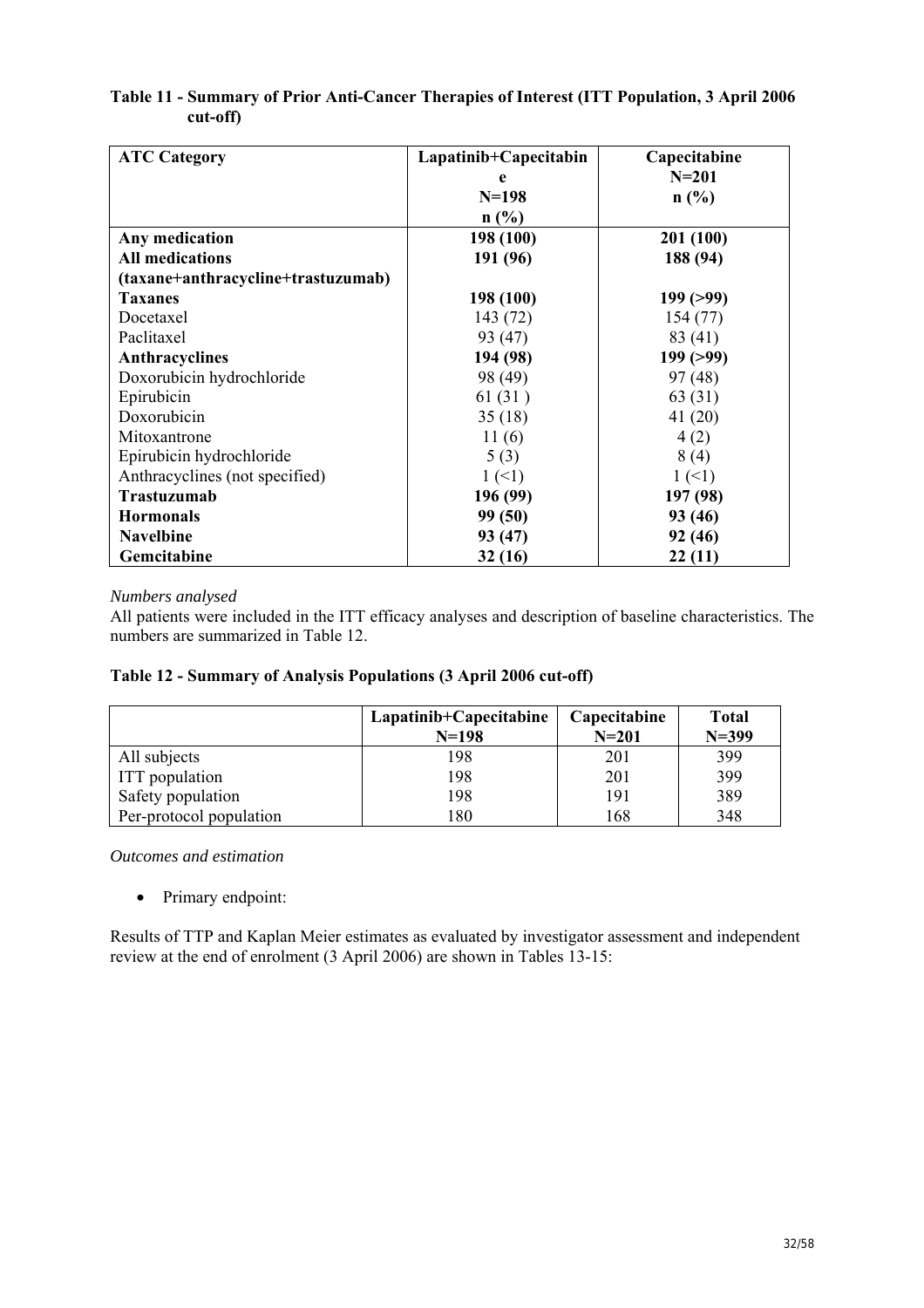|             | Table 13 - TPP Evaluated by Investigator Assessment and Independent Review (ITT) |
|-------------|----------------------------------------------------------------------------------|
| Population) |                                                                                  |

|                             | <b>Investigator assessment</b>                          |              | <b>Independent assessment</b>  |                       |  |
|-----------------------------|---------------------------------------------------------|--------------|--------------------------------|-----------------------|--|
|                             | Capecitabine<br>Lapatini $b +$<br>capecitabine<br>alone |              | Lapatini $b +$<br>capecitabine | Capecitabine<br>alone |  |
|                             | $(N = 198)$                                             | $(N = 201)$  | $(N = 198)$                    | $(N = 201)$           |  |
| <b>Number of TTP events</b> | 121                                                     | 126          | 82                             | 102                   |  |
| <b>Median TTP, weeks</b>    | 23.9                                                    | 18.3         | 27.1                           | 18.6                  |  |
| Hazard Ratio                | 0.72                                                    |              | 0.57                           |                       |  |
| (95% CI)                    | (0.56, 0.92)                                            |              | (0.43, 0.77)                   |                       |  |
| P value                     | 0.00762                                                 |              | 0.00013                        |                       |  |
| Response rate $(\% )$       | 31.8                                                    | 17.4         | 23.7                           | 139                   |  |
| (95% CI)                    | (25.4, 38.8)                                            | (12.4, 23.4) | (18.0, 30.3)                   | (9.5, 19.5)           |  |

# **Figure 1 - Kaplan Meier Estimates of Investigator-Evaluated Time to Progression (ITT Population)**

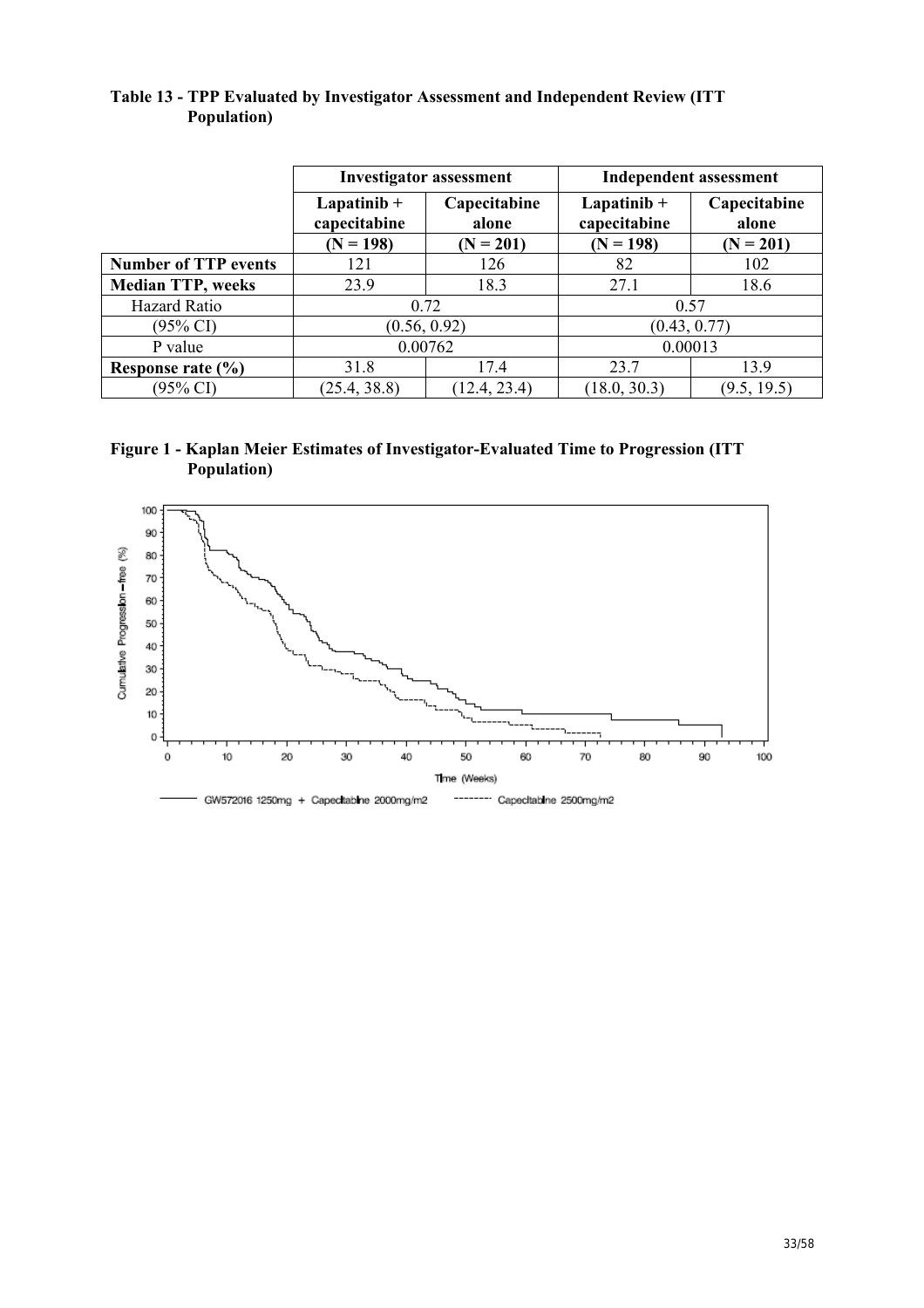

**Figure 2 - Kaplan Meier Estimates of Independent Review Panel-Evaluated Time to Progression (ITT)** 

Secondary endpoints:

#### Progression Free Survival (PFS)

At the cut-off point for interim analysis (15 November 2005), the independently assessed median time for progression-free survival (PFS) was 36.7 weeks in the lapatinib+capecitabine group and 17.9 weeks in the capecitabine group; hazard ratio of 0.47 (95% CI: 0.33, 0.67, p-value: 0.000023)

Up to 3 April 2006 the independently assessed median progression-free survival (PFS) was 27.1 weeks in the lapatinib+capecitabine group and 17.6 weeks in the capecitabine group with a hazard ratio of 0.55 (95% CI: 0.41, 0.74, two-sided p=0.000033).

Sensitivity analyses fell in between the results reported by IRC and investigators. Results from the "Earliest Date" analysis are shown in Table 14. The median difference is 5.8 weeks, which is a likely underestimate since the median difference is about 6 weeks in the investigator analysis.

|  |  | Table 14 - Progression-free Survival, Independent review (ITT Population, 3 April 2006) |  |  |
|--|--|-----------------------------------------------------------------------------------------|--|--|
|  |  |                                                                                         |  |  |

|                               | Lapatinib+<br>Capecitabine<br>$N = 198$ | Capecitabine<br>N=201 |  |
|-------------------------------|-----------------------------------------|-----------------------|--|
| Censoring Status, n (%)       |                                         |                       |  |
| Progressed or died            | 135 (68)                                | 144 (72)              |  |
| Censored, follow-up ended     | 6(3)                                    | 13(6)                 |  |
| Censored, follow-up ongoing   | 57 (29)                                 | 44 (22)               |  |
| Kaplan Meier estimate of PFS, |                                         |                       |  |
| weeks                         |                                         |                       |  |
| 1st Quartile                  | 10.3                                    | 6.3                   |  |
| Median                        | 19.1                                    | 13.3                  |  |
| 3 <sup>rd</sup> Quartile      | 35.1                                    | 23.6                  |  |
| Hazard ratio                  |                                         |                       |  |
| Estimate, [95% CI]1           | $0.67$ [0.53, 0.85]                     |                       |  |
| Log-rank p-value <sup>2</sup> | 0.000786                                |                       |  |

## Response Rate (RR)

At the cut-off point for interim analysis (15 November 2005), independently reviewed response rate (complete or partial response) was 22% in the lapatinib+capecitabine group versus 14% in the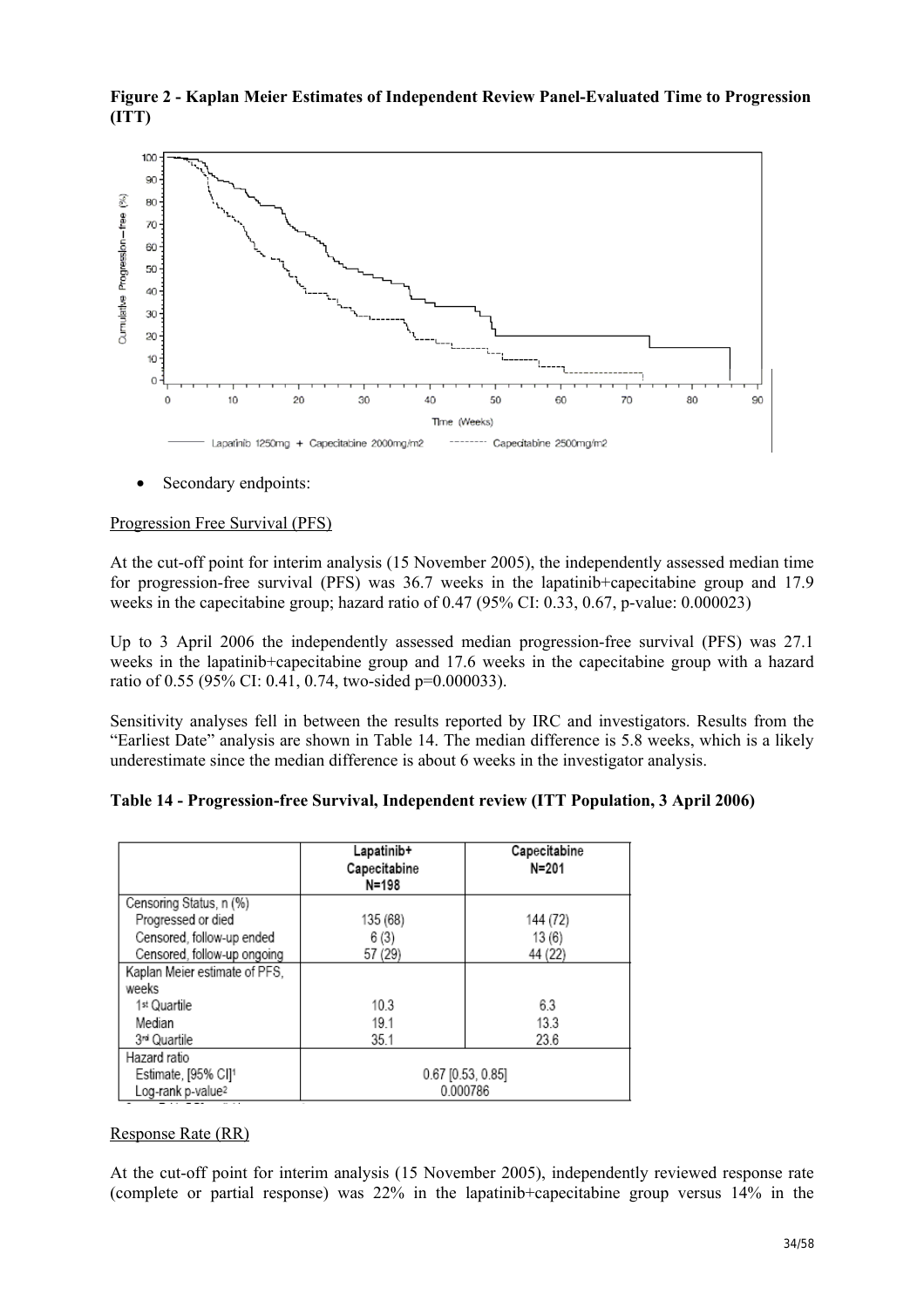capecitabine group. The odds ratio was 1.7 (95% CI: 0.9, 3.2, p-value: 0.091). This compares to the investigator assessment of response rate for the lapatinib+capecitabine group (29%) and the capecitabine group  $(17\%)$ . This odds ratio was 2.1  $(95\%$  CI: 1.2, 3.7; p-value: 0.011)

Up to 03 April 2006, independently reviewed response rate (complete or partial response) was 24% in the lapatinib+capecitabine group versus 14% in the capecitabine group. The odds ratio was 1.9 (95% CI: 1.1, 3.4, p=0.017).

## Overall Survival

The results of overall survival analysis at 4 different cut-off time points are shown in Table 15. At the time of the latest analysis (28 Sept 2007), 148 subjects (71%) in the lapatinib+capecitabine group and 154 subjects (77%) in the capecitabine group had died. At this time point 25% of subjects in the lapatinib+capecitabine group and 20% of subjects in the capecitabine group were still being followed for survival and were censored for these analyses. In addition, 3% of subjects in the both the lapatinib+capecitabine group and the capecitabine group were no longer being followed for survival but were alive when their follow-up ended.

| Dataset/Subjects/Events     | Median OS<br>(weeks) |      | HR (95% CI)<br>(p value)  |
|-----------------------------|----------------------|------|---------------------------|
|                             | с                    | L+C  |                           |
| 15 November 2005 / 324 / 71 | ΝR                   | 589  | 0.92 (058, 1.46)<br>0.717 |
| 03 April 2006 / 399 / 119   | 66.6                 | 67.7 | 0.78(0.55, 1.12)<br>0.177 |
| 15 March 2007 / 408 /240    | 65.9                 | 763  | 0.86(0.67, 1.11)<br>0.242 |
| 28 September 2007/408/302   | 65.9                 | 74.0 | 0.9(0.71, 1.12)<br>0.336  |

## **Table 15 - Summary of Overall Survival (ITT Population)**

#### Clinical Benefit Rate

Using the independent assessment a greater proportion of subjects in the lapatinib+capecitabine group (29%) than in the capecitabine group (17%) achieved clinical benefit (odds ratio: 2.0, 95% CI: 1.2, 3.3, two-sided p-value: 0.008; cut-off date 3 April 2006). Using the investigator assessment of the clinical benefit response rate a greater proportion of subjects in the lapatinib+capecitabine group (37%) than in the capecitabine group (21%) achieved clinical benefit (two-sided p-value: 0.001).

#### Duration of Response

For subjects who responded to treatment, the median duration of response was 32.1 weeks in the lapatinib+capecitabine group and 30.6 weeks in the capecitabine group (cut-off date 3 April 2006)

#### *Ancillary analyses*

1. Cox regression analyses on overall survival

A stepwise model-building approach using Cox Regression was employed to evaluate the effects of baseline disease history and prognostic factors on the overall survival (see Table 16). Treatment was retained in the model, while the prognostic factors (number of sites of disease, ECOG performance status and liver metastases) were evaluated using stringent criteria for inclusion using entry/exit criteria of  $\alpha \leq 0.05$ .

## **Table 16 - Summary of Cox Regression Model for Overall Survival Considering Main Effect Terms Including Liver Metastases ITT Population (15 March 2007)**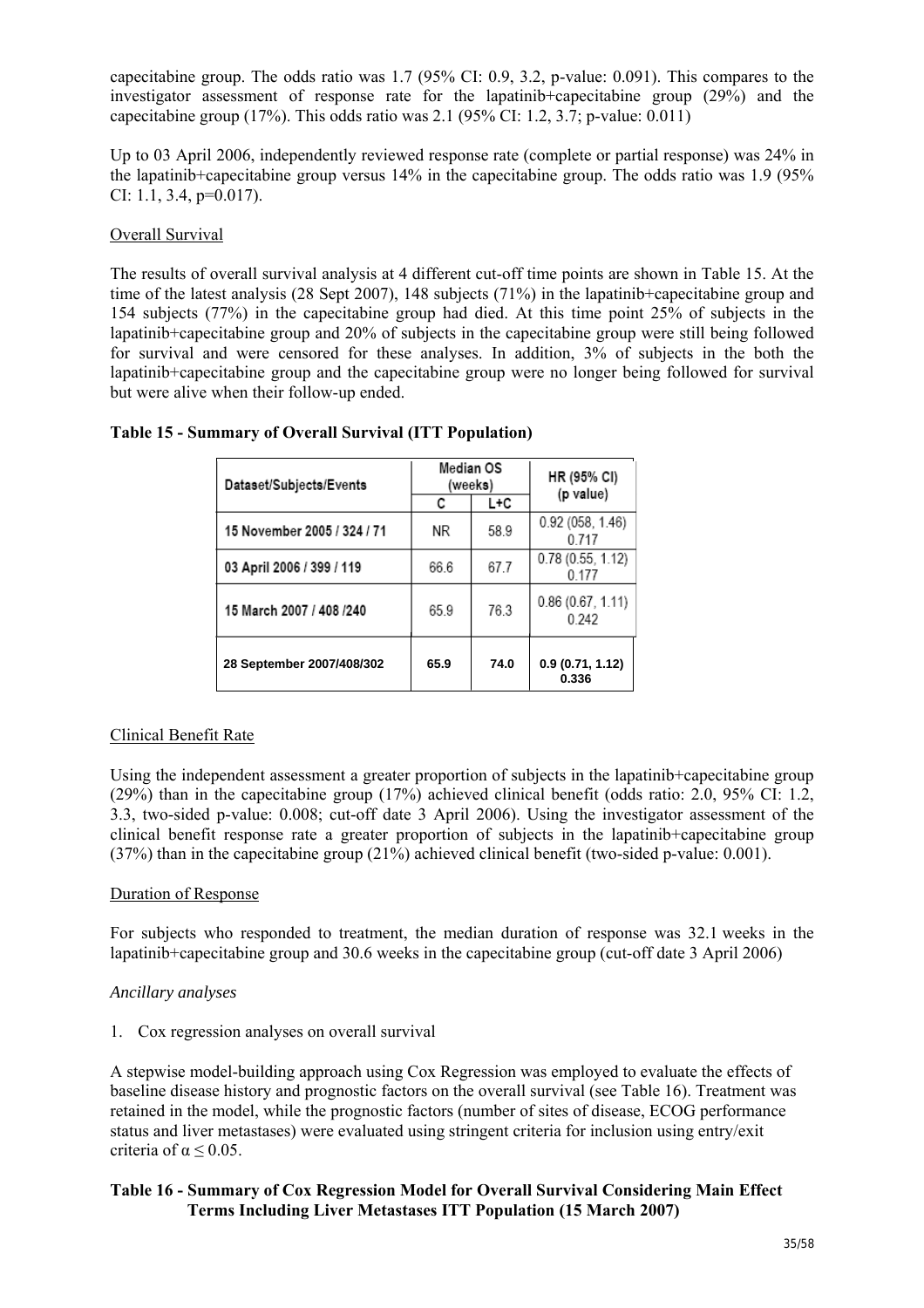| Covariate                     | <b>Effect Tested</b>                    | HR [95% CI]1        | P-value |
|-------------------------------|-----------------------------------------|---------------------|---------|
| Treatment Group               | Lapatinib+Capecitabine/<br>Capecitabine | $0.81$ [0.62, 1.04] | 0.100   |
| Number of Metastatic<br>sites | $<$ 3 sites $/$<br>$\geq$ 3 sites       | 0.72 [0.56, 0.94]   | 0.014   |
| ECOG Performance<br>Status    | Σ.                                      | $0.51$ [0.39, 0.66] | < 0.001 |
| Liver Metastases              | No/<br>Yes                              | $0.51$ [0.39, 0.66] | < 0.001 |

HR <1 indicates a lower risk.

The same prognostic covariates identified were included in Cox regression analyses using the three cut-off datasets (see Table 17).

**Table 17 - Comparison of Cox Regression Survival Analyses Over Time** 

|                             | Adjusted             |      |                             |
|-----------------------------|----------------------|------|-----------------------------|
| Dataset/Subjects/Events     | Median OS<br>(weeks) |      | HR (95% CI)<br>(p value)    |
|                             | С                    | L+C  |                             |
| 15 November 2005 / 324 / 71 | 589                  | ΝR   | 0.91(0.57, 1.14)<br>0705    |
| 03 April 2006 / 399 / 119   | 60                   | 71   | 0.74(0.51, 1.07)<br>0 1 1 3 |
| 15 March 2007 / 408 /240    | 67 7                 | 76.3 | 0.81(0.562)<br>1.04         |

 $C =$  capecitabine;  $L =$  lapatinib; NR = not reached.

#### 2. Analyses addressing the effect of cross-over

Out of 39 patients "at risk" for cross over, a total of 36 patients did cross over from monotherapy to combination therapy after April 2006. Of these 36 patients, (at least) 29 crossed over prior to progression on monotherapy. Median time to cross-over was 17.8 weeks to be compared with time to progression being 18.6 weeks in the capecitabine arm (IRC).

In order to address the possible confounding effect of cross-over different approaches were undertaken by the sponsor (censoring of cross-over patients at baseline, at time of cross-over, or as timedependent covariate) (See Figure 3):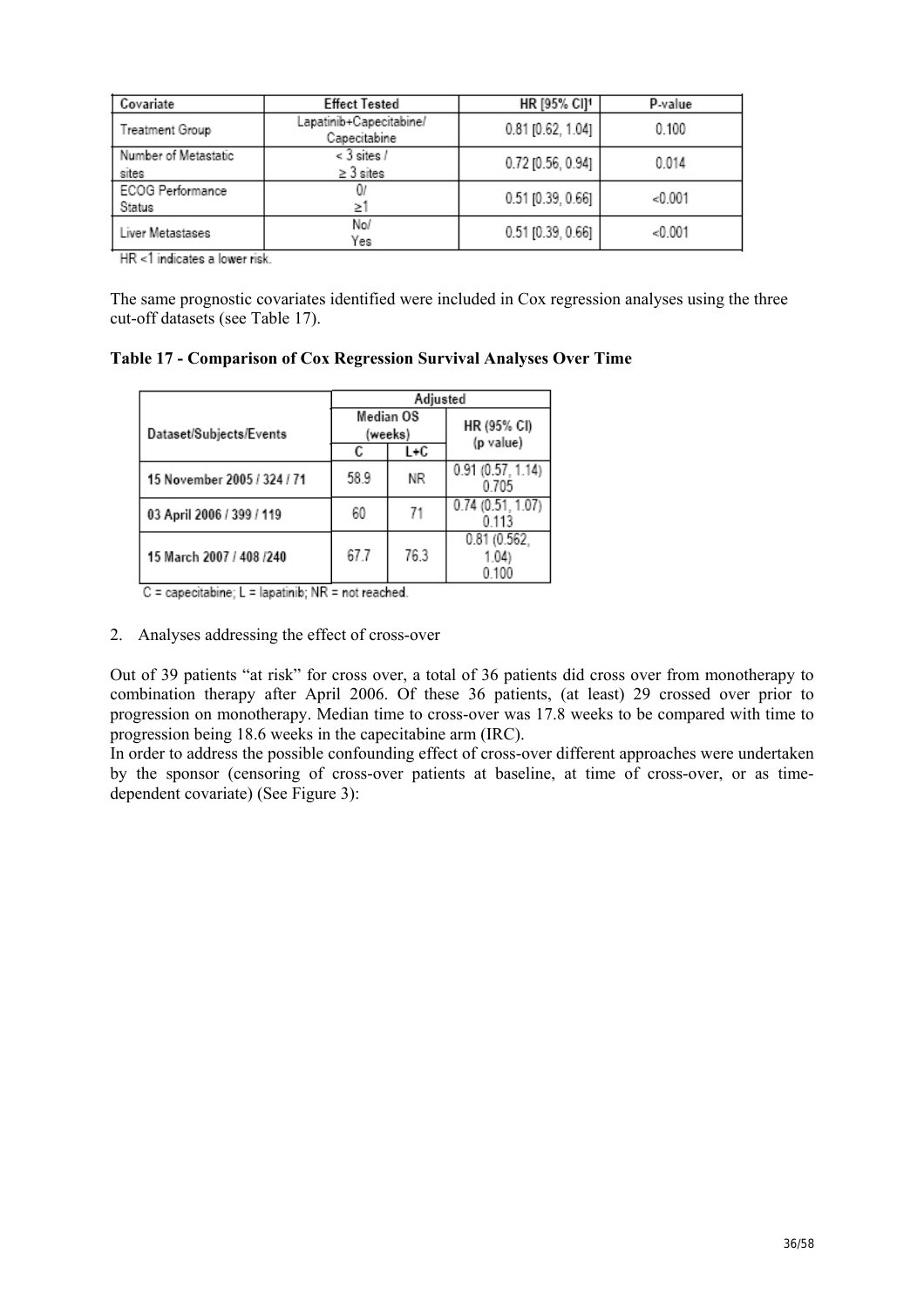## **Figure 3 - Hazard Ratio and 95% CIs for Overall Survival (OS) Analyses Adjusting for Cross-Over (ITT Population, 28th September 2007)**



#### 3. Effect of next-line therapies

Other subsequent, 'next-line' anticancer therapy was received by 277 subjects (141 subjects treated with lapatinib + capecitabine and 136 subjects treated with capecitabine). Administration of these subsequent therapies was balanced between the two treatment groups. Trastuzumab-containing regimens (monotherapy or in combination with vinorelbine, taxanes, gemcitabine, bevacizumab, capecitabine, or cisplatin) were the most common next-line regimens in follow-up treatment (26% of patients randomised to lapatinib + capecitabine, and 21% patients randomised to capecitabine). The next most common regimens for first follow-up treatment were vinorelbine, gemcitabine, capecitabine, hormonal agents, anthracycline, and taxanes. Other treatments included radiotherapy, surgery, experimental agents, CMF, liposomal doxorubicin, carboplatin, and cisplatin, either as monotherapy, or in combinations other than with trastuzumab.

#### 4. Q-TWiST analysis

There was no significant difference between groups in mean duration of grade 3/4 AEs prior to progression (lapatinib + capecitabine 1.7 weeks, capecitabine 1.5 weeks). A threshold utility analysis (using utility weights of 0.5 for both TOX and REL, i.e. counting 2 days of TOX or REL as equivalent to 1 day of TWiST) resulted in a clinically meaningful difference in quality-adjusted survival favouring lapatinib + capecitabine ( $p=0.0013$ ) of approximately 7 weeks. The Q-TWiST difference was significant across a broad range of possible utility weights and results were robust in sensitivity analyses including all AEs or only treatment-related AEs.

Studies in special populations

No specific studies have been made available.

Supportive studies

#### **EGF30001: Lapatinib plus Paclitaxel in First-Line Metastatic Breast Cancer**

A multicentre, multinational, double-blind Phase III study of lapatinib plus paclitaxel versus paclitaxel alone in the first-line treatment of subjects with metastatic breast cancer (MBC) whose ErbB2 receptor status at entry was either unknown or negative. Subjects were randomised to paclitaxel 175 mg/m2 q3w and oral lapatinib 1500 mg OD or paclitaxel 175 mg/m2 q3w and placebo OD. Preliminary data are shown in Table 18: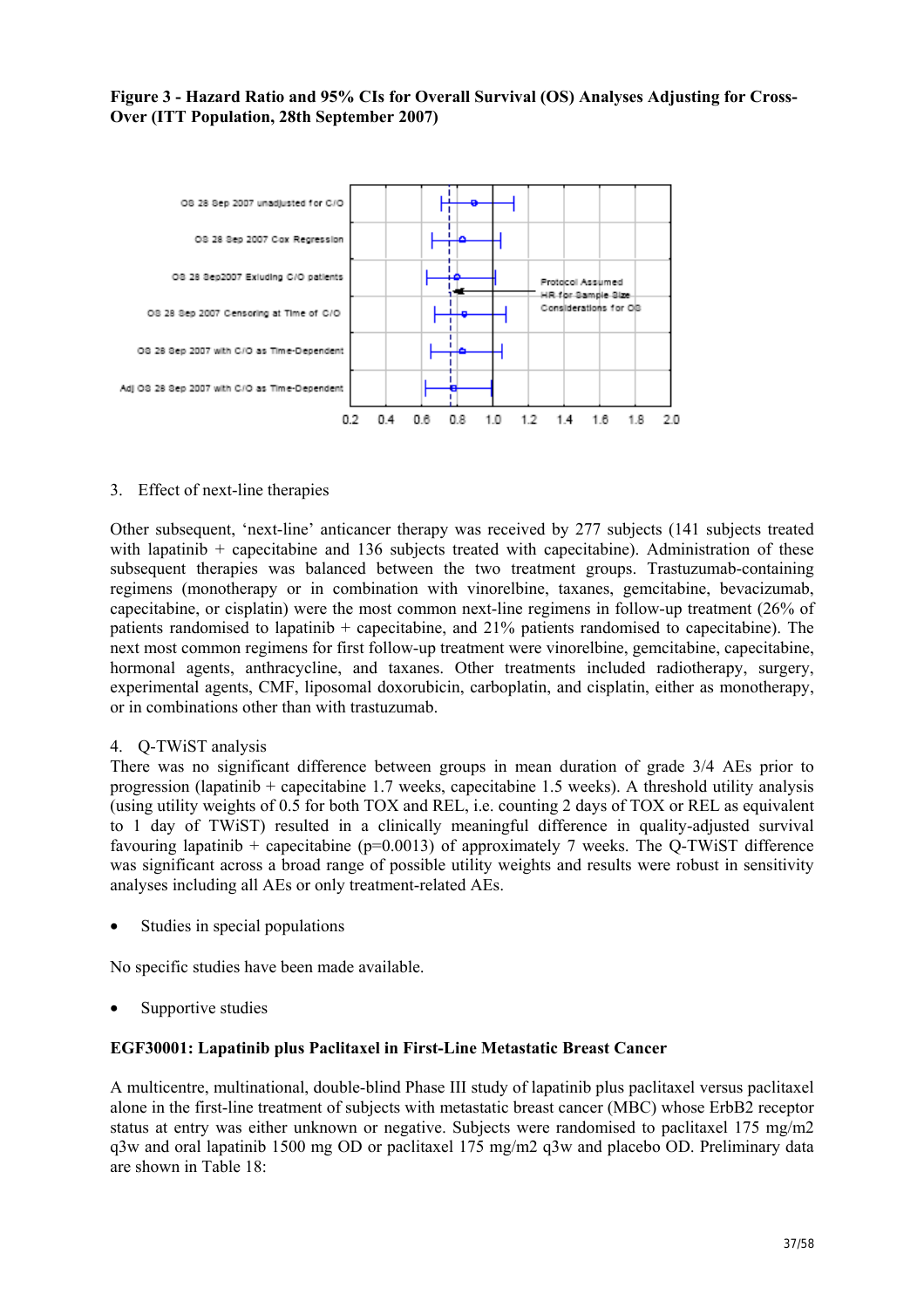## **Table 18 - Efficacy Data in ErbB2+ Population**

|                                | Paclitaxel +<br>Lapatinib<br>$(n=52)$ | Paclitaxel +<br>Placebo<br>$(n=39)$ | Hazard Ratio (CI)<br>P-value       |
|--------------------------------|---------------------------------------|-------------------------------------|------------------------------------|
| Median TTP, months<br>(1Q, 3Q) | 8.1<br>(4.6, 12.9)                    | 5.8<br>(4.6, 8.3)                   | HR 0.57<br>(0.34, 0.93)<br>p=0.011 |
| Median PFS, months<br>(1Q, 3Q) | 7.9<br>(4.3, 12.8)                    | 5.2<br>(3.0, 7.9)                   | HR 0.56<br>(0.34, 0.90)<br>p=0.007 |
| RR, %<br>(95% CI)              | 59.6<br>(45.1, 73.0)                  | 35.9<br>(21.2, 52.8)                | OR 2.9<br>(1.1, 7.9)<br>p=0.027    |
| CBR, %<br>$(95% \text{ Cl})$   | 65.4<br>(50.9, 78.0)                  | 38.5<br>(23.4, 55.4)                | OR 3.2<br>(1.2, 8.7)<br>p=0.0135   |
| Median OS, months<br>(95% CI)  | 24.0<br>$(17.7, -)$                   | 19.0<br>$(9.8, -)$                  | HR 0.64<br>(0.3, 1.2)<br>p=0.160   |

## **EGF105084: Lapatinib Therapy in Patients with Brain Metastases**

This study was a phase II single-arm, open-label, multicentre trial of lapatinib monotherapy (750 mg BD) in patients with recurrent brain metastases from ErbB2-positive breast cancer. Eligible patients had radiographic evidence of progressive brain metastases at study entry, and had received prior trastuzumab and cranial radiotherapy. All subjects had undergone prior cranial radiotherapy, received extensive prior systemic therapy, and must have had radiographic evidence of CNS disease progression upon study entry. A total of 242 patients were enrolled. High resolution brain MRI scanning was performed every 8 weeks to precisely measure the volume of the tumours in the brain.

At disease progression with lapatinib monotherapy, patients could continue into an extension treatment arm and receive lapatinib + capecitabine (the same regimen as used in study EGF100151). Altogether 16/242 (monotherapy) and 10/49 (combination) experienced ≥ 50% volumetric reduction. PFS data is shown in Table 19<sup>-</sup>

| Table 19 - Median Progression-Free Survival (PFS) (Study EGF105084) |  |
|---------------------------------------------------------------------|--|
|---------------------------------------------------------------------|--|

| Lapatinib monotherapy                  |                |
|----------------------------------------|----------------|
| Median PFS                             | 9.3 weeks      |
| (95% Cls)                              | (8.14, 12.14)  |
| Lapatinib + Capecitabine extension arm |                |
| Median PFS                             | 15.8 weeks     |
| (95% Cls)                              | (10.57, 19.00) |

#### **Study EGF103659** and the **ATU (Authorisation Temporaire d'Utilisation) in France**

These studies were started after enrolment to EGF100151 was stopped. Both used the same lapatinib  $+$ capecitabine regimen as in EGF100151, and patient eligibility criteria were similar. Globally, EGF103659 has enrolled 2570 patients at 198 sites and in Europe, the study is being conducted in 27 countries and has enrolled 1137 patients (September 2007). The French ATU has enrolled 760 patients in 250 sites (to the same cut-off date).

Of 1189 patients enrolled at these sites, 137 (12%) entered EGF103659/ATU with brain metastases at baseline. Data regarding progressive CNS metastases upon entry, method of CNS evaluation, dates and response of CNS evaluations, dates and response of any non-CNS disease, presence of tumour related neurological symptoms at entry, and change in symptomatology were collected. The results are shown in Table 20: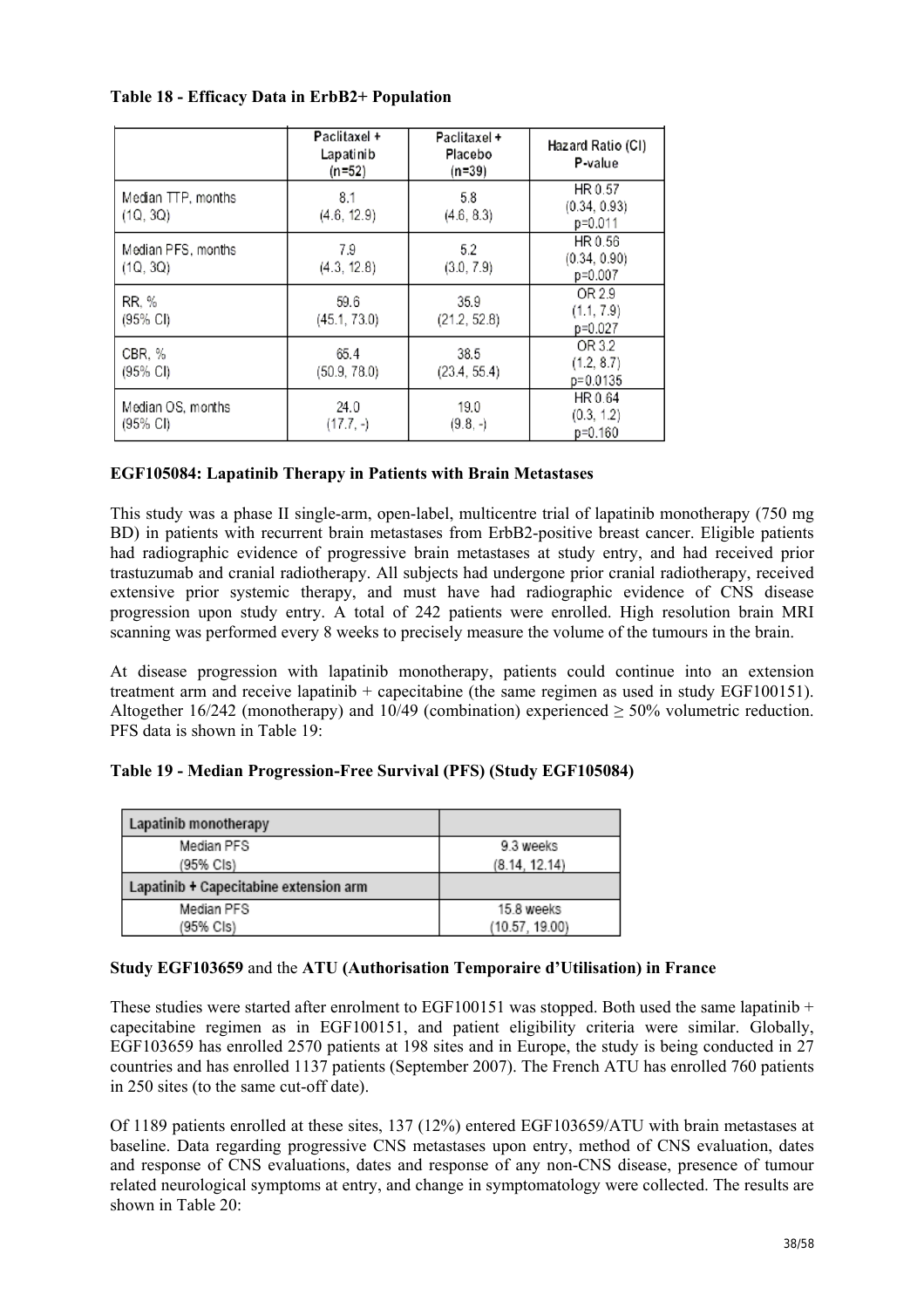## **Table 20 - Best Response for EGF103659 / ATU Subjects with Progressive CNS Metastases at Baseline**

|                     | N=137    |
|---------------------|----------|
|                     | n        |
| Complete Response   | 3(2%)    |
| Partial Response    | 21 (15%) |
| Stable Disease      | 56 (41%) |
| Progressive Disease | 14 (10%) |
| Unknown             | 43 (31%) |

There were 92 subjects with available treatment start date and date of response assessments, for whom the median time on treatment was 13 weeks (range: 1 week to 107 weeks). Of these 92 subjects, treatment is ongoing for 54 (59%) subjects. For reference, the median duration of therapy with lapatinib + capecitabine therapy in EGF100151 was 19 weeks with 23% of subjects on therapy at the time of the analysis (03rd April 2006 data set). In addition, improvement in neurological signs and symptoms (NSS) was observed in at least one quarter of subjects, with few subjects requiring an increase in steroids.

## **Discussion on clinical efficacy**

This submission relies on a single pivotal Phase III randomised, open label, active controlled trial conducted in breast cancer patients with good performance status, essentially normal cardiac, renal and hepatic function. Patients eligible for enrolment were ErbB2 over-expressing, locally advanced or metastatic breast cancer, progressing after prior treatment that included taxanes, anthracyclines and trastuzumab.

The primary endpoint was time to progression (TTP) as assessed by an independent review panel. The study was halted based on the results of a pre-specified interim analysis that showed an improvement in TTP (51 % reduction in the hazard of disease progression) for patients receiving lapatinib plus capecitabine. Various estimates of treatment effect are available, according to different adjudications (investigator, IRC) and analysis updates. Estimates based on IRC assessment are likely to overestimate the difference between study arms in terms of TTP due to the consequences of non-confirmation of investigator assessed events of progression and absence of follow-up imaging. A reasonable estimate in terms of HR and based on several sensitivity analyses is most likely slightly below 0.7 and about 6 to 8 weeks difference in median time to progression.

Generally, when survival is expected to be short and if there are no evidence-based next-line therapies available, confirmatory studies should be designed to show a survival benefit. The pivotal study was designed to demonstrate a survival benefit but as a secondary endpoint. Due to premature termination of enrolment based on the first interim analysis of PFS, it is difficult to assess whether the combination of lapatinib plus capecitabine is significantly different from capecitabine in terms of overall survival. An updated analysis of the overall survival data to 28 September 2007 (proportion of events observed >70%) indicated that there was a trend to improved survival in the combination arm. The median overall survival was 74.0 weeks in the lapatinib  $+$  capecitabine group and 65.9 weeks in the capecitabine alone group (Hazard Ratio: 0.9 [95 % CI: 0.71, 1.12]). No bias related to next line therapies was identified and cross-over to lapatinib appeared unlikely to constitute a major confounding factor. In this patient population however, the expected median survival in the reference arm (8 months according to the protocol), turned out to be about 20 weeks longer and time to death after progression about 40 weeks longer. Longer survival after progression might reflect a longer effect of previous trastuzumab therapies.

In addition, a reduced incidence of CNS metastases has been observed in secondary analyses in the pivotal study which was just statistically significant although no clear effect was seen in other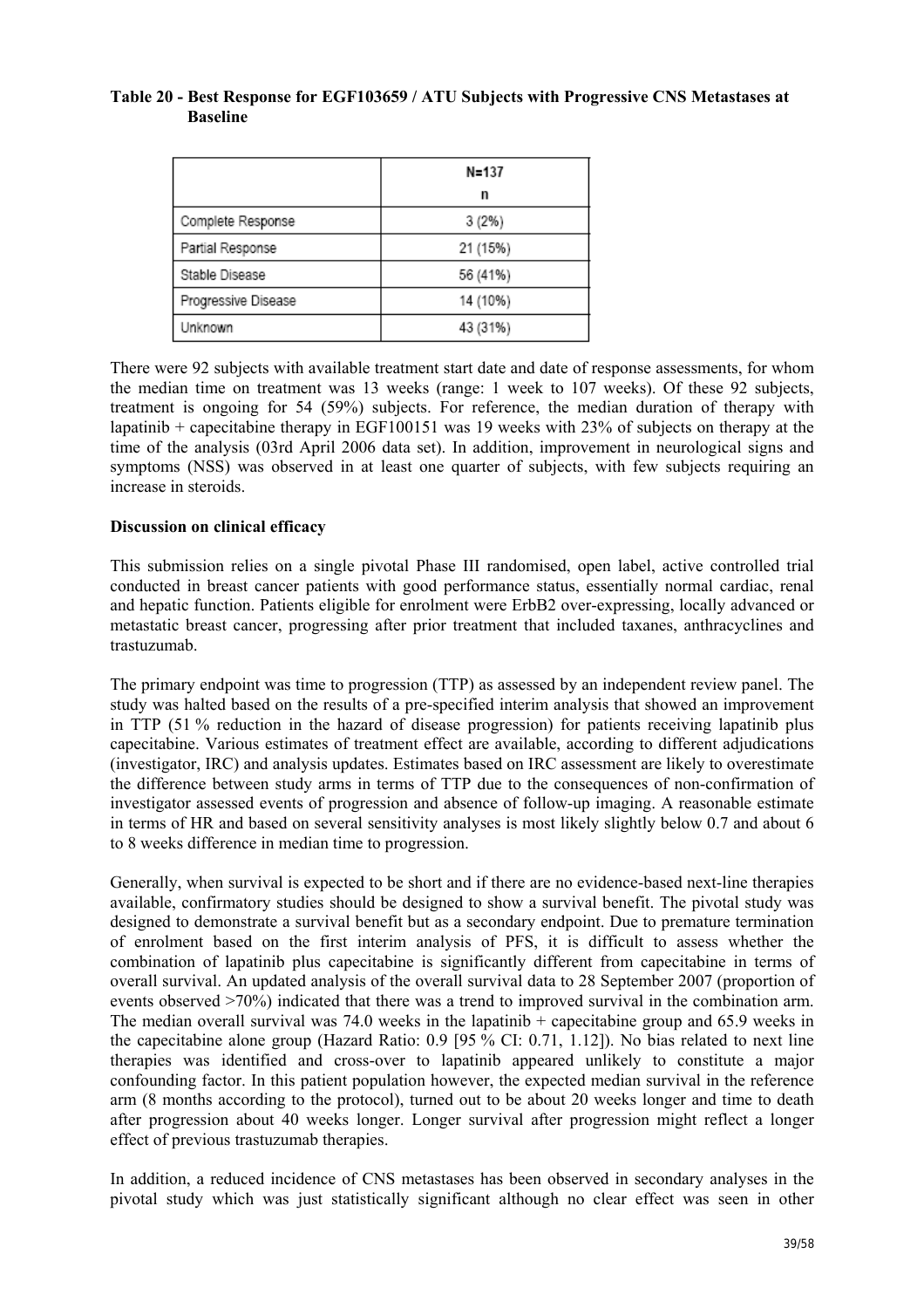analyses. On the combination arm, there were 9/207 (1.5 %) progressions in the central nervous system as first site of progression as compared with  $18/201$  (9.0%) progressions on the capecitabine alone arm (investigator assessment, cut-off date of March 2007). There is a need to prospective confirmation of the effect on reducing the incidence of CNS metastases.

## **Clinical safety**

The Safety population was composed of all randomized subjects who received at least one dose of randomized therapy and was based on the actual treatment received, if this differed from that to which the subject was randomized.

• Patient exposure

The number of subjects treated with Lapatinib is summarized in Table 21:

## **Table 21 - Subjects Treated in Completed GSK-Sponsored Studies with Lapatinib**

|                                                                   | Lapatinib/<br>capecitabine<br>combination | Lapatinib<br>monotherapy | Capecitabine<br>monotherapy | Lapatinib in<br>combination with<br>other treatment |
|-------------------------------------------------------------------|-------------------------------------------|--------------------------|-----------------------------|-----------------------------------------------------|
| <b>Completed key studies</b> (final CSR included in submission)   |                                           |                          |                             |                                                     |
| <b>Refractory Metastatic</b>                                      | $164^1$                                   | 307                      | $152^2$                     |                                                     |
| <b>Breast Cancer</b>                                              |                                           |                          |                             |                                                     |
| Other Solid Tumours                                               | 45 <sup>3</sup>                           |                          |                             |                                                     |
| <b>Subtotal key studies</b>                                       | 209 <sup>4</sup>                          | 307                      | $152^2$                     |                                                     |
| <b>Other completed studies</b> (final CSR included in submission) |                                           |                          |                             |                                                     |
| Metastatic breast                                                 |                                           |                          |                             | $54^5$                                              |
| cancer                                                            |                                           |                          |                             |                                                     |
| Other cancer/Solid                                                |                                           | 320                      |                             |                                                     |
| tumours                                                           |                                           |                          |                             |                                                     |
| Healthy subjects                                                  |                                           | 235                      |                             | 24                                                  |
| <b>Subtotal other</b>                                             |                                           | 555                      |                             | 78                                                  |
| studies                                                           |                                           |                          |                             |                                                     |
| <b>Total</b>                                                      | 209 <sup>4</sup>                          | 862                      | $152^2$                     | 78                                                  |

1. Received study drug; 163 were enrolled and randomized as of 15 November 2005 (up to 3 April 2006, 198 subjects were randomized and received study drug).

2. 161 were enrolled and randomized as of 15 November 2005 (up to 3 April 2006, 201 subjects were randomized and 191 subjects received study drug).

3. Includes 7 subjects with breast cancer in the Phase 1 Study EGF10005.

4. Received study drug; 208 enrolled and randomized as of 15 November 2005 (up to 3 April 2006 N=243).

5. Study EGF10023.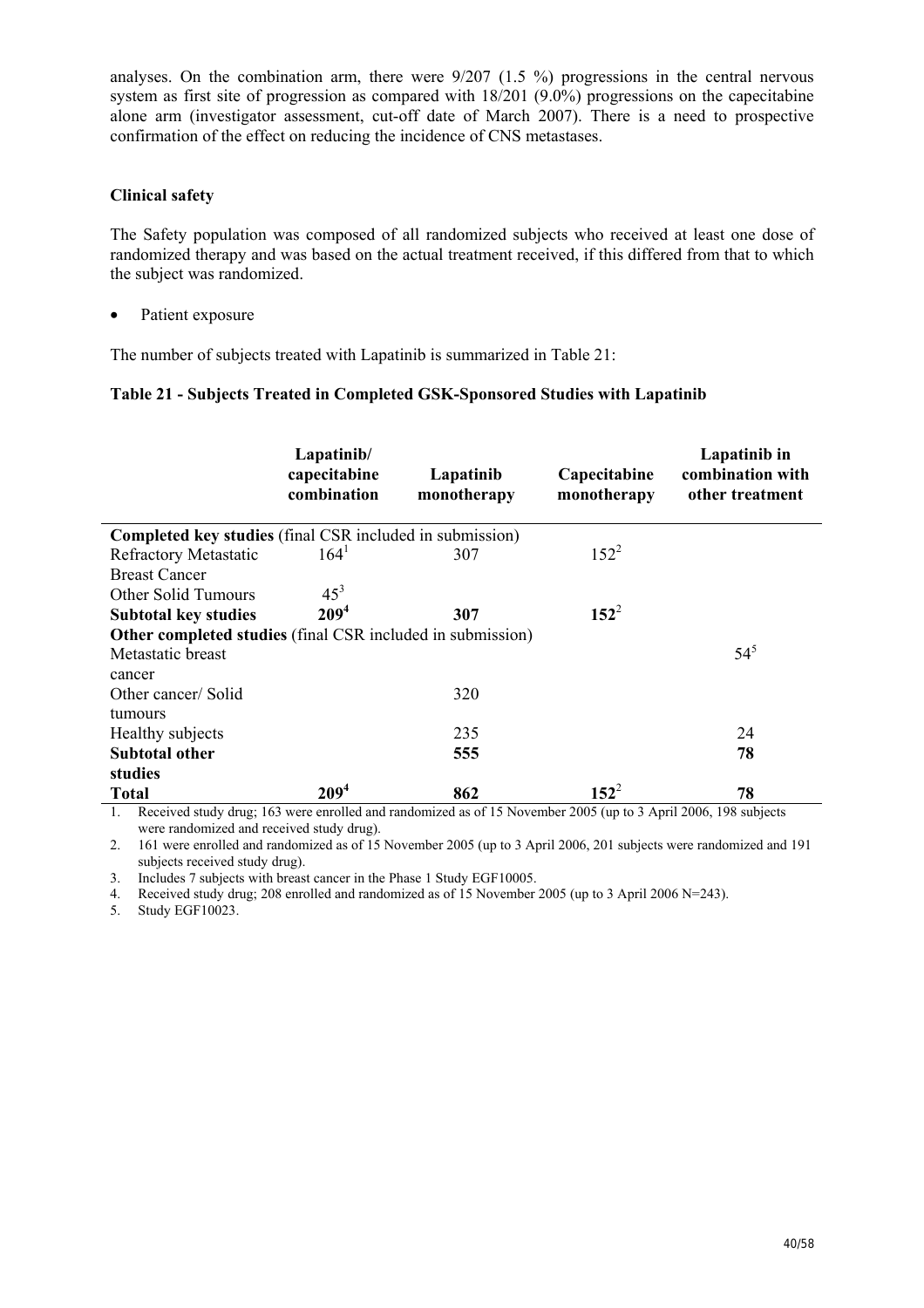For Study EGF100151 the duration of exposure is shown in Table 22:

|                                     | Lapatinib+Capecitabine<br>$N=198$ |                 | Capecitabine<br>$N = 191$ |
|-------------------------------------|-----------------------------------|-----------------|---------------------------|
| <b>Medication</b>                   | Lapatinib                         | Capecitabine    | Capecitabine              |
| <b>Duration of Treatment, weeks</b> |                                   |                 |                           |
| n                                   | 198                               | 196             | 191                       |
| Mean (StdD)                         | 21.6(18.14)                       | 20.7(17.35)     | 15.1(13.80)               |
| Median                              | 19.0                              | 17.5            | 97                        |
| $Min - Max$                         | $0 - 100$                         | $0 - 90$        | $0 - 67$                  |
| Daily Dose, mg or mg/m <sup>2</sup> |                                   |                 |                           |
| n                                   | 198                               | 196             | 191                       |
| Mean (StdD)                         | 1252.0 (164.77)                   | 1864.0 (292.25) | 2273.6 (302.24)           |
| Median                              | 1250.0                            | 2000.0          | 2413.8                    |
| $Min - Max$                         | $777 - 3036$                      | $813 - 2947$    | $1192 - 2549$             |

#### • Adverse events

Tables 23 and 24 summarize the most common adverse events by body system and by toxicity grade:

| Table 23 - Summary of Adverse Events ( $\geq$ 5% Total Incidence) by Body System – Study<br>EGF100151 (Safety Population, 3 April 2006 Cut-off) |  |
|-------------------------------------------------------------------------------------------------------------------------------------------------|--|
|                                                                                                                                                 |  |

| <b>Preferred Term</b> | Lapatinib+Capecitabine | Capecitabine                |
|-----------------------|------------------------|-----------------------------|
|                       | $N = 198$              | $N = 191$                   |
|                       | n(%)                   | $n\left(\frac{0}{0}\right)$ |
| Any AE                | 192 (97)               | 177 (93)                    |
| Diarrhea <sup>1</sup> | 128(65)                | 76 (40)                     |
| PPE syndrome          | 105(53)                | 97(51)                      |
| Nausea                | 87(44)                 | 83(43)                      |
| Fatigue               | 46(23)                 | 47(25)                      |
| Vomiting              | 52(26)                 | 41(21)                      |
| Rash <sup>2</sup>     | 55 (28)                | 26(14)                      |
| Anorexia              | 27(14)                 | 37(19)                      |
| Abdominal pain        | 25(13)                 | 31(16)                      |
| Mucosal inflammation  | 29(15)                 | 23(12)                      |
| Stomatitis            | 27(14)                 | 21(11)                      |
| Headache              | 20(10)                 | 26(14)                      |
| Asthenia              | 20(10)                 | 25(13)                      |
| Constipation          | 20(10)                 | 22(12)                      |
| Dyspnea               | 23(12)                 | 16(8)                       |
| Pain in extremity     | 24 (12)                | 14(7)                       |
| Back pain             | 22(11)                 | 11(6)                       |
| Dry skin              | 20(10)                 | 11(6)                       |
| Insomnia              | 20(10)                 | 11(6)                       |
| Dyspepsia             | 22(11)                 | 6(3)                        |

1. Diarrhea includes incidences of diarrhea, loose stools and frequent bowel movements.

2. Rash includes incidences of acne, dermatitis, eczema, erythema, folliculitis, rash, papular rash, and pustular rash.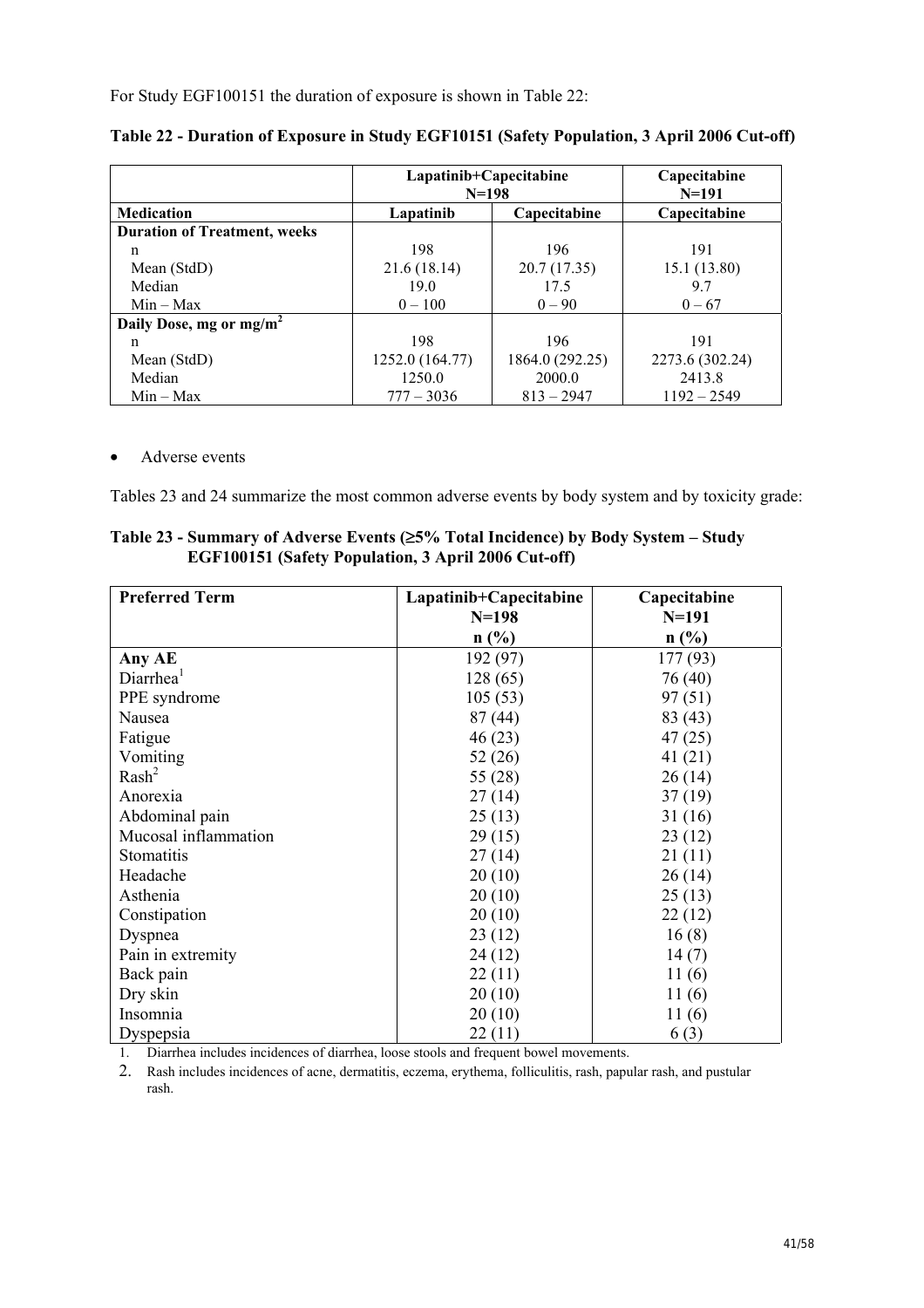| Adverse               | Number $(\%)$ of Subjects <sup>1</sup> |         |         |                |                  |              |
|-----------------------|----------------------------------------|---------|---------|----------------|------------------|--------------|
| Event                 | Grade 1                                | Grade 2 | Grade 3 | Grade 4        | Grade 5          | <b>Total</b> |
| Lapatinib+            |                                        |         |         |                |                  |              |
| Capecitabine N=198    |                                        |         |         |                |                  |              |
| Any event             | 21(11)                                 | 73(37)  | 85(43)  | 12(6)          | 1(1)             | 192          |
| Diarrhea <sup>2</sup> | 61(31)                                 | 40(20)  | 25(13)  | 2(1)           | 0                | 128          |
| PPE syndrome          | 25(13)                                 | 57(29)  | 23(12)  | $\theta$       | 0                | 105          |
| Nausea                | 58 (29)                                | 26(13)  | 3(2)    | $\theta$       | $\Omega$         | 87           |
| Fatigue               | 23(12)                                 | 18(9)   | 5(3)    | $\overline{0}$ | $\overline{0}$   | 46           |
| Vomiting              | 36(18)                                 | 12(6)   | 4(2)    | $\overline{0}$ | $\overline{0}$   | 52           |
| Rash <sup>3</sup>     | 39(20)                                 | 13(7)   | 3(2)    | $\mathbf{0}$   | $\boldsymbol{0}$ | 55           |
| Capecitabine N=191    |                                        |         |         |                |                  |              |
| Any event             | 18(9)                                  | 71(37)  | 74 (39) | 12(6)          | 2(1)             | 177          |
| Diarrhea <sup>2</sup> | 30(16)                                 | 27(14)  | 19(10)  | 0              | $\theta$         | 76           |
| PPE syndrome          | 22(12)                                 | 48(25)  | 27(14)  | $\theta$       | 0                | 97           |
| Nausea                | 52(27)                                 | 28(15)  | 3(2)    | 0              | $\theta$         | 83           |
| Fatigue               | 21(11)                                 | 19(10)  | 6(3)    | 1(1)           | $\theta$         | 47           |
| Vomiting              | 24(13)                                 | 14(7)   | 3(2)    | 0              | $\overline{0}$   | 41           |
| Rash <sup>3</sup>     | 17(9)                                  | 7(4)    | 2(1)    | $\overline{0}$ | $\overline{0}$   | 26           |

## **Table 24 - Incidence of the Six Most Common AEs by Maximum Toxicity Grade Regardless of Relationship – Study EGF100151 (Safety Population, 3 April 2006 Cut-off).**

1. Subjects who experienced the same event multiple times, but with different toxicities, were only counted once, at the maximum toxicity.

2. Diarrhea includes incidences of diarrhea, loose stools and frequent bowel movements.

3. Rash includes incidences of acne, dermatitis, eczema, erythema, folliculitis, rash, papular rash, and pustular rash.

• Serious adverse event/deaths/other significant events

The SAEs related to study medication are summarized for Study EGF100151 in Table 25 (for a cut-off 3 April 2006). Preliminary SAE data are available from the lapatinib clinical programme (all phases) up to a cut-off date of 30 April 2007. No significant changes were found at this later cut-off, where a total of 7859 subjects were enrolled in phase I, II and III studies (approximately 5975 subjects receiving lapatinib). This figure is approximate since some studies are ongoing and remain blinded. A total of 2986 SAEs were reported from 1595 individual subjects (see ten most frequently reported drug-related SAE in Table 26).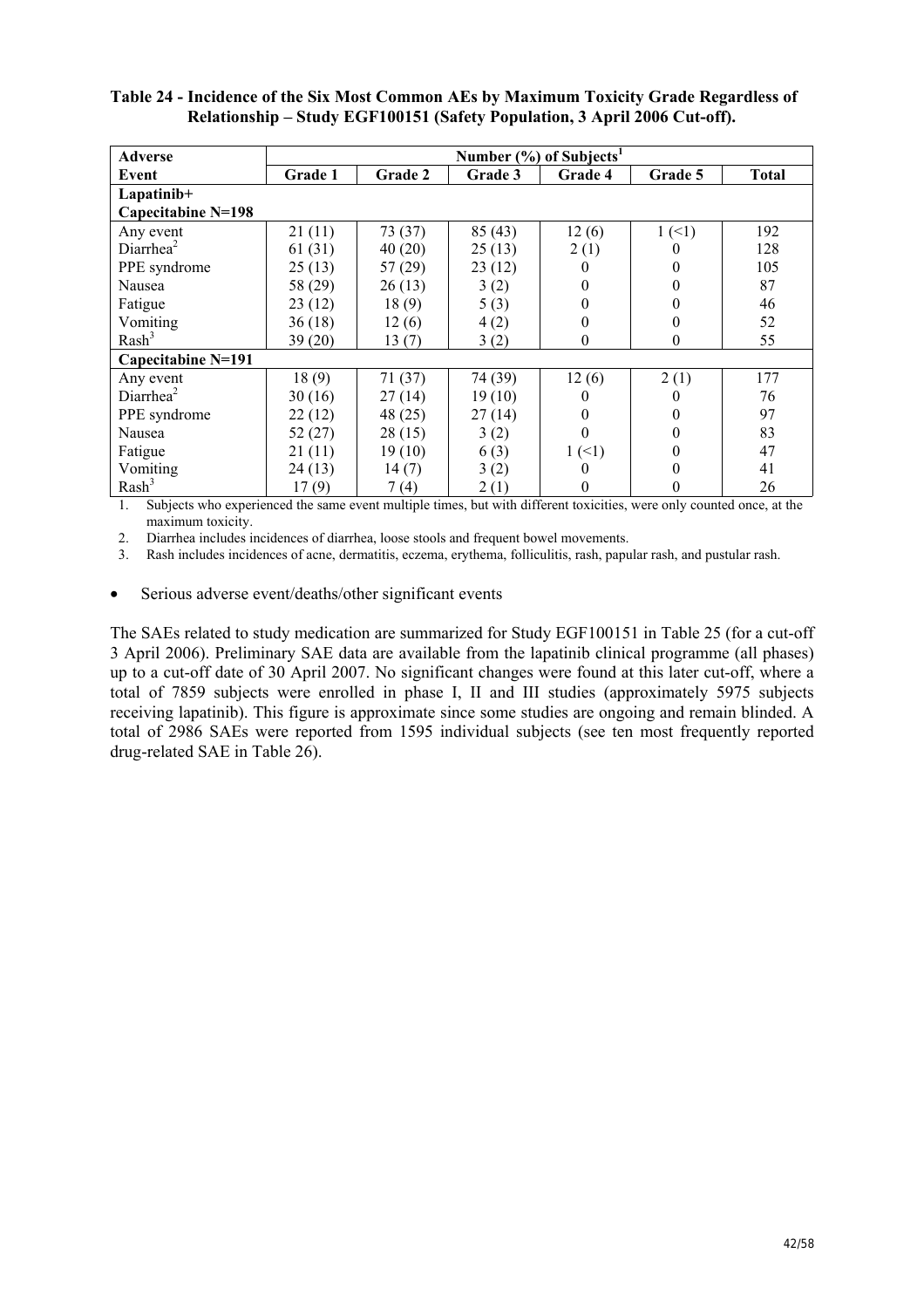| <b>Preferred Term</b>        | Lapatinib+Capecitabine | Capecitabine |
|------------------------------|------------------------|--------------|
|                              | $N=198$                | $N = 191$    |
|                              | n(%)                   | n(%)         |
| Any related SAE              | 23(12)                 | 18(9)        |
| Diarrhea1                    | 10(5)                  | 10(5)        |
| Dehydration                  | 5(3)                   | 2(1)         |
| Ejection fraction decreased  | 5(3)                   | $\theta$     |
| Anemia                       | 2(1)                   | 1(1)         |
| Hypokalemia                  | 2(1)                   | 1(1)         |
| Mucosal inflammation         | 1(1)                   | 2(1)         |
| Neutropenia                  | 1(1)                   | 2(1)         |
| Pulmonary embolism           | 1(1)                   | 2(1)         |
| Vomiting                     | 1(1)                   | 2(1)         |
| Thrombocytopenia             | $\theta$               | 2(1)         |
| Pyrexia                      | 1(1)                   | 1(1)         |
| Rash2                        | 1(1)                   | 1(1)         |
| Acute myeloid leukemia       | 1(1)                   | $\theta$     |
| Deep vein thrombosis         | $\Omega$               | 1(1)         |
| Dry mouth                    | $\Omega$               | 1(1)         |
| Escherichia sepsis           | 1(1)                   | $\theta$     |
| Gastric ulcer                | $\theta$               | 1(1)         |
| Hypercalcemia                | $\Omega$               | 1(1)         |
| Hyponatremia                 | 1(1)                   | $\theta$     |
| Hypovolemia                  | $\theta$               | 1(1)         |
| Infectious diarrhea          | $\theta$               | 1(1)         |
| Pain of skin                 | 1(1)                   | $\theta$     |
| Prinzmetal angina            | 1(1)                   | $\theta$     |
| Nausea                       | $\Omega$               | 1(1)         |
| Peripheral neuropathy        | 1(1)                   | $\theta$     |
| Small intestinal obstruction | $\Omega$               | 1(1)         |
| Vasovagal syncope            | 1(1)                   | $\theta$     |
| Ventricular dysfunction      | $\boldsymbol{0}$       | 1(1)         |

# **Table 25 - SAEs Related to Study Medication – Study EGF100151 (Safety Population, 3 April 2006 Cut-off)**

1. Diarrhea includes incidences of diarrhea, loose stools and frequent bowel movements.

2. Rash includes incidences of acne, dermatitis, eczema, erythema, folliculitis, rash, papular rash, and pustular rash.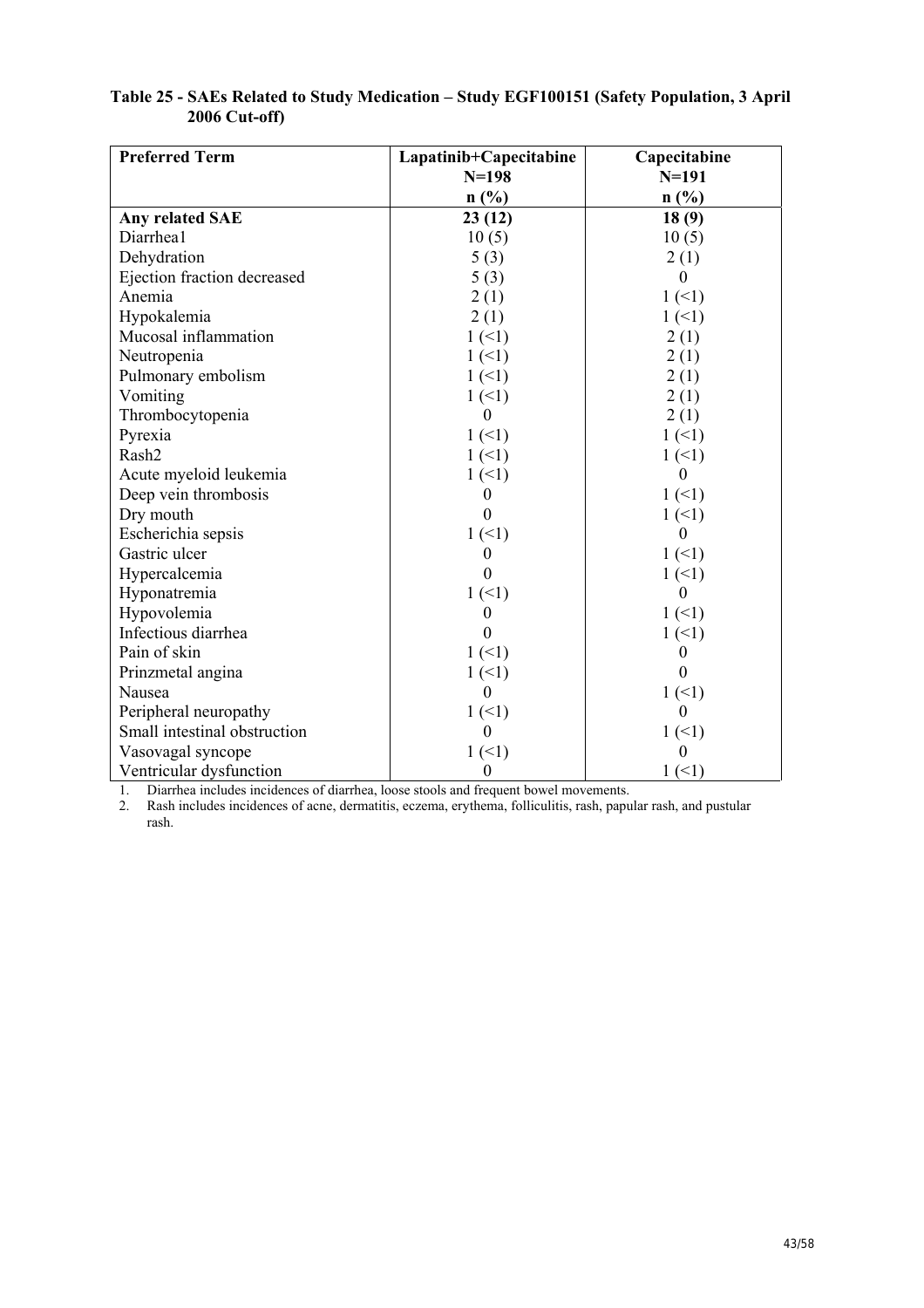## **Table 26 - Ten Most Frequently Reported Drug-Related SAE from the lapatinib clinical program (cut-off date of 30 April 2007)**

| MedDRA PT                     | Drug Related | Total (All Causalities) |
|-------------------------------|--------------|-------------------------|
| Diarrhoea*                    | 169          | 209                     |
| Vomiting*                     | 66           | 134                     |
| Neutropenia                   | 72           | 87                      |
| Ejection Fraction Decreased*  | 70           | 85                      |
| Dehydration*                  | 59           | 113                     |
| Nausea*                       | 44           | 77                      |
| Febrile Neutropenia           | 23           | 33                      |
| Left ventricular dysfunction* | 22           | 26                      |
| Mucosal inflammation          | 18           | 21                      |
| Pyrexia                       | 16           | 82                      |

\*Included in the proposed lapatinib SPC.

## *Deaths*

Deaths within 30 days of the last dose were reported for 11 (6%) subjects in the lapatinib plus capecitabine group and 12 (6%) subjects in the capecitabine group (up to the 3 April 2006 cut-off date).

## *Hepatic safety*

From a combined dataset of clinical trials and post-marketing data, there were 216 reports of hepatic events retrieved from the GlaxoSmithKline safety database as of 31 December 2007. A total of 11551 subjects were enrolled in the lapatinib clinical trials programme, of which it is estimated that 8702 subjects had received lapatinib and exposure to marketed products was estimated as 1318 patient-years as of September 2007, based on a 1250 mg daily dose. From the resulting subset of assessable reports, 39 'key' cases were identified (see Table 27 for a summary of reasons for exclusion). This yields an approximate incidence of 0.4% (32/8702) of hepatobiliary events in the lapatinib clinical programme and 0.5% (7/1318 patient-years) from the post-marketing surveillance data. Of these 39 key cases: 22 recovered upon discontinuation of treatment, 5 improved conditions, 9 unresolved and 3 were fatal. The median time to event was 49 days, being transaminase elevations the most frequently reported hepatic event. The data is suggestive of a drug-related effect.

## **Table 27 - Reasons for Excluding Assessable Reports from the Set of Key cases**

| Reason*                                                                                                       | Number of Reports |
|---------------------------------------------------------------------------------------------------------------|-------------------|
| Description of event is inconsistent with diagnostic criteria/definition                                      |                   |
| Time to onset is inconsistent with a possible drug effect                                                     |                   |
| Alternative diagnosis or concurrent disease is very much more likely to have                                  | 130               |
| caused the event                                                                                              |                   |
| Concurrent drug is very much more likely to have caused the event                                             | 22                |
| Total number of assessable reports excluded from set of Key cases                                             | 177               |
| *Only one reason for exclusion was allocated to each case and this is the first appropriate reason as listed. |                   |

Only one reason for exclusion was allocated to each case and this is the first appropriate reason as listed above.

A summary of patients with liver-related AEs according to treatment arm, including a summary of AEs which occurred after the cross-over is included in Table 28 for study EGF100151 and in Table 29 for study EGF30001:

.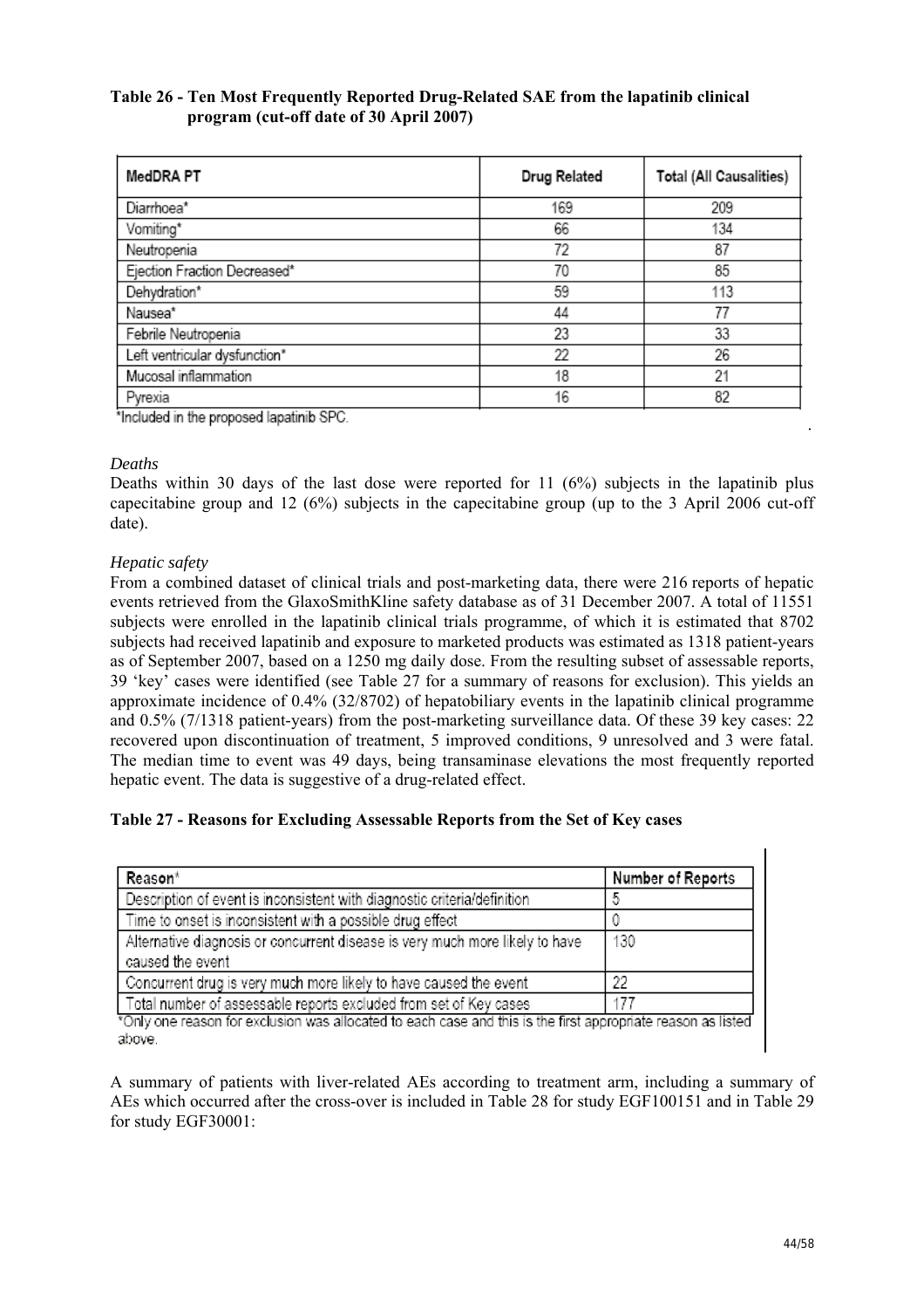|                                      | Lapatinib+       | Capecitabine     |                         |
|--------------------------------------|------------------|------------------|-------------------------|
|                                      | Capecitabine     | Monotherapy      | Cross-Over <sup>a</sup> |
| Hepatic Lab Abnormality, n (%)       | $(N=207)$        | $(N=201)$        | $(N=36)$                |
| $>3$ X ULN AST and/or ALT & $>1.5$ X | 3(1.45)          | 7(3.48)          | 1(2.78)                 |
| ULN TBL <sup>b</sup>                 |                  |                  |                         |
| >3 X ULN AST and/or ALT & >2 X       | 3(1.45)          | 5(2.49)          | 1(2.78)                 |
| ULN TBL <sup>b</sup>                 |                  |                  |                         |
|                                      |                  |                  |                         |
| ALT & AST elevations                 |                  |                  |                         |
| $\geq$ 3 X ULN                       | 7(3.38)          | 7(3.48)          | 1(2.78)                 |
| $\geq$ 5 X ULN                       | $\Omega$         | 1(0.5)           | $\theta$                |
| $\geq$ 10 X ULN                      | $\boldsymbol{0}$ | $\boldsymbol{0}$ | $\boldsymbol{0}$        |
| $\geq$ 20 X ULN                      | $\mathbf{0}$     | $\boldsymbol{0}$ | $\boldsymbol{0}$        |
| <b>ALT</b> elevations                |                  |                  |                         |
| $\geq$ 3 X ULN                       | 8(3.86)          | 12(5.97)         | 1(2.78)                 |
| $\geq$ X ULN                         | 3(1.45)          | 3(1.49)          | $\theta$                |
| $\geq$ 10 X ULN                      | $\boldsymbol{0}$ | 1(0.5)           | $\boldsymbol{0}$        |
| $\geq$ 20 X ULN                      | $\overline{0}$   | $\overline{0}$   | $\boldsymbol{0}$        |
| <b>AST</b> elevations                |                  |                  |                         |
| $\geq$ 3 X ULN                       | 18(8.7)          | 13 (6.47)        | 4(11.11)                |
| $\geq$ 5 X ULN                       | 5(2.42)          | 6(2.99)          | 1(2.78)                 |
| $\geq$ 10 X ULN                      | 2(0.97)          | 2(1.0)           | $\boldsymbol{0}$        |
| $\geq$ 20 X ULN                      | 1(0.48)          | $\boldsymbol{0}$ | $\boldsymbol{0}$        |
| TBL elevations                       |                  |                  |                         |
| $>1.5$ X ULN                         | 42 (20.29)       | 27(13.43)        | 5(13.89)                |
| $>2$ X ULN                           | 20 (9.66)        | 17(8.46)         | 3(8.33)                 |
| <b>ALP</b>                           |                  |                  |                         |
| $>1.5$ X ULN                         | 41 (19.81)       | 45 (22.39)       | 5(13.89)                |

## **Table 28 - Summary of Patients with Hepatic Laboratory Abnormalities EGF100151**

a. represents patients on capecitabine monotherapy who crossed-over to lapatinib plus capecitabine at the time of disease progression

b. Does not take into consideration an ALP of  $\leq$  2xULN as seen with Hy's Law criteria

c. Abbreviations: ALT=alanine transaminase; AST=aspartate transaminase; ALP=alkaline phosphatase; TBL=total bilirubin; ULN upper limit normal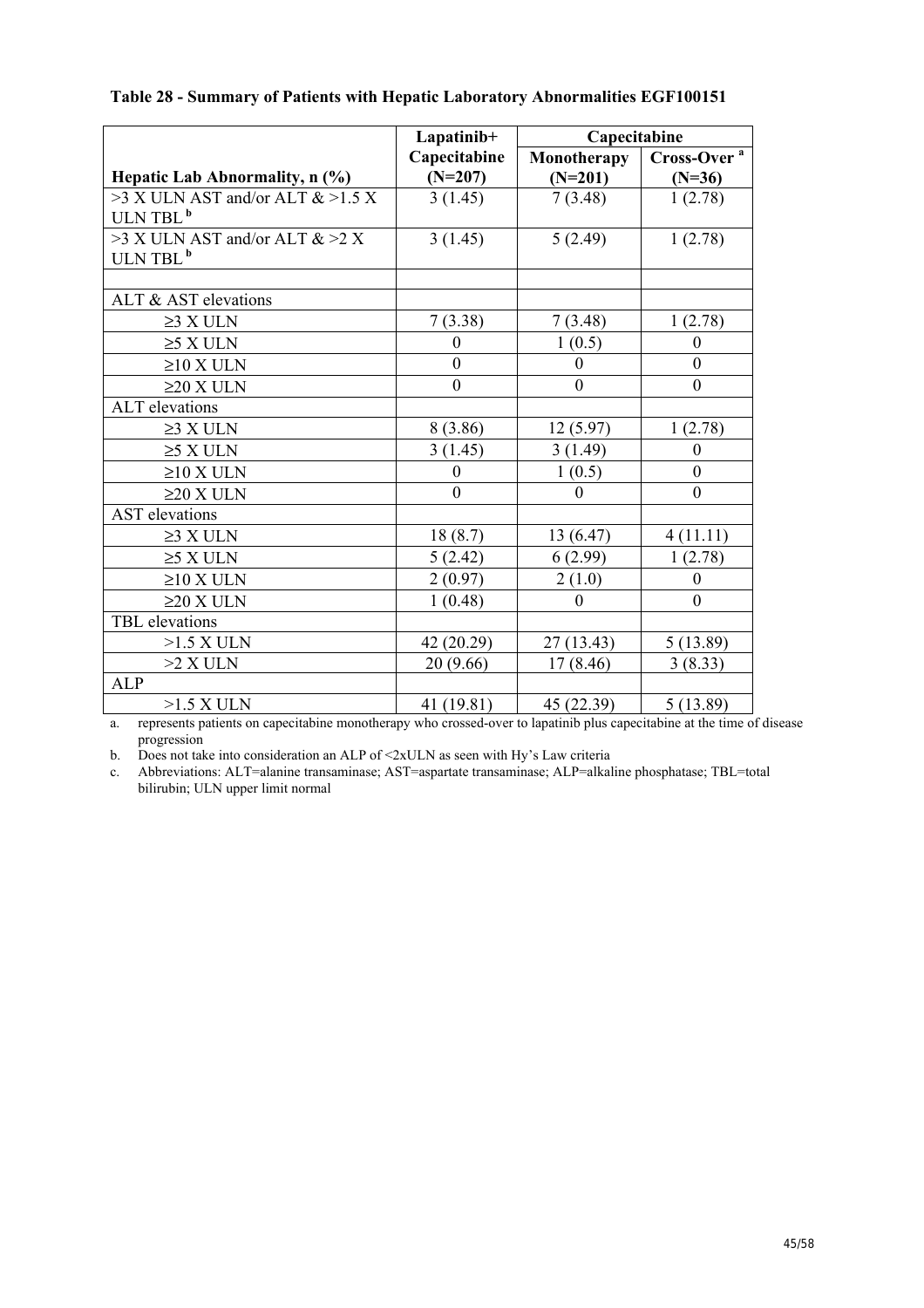| Table 29 - Summary of Patients with Hepatic Laboratory Abnormalities EGF30001 |
|-------------------------------------------------------------------------------|
|-------------------------------------------------------------------------------|

|                                      | $Lapatinib +$      | Paclitaxel |
|--------------------------------------|--------------------|------------|
| Hepatic Lab Abnormality, n (%)       | Paclitaxel (N=293) | $(N=286)$  |
| $>3$ X ULN AST and/or ALT & $>1.5$ X | 8(2.73)            | 6(2.1)     |
| ULN TBL <sup>d</sup>                 |                    |            |
| >3 X ULN AST and/or ALT & >2 X ULN   | 6(2.05)            | 5(1.75)    |
| TBL <sup>d</sup>                     |                    |            |
|                                      |                    |            |
| ALT & AST elevations                 |                    |            |
| $\geq$ 3 X ULN                       | 22(7.51)           | 18(6.29)   |
| $\geq$ 5 X ULN                       | 8(2.73)            | 5(1.75)    |
| $\geq$ 10 X ULN                      | 1(0.34)            | 2(0.7)     |
| $\geq$ 20 X ULN                      | $\boldsymbol{0}$   | 1(0.35)    |
| <b>ALT</b> elevations                |                    |            |
| $\geq$ 3 X ULN                       | 30(10.24)          | 26(9.09)   |
| $\geq$ X ULN                         | 12(4.1)            | 10(3.5)    |
| $\geq$ 10 X ULN                      | 3(1.02)            | 3(1.05)    |
| $\geq$ 20 X ULN                      | 1(0.34)            | 1(0.35)    |
| <b>AST</b> elevations                |                    |            |
| $\geq$ 3 X ULN                       | 34 (11.6)          | 34 (11.89) |
| $\geq$ X ULN                         | 15(5.12)           | 16(5.59)   |
| $\geq$ 10 X ULN                      | 4(1.37)            | 5(1.75)    |
| $\geq$ 20 X ULN                      | $\theta$           | 2(0.7)     |
| TBL elevations                       |                    |            |
| $>1.5$ X ULN                         | 18(6.14)           | 12(4.2)    |
| $>2$ X ULN                           | 9(3.07)            | 7(2.45)    |
| <b>ALP</b>                           |                    |            |
| $>1.5$ X ULN                         | 81 (27.65)         | 68 (23.78) |

d. patients received lapatinib plus paclitaxel 175 mg/m<sup>2</sup> every 3 weeks for 6 cycles followed by lapatinib monotherapy at the investigator's discretion

e. Does not take into consideration an ALP of  $\leq$   $\times$  ULN as seen with Hy's Law criteria

Due to the confounding effect of liver metastasis, data from adjuvant trials were analysed. As of December 2007, approximately 2593 subjects have been enrolled in two adjuvant studies (EGF106708 ALTTO and EGF105485 TEACH). Overall it is estimated that approximately 1354 of these 2593 adjuvant subjects will have received lapatinib. There were no hepatic events reported from study EGF106708 as of 31 December 2007. A sub-set of 9 adjuvant hepatic cases were identified from study EGF105485 (see laboratory abnormalities in Table 30). Of these 9 cases, 6 were identified as 'key' cases. Lapatinib was discontinued at the time of the hepatic event in all 6 subjects. Five subjects recovered (positive de-challenge), the sixth subject improved. A total of 4 (in the fifth case according to the table above, there was underlying progressive disease) subjects were identified as potential Hy's Law cases. All four subjects had received prior chemotherapy which included drugs such as anthracyclines (e.g. epirubicin), cyclophosphamide and tamoxifen which have been associated with hepatotoxicity. The crude incidence of hepatobiliary events in the adjuvant programme was estimated as 0.4% (6/1354).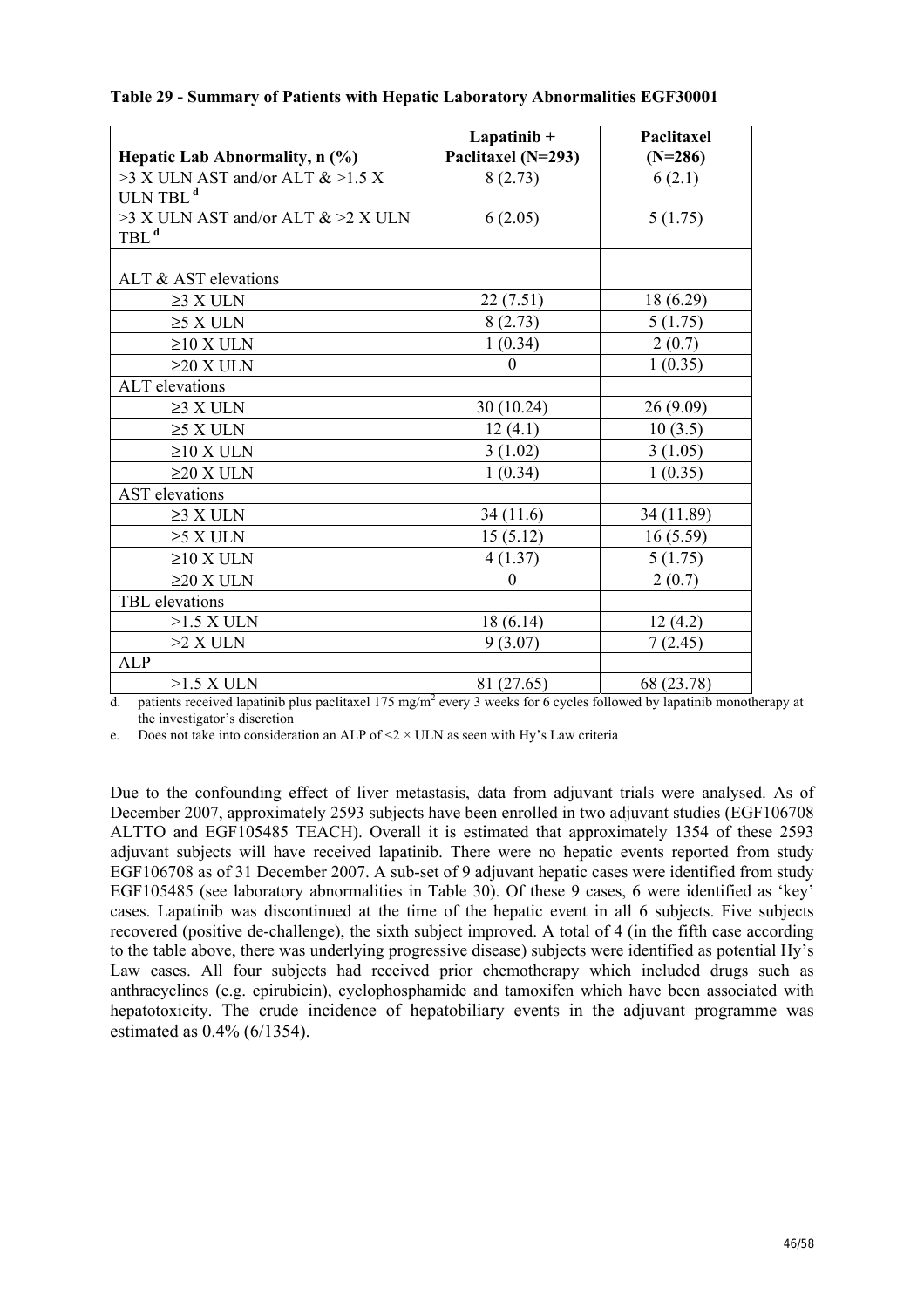## **Table 30 - Summary of Patients with Hepatic Laboratory Abnormalities from Study EGF105485 ("TEACH")**

| Hepatic Lab Abnormality                              | Safety Population (N=2095) |
|------------------------------------------------------|----------------------------|
|                                                      | N (%)                      |
| >3 X ULN AST and/or ALT & >1.5 X ULN total bilirubin | 5(0.24)                    |
| >3 X ULN AST and/or ALT & >2 X ULN total bilirubin   | 3(0.14)                    |
|                                                      |                            |
| ALT & AST elevations                                 |                            |
| $\geq$ 3 X ULN                                       | 17 (0.81)                  |
| ≥5 X ULN                                             | 11 (0.53)                  |
| $\geq$ 10 X ULN                                      | 4(0.19)                    |
| ≥20 X ULN                                            | 1(0.05)                    |
| ALT elevations                                       |                            |
| $\geq$ 3 X ULN                                       | 29 (1.38)                  |
| $\geq$ 5 X ULN                                       | 12 (0.57)                  |
| $\geq$ 10 X ULN                                      | 5(0.24)                    |
| $\geq$ 20 X ULN                                      | 1(0.05)                    |
| AST elevations                                       |                            |
| $\geq$ 3 X ULN                                       | 20 (0.95)                  |
| $\geq$ 5 X ULN                                       | 14 (0.67)                  |
| $\geq$ 10 X ULN                                      | 5(0.24)                    |
| $\geq$ 20 X ULN                                      | 2(0.1)                     |
| Total bilirubin elevations                           |                            |
| >1.5 X ULN                                           | 20 (0.95)                  |
| >2 X ULN                                             | 7(0.33)                    |
| Alkaline phosphatase                                 |                            |
| >1.5 X ULN                                           | 24 (1.15)                  |

### *Cardiac Safety*

A summary of the decreased LVEF reports from the lapatinib clinical program (all phases) up to a cutoff date of 30 April 2007 is shown in Figure 4. The mean time to onset of decreased LVEF in the 83 lapatinib-treated subjects was 17 weeks (range: 2 weeks to 1 year). The mean LVEF decrease relative to baseline value was 28.3% (range: 20% to 66.7%). This corresponded to a mean absolute LVEF decrease of 18.4% from baseline (range: 11% to 46%). None of the cases was fatal.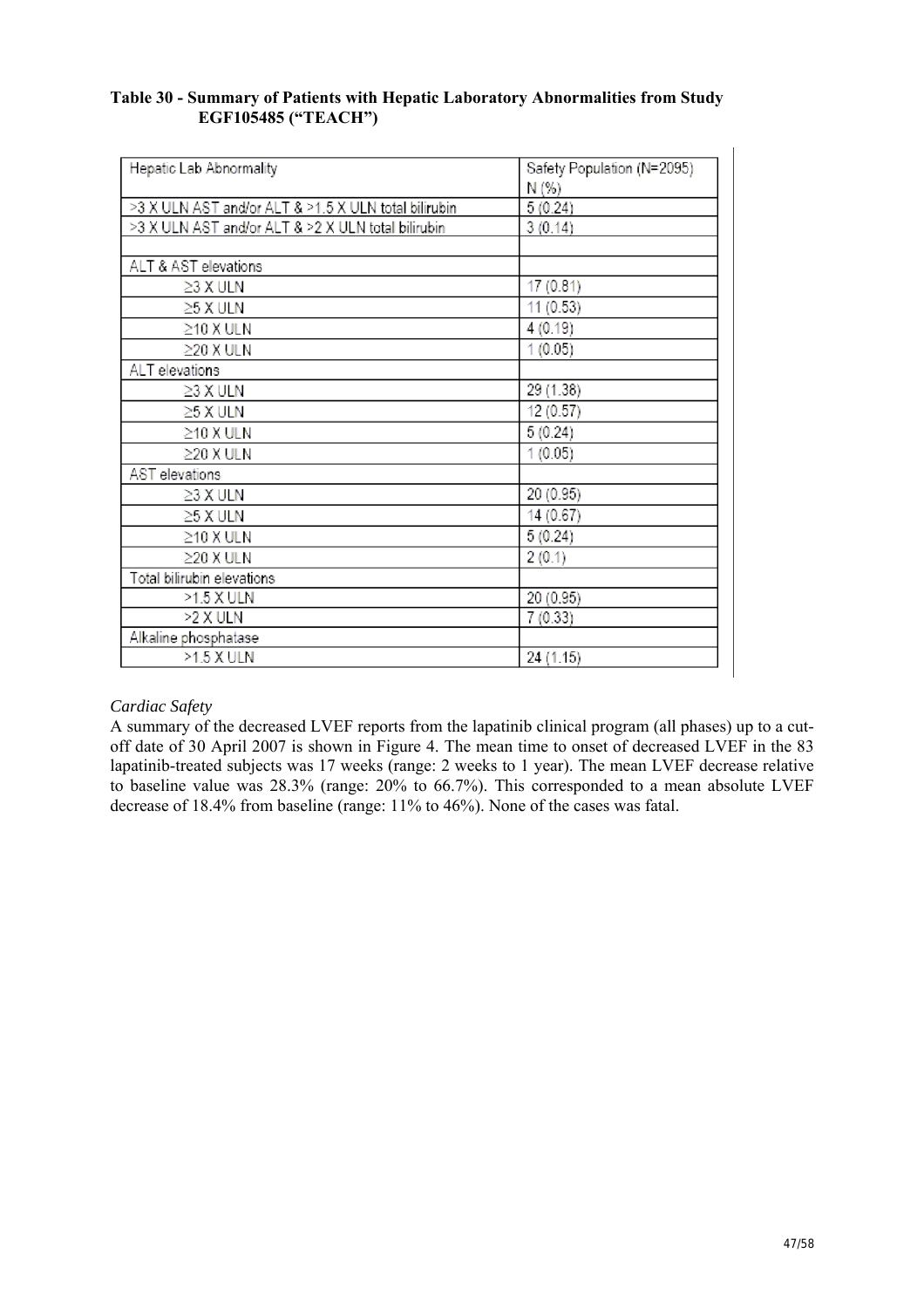

# **Figure 4 - Summary of Reports of Decreased LVEF which met the Protocol Specific Definition (as of 30 April 2007) in 5975 lapatinib Subjects.**

From the data collected from Study EGF100151 up to the 15 March 2007 cut-off, 2.1%s subjects both in the lapatinib plus capecitabine group and capecitabine group experienced decreased LVEF during the study. A total of 241 subjects received lapatinib + capecitabine (including patients who crossed over) and 191 subjects received capecitabine monotherapy.

#### *Diarrhoea*

From the 3 April 2006 dataset, diarrhoea was reported as an AE among 65% of subjects in the lapatinib plus capecitabine group and 40% of subjects in the capecitabine group. The severity of diarrhea was grade 1 or 2 in most subjects; however, grade 3 diarrhea was reported for approximately 12% of the subjects in the lapatinib plus capecitabine group and 11% of the subjects in the capecitabine group.

#### *Rash*

Rash was reported as an AE among 28% of subjects in the lapatinib plus capecitabine group and 14% of subjects in the capecitabine group (3 April 2006 cut-off, Study EGF100151). Most cases of rash were considered drug related and not serious (grades 1 or 2). Approximately two-thirds of subjects had one occurrence. Rash resolved in most cases in either group and did not lead to discontinuation from the study; no action was taken with respect to study medication in the majority of cases.

#### *Palmarplantar erythrodysaethesia (PPE)*

Approximately half the subjects in the study (3 April 2006 cut-off, Study EGF100151) had PPE (53% for lapatinib+capecitabine, 51% for capecitabine); most events were considered by the investigator to be drug related. The majority of these events were grade 1 or 2 and resolved without treatment or with dose adjustment.

The median time of onset was longer in the lapatinib plus capecitabine group than in the capecitabine group (median, 40 days versus 21 days) and the median duration was greater in the lapatinib plus capecitabine group than in the capecitabine group (median,  $25.5$  days vs. 17 days).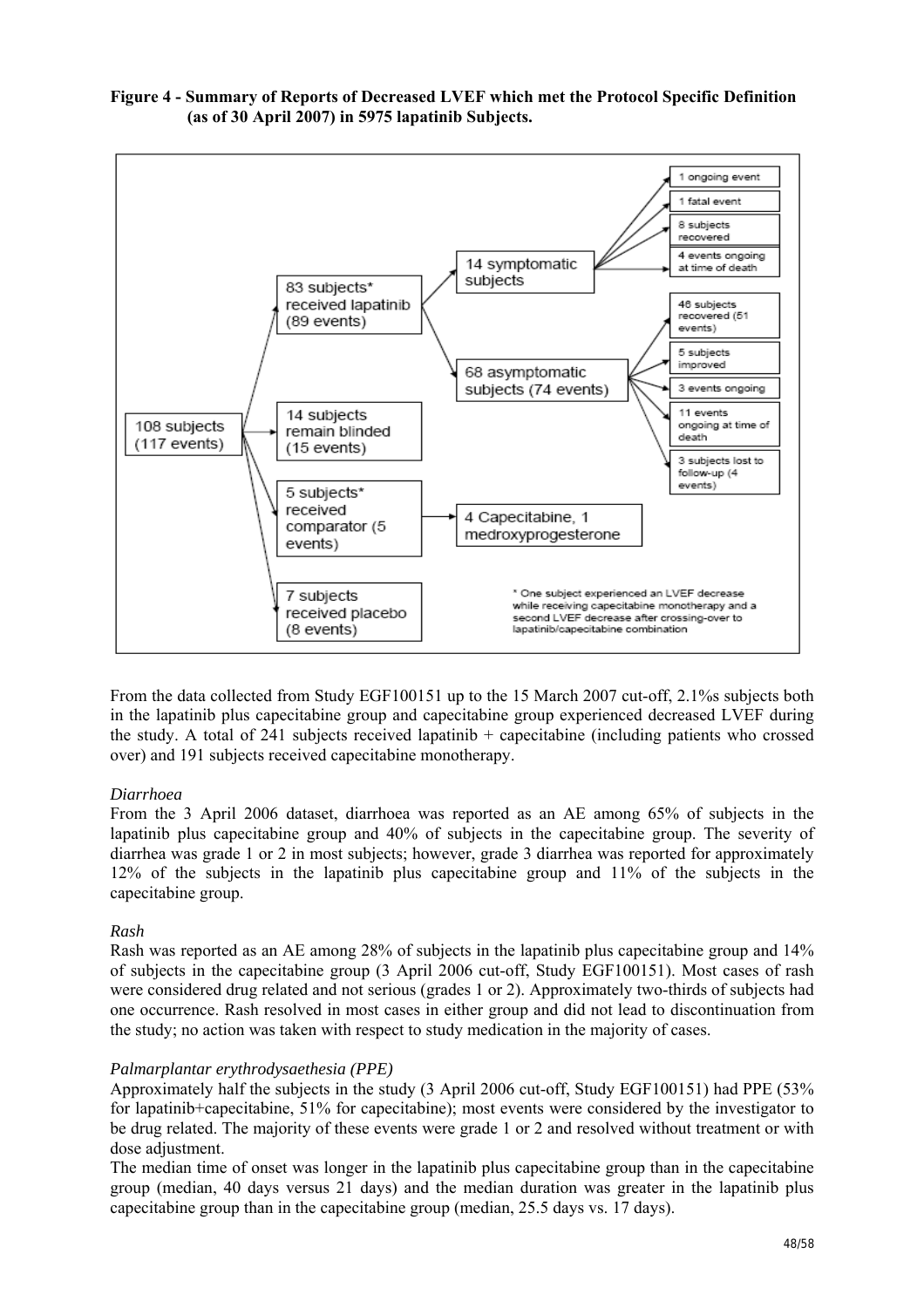Few subjects in either treatment group withdrew from treatment because of PPE events (lapatinib plus capecitabine: 3%, capecitabine: 3%). Similar results were observed regardless of age group.

• Laboratory findings

A summary of the clinical chemistry parameters is shown in Table 31:

| Table 31 - Summary of Maximum Toxicity Grade for Selected Clinical Chemistry Parameters at |
|--------------------------------------------------------------------------------------------|
| Any Post-Screening Visit – Study EGF100151 (Safety Population, 3 April 2006 cut-           |
| off)                                                                                       |

| Parameter                       | <b>Visit</b> | $\mathbf n$    | Number (%) of Subjects |          |                           |                  |                  |
|---------------------------------|--------------|----------------|------------------------|----------|---------------------------|------------------|------------------|
|                                 |              |                | Grade 0                | Grade 1  | Grade 2                   | Grade 3          | Grade 4          |
| Lapatinib + Capecitabine, N=198 |              |                |                        |          |                           |                  |                  |
| Haemoglobin                     | Screen       | 196            | 134 (68)               | 53 (27)  | 9(5)                      | $\theta$         | $\boldsymbol{0}$ |
|                                 | Any Post     | 195            | 86 (44)                | 84 (43)  | 24(12)                    | 1(1)             | $\overline{0}$   |
| Platelets                       | Screen       | 196            | 183 (93)               | 12(6)    | $1 \left( \leq 1 \right)$ | $\Omega$         | $\mathbf{0}$     |
|                                 | Any Post     | 195            | 160 (82)               | 33(17)   | 1(1)                      | 1(1)             | $\theta$         |
| <b>Total WBC</b>                | Screen       | 196            | 174 (89)               | 20(10)   | 2(1)                      | $\theta$         | $\theta$         |
|                                 | Any Post     | 195            | 122(63)                | 53(27)   | 19(10)                    | $\boldsymbol{0}$ | 1(1)             |
| Neutrophils                     | Screen       | 186            | 176 (95)               | 6(3)     | 2(1)                      | 2(1)             | $\Omega$         |
|                                 | Any Post     | 189            | 147 (78)               | 23(12)   | 13(7)                     | 5(3)             | 1(1)             |
| Granulocytes                    | Screen       | $\overline{9}$ | 9(100)                 | $\Omega$ | $\Omega$                  | $\Omega$         | $\Omega$         |
|                                 | Any Post     | 24             | 20(83)                 | 2(8)     | 1(4)                      | $\Omega$         | 1(4)             |
| Lymphocytes                     | Screen       | 195            | 141 (72)               | 28(14)   | 22(11)                    | 4(2)             | $\Omega$         |
|                                 | Any Post     | 195            | 108(55)                | 40(21)   | 31(16)                    | 15(8)            | 1(1)             |
| Capecitabine, N=191             |              |                |                        |          |                           |                  |                  |
| Hemoglobin                      | Screen       | 188            | 134(71)                | 45(24)   | 5(3)                      | 3(2)             | 1(1)             |
|                                 | Any Post     | 187            | 88 (47)                | 83 (44)  | 14(7)                     | 2(1)             | $\boldsymbol{0}$ |
| Platelets                       | Screen       | 188            | 185 (98)               | 3(2)     | $\Omega$                  | $\Omega$         | $\Omega$         |
|                                 | Any Post     | 187            | 156 (83)               | 28(15)   | 1(1)                      | 1(1)             | 1(1)             |
| <b>Total WBC</b>                | Screen       | 188            | 161 (86)               | 21(11)   | 5(3)                      | 1(1)             | $\theta$         |
|                                 | Any Post     | 187            | 104(56)                | 53 (28)  | 28(15)                    | 1(1)             | 1(1)             |
| Neutrophils                     | Screen       | 175            | 163 (93)               | 9(5)     | 2(1)                      | $\theta$         | 1(1)             |
|                                 | Any Post     | 177            | 122 (69)               | 24 (14)  | 25(14)                    | 4(2)             | 2(1)             |
| Granulocytes                    | Screen       | 13             | 10(77)                 | 1(8)     | 1(8)                      | 1(8)             | $\Omega$         |
|                                 | Any Post     | 17             | 12(71)                 | 2(12)    | 2(12)                     | $\theta$         | 1(6)             |
| Lymphocytes                     | Screen       | 188            | 127(68)                | 34(18)   | 22(12)                    | 5(3)             | $\overline{0}$   |
|                                 | Any Post     | 187            | 93 (50)                | 41 (22)  | 36(19)                    | 15(8)            | 2(1)             |

There were no apparent differences in haematologic abnormalities at baseline or during therapy between treatment groups. Only neutropenia was slightly more commonly reported for the capecitabine monotherapy arm (grade 2 14 vs. 7%).

*Hepatic Laboratory Abnormalities:* 

See hepatic safety section.

Safety in special populations

**Age**: About 85% of the patients in the pivotal study were below 65 years of age and 1% above 75.

**Hepatic impairment**: About 50% of the patients in the pivotal study had liver metastases, but data from patients with more than mild impairment are sparse. Lapatinib is metabolised by the liver and moderate impairment increased systemic exposure about 50%.

**Ethnicity:** No specific analysis was presented. About 90% of the patients in the pivotal study were Caucasians. Ethnicity might be of importance with respect to pulmonary safety.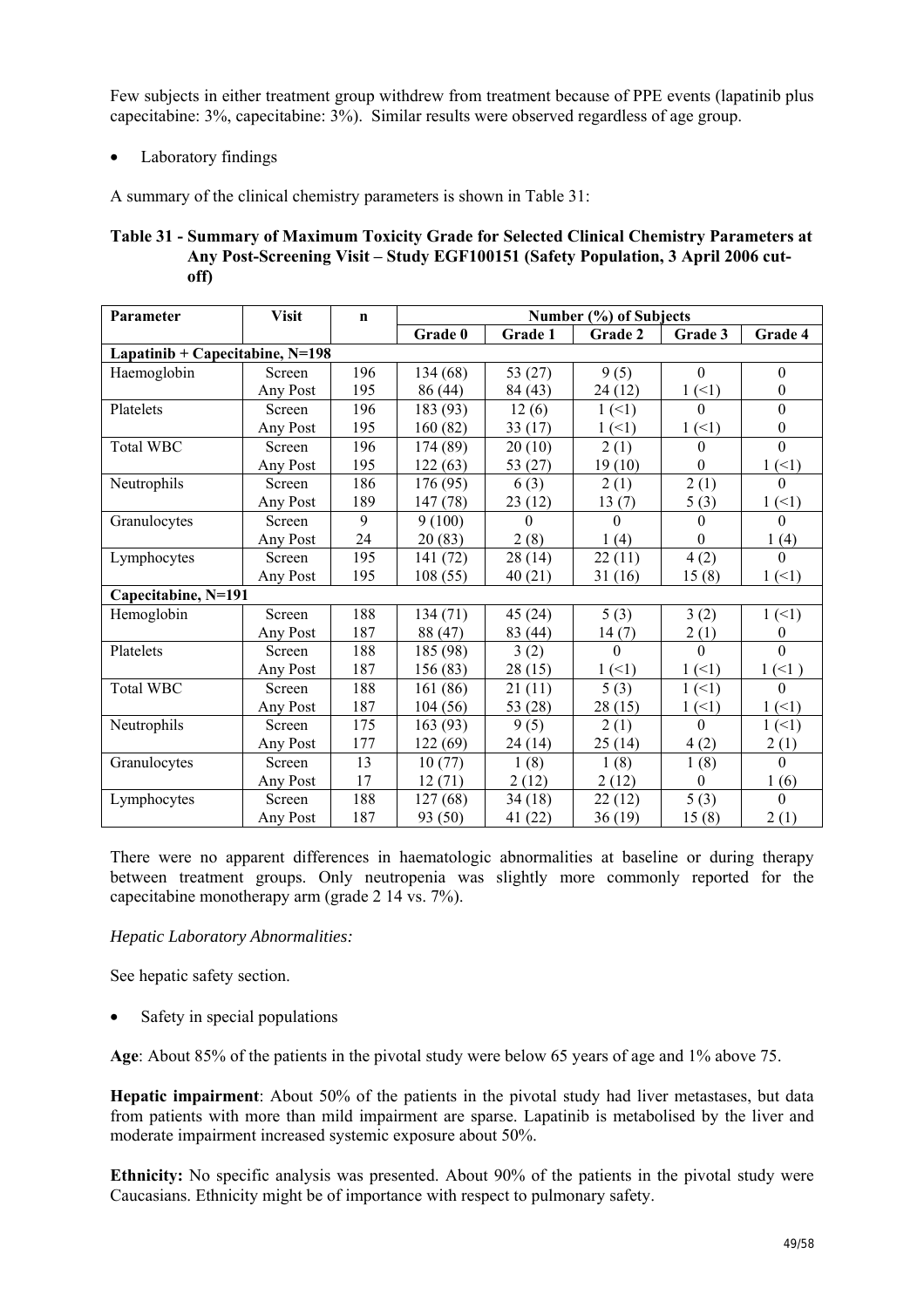**Renal impairment**: No specific analysis was presented. Estimated creatinine clearance >50 was required for inclusion in the pivotal study.

• Safety related to drug-drug interactions and other interactions

No studies have been submitted.

• Discontinuation due to adverse events

Adverse events that led to discontinuation from the study were reported for 24% of subjects in the lapatinib plus capecitabine group and 23% of subjects in the capecitabine group from the 3 April 2006 dataset. The most common reason for discontinuation from the study medication was diarrhoea (7% in the lapatinib plus capecitabine group and 6% in the capecitabine group) as shown in Table 32:

| Table 32 - Summary of AEs Leading to Discontinuation of Study Medication Reported by More |  |
|-------------------------------------------------------------------------------------------|--|
| than One Subject Regardless of Relationship – Study EGF100151 (Safety Population,         |  |
| 3 April 2006 cut-off)                                                                     |  |

| <b>Preferred Term</b>       | Lapatinib+Capecitabine | Capecitabine |
|-----------------------------|------------------------|--------------|
|                             | $N = 198$              | $N = 191$    |
|                             | n(%)                   | $n$ (%)      |
| Any SAE                     | 48 (24)                | 44 (23)      |
| Diarrhoea <sup>1</sup>      | 13(7)                  | 11(6)        |
| Dehydration                 | 6(3)                   | 4(2)         |
| Dyspnea                     | 3(2)                   | 3(2)         |
| Ejection fraction decreased | 5(3)                   | 2(1)         |
| Vomiting                    | 4(2)                   | 4(2)         |
| Hypokalemia                 | 3(2)                   | 1(1)         |
| Nausea                      | 1(1)                   | 3(2)         |
| Pulmonary embolism          | 2(1)                   | 2(1)         |
| Pyrexia                     | 2(1)                   | 2(1)         |
| Anemia                      | 2(1)                   | 1(1)         |
| Mucosal inflammation        | 1(1)                   | 2(1)         |
| Neutropenia                 | 1(1)                   | 2(1)         |
| CNS metastases              | 2(1)                   | 0            |
| Erysipelas                  | 2(1)                   | 0            |
| Thrombocytopenia            | $\theta$               | 2(1)         |
| Ventricular dysfunction     | $\Omega$               | 2(1)         |
| Convulsion                  | $1(-1)$                | 1(1)         |
| Disease progression         | 1(1)                   | 1(1)         |
| Peripheral edema            | $1(-1)$                | 1(1)         |
| Pleural effusion            | 1(1)                   | 1(1)         |
| Rash <sub>2</sub>           | 1(1)                   | 1(1)         |

Data Source: Table 8.9

1. Diarrhea includes incidences of diarrhea, loose stools and frequent bowel movements.

2. Rash includes incidences of acne, dermatitis, eczema, erythema, folliculitis, rash, papular rash, and pustular rash.

• Post marketing experience

As of 31st May 2007, 105 adverse events have been received from 33 subjects in the French nominative ATU ("temporary authorisation for use") programme for lapatinib and capecitabine in the treatment of metastatic breast cancer. Overall enrolment for the ATU programme was 403 patients as of 31 May 2007. Diarrhoea, nausea, vomiting, erythema and fatigue were the most frequently reported events.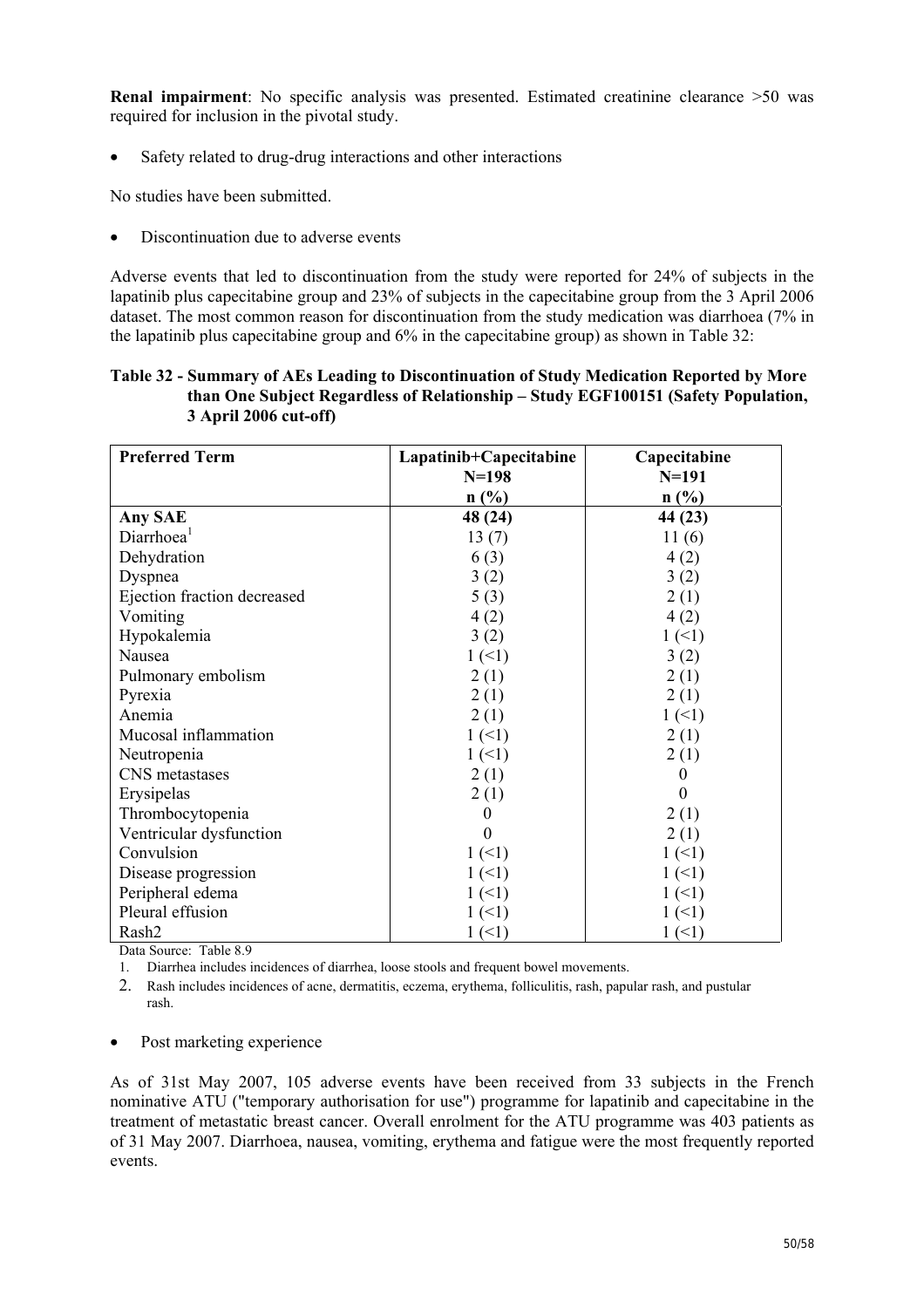There were ten (10) deaths reported from the ATU programme. All were indicated to be associated with the advance clinical condition and cancer progression in these subjects. There have been no reports of decreased left ventricular ejection fraction or interstitial pneumonitis from the ATU as of 31 May 2007.

## **Discussion on clinical safety**

The most common adverse reactions  $(>=25\%)$  during therapy with lapatinib plus capecitabine were gastrointestinal (diarrhoea, nausea, and vomiting) or dermatologic (palmar-plantar erythrodysesthesia [PPE] and rash). Diarrhoea was the most common adverse reaction resulting in discontinuation of treatment (lapatinib plus capecitabine: 5%, capecitabine: 3%). The incidence of PPE was similar in both lapatinib plus capecitabine and capecitabine alone treatment arms.

Left ventricular ejection fraction (LVEF) decreases have been reported in approximately 2.1 % of patients receiving lapatinib and were asymptomatic in more than 90% of cases. LVEF decreases resolved or improved in more than 60% of cases on discontinuation of treatment with lapatinib. Symptomatic LVEF decreases were observed in approximately 0.1% of patients who received lapatinib monotherapy. Observed symptoms included dyspnoea, cardiac failure and palpitations. All events resolved promptly on discontinuation of lapatinib. LVEF decreases were reported at the same frequency in patients who received lapatinib in combination with capecitabine, as compared to patients receiving capecitabine alone. Warnings addressing this risk have been included in sections 4.2, 4.4 and 4.8 of the SPC.

Hyperbilirubinemia is a common event for this patient population (EGF100151, EGF30001). In addition, available results from the adjuvant setting (TEACH study), e.g. with respect to symptomatic events (4 per 1000+), are clearly compatible with an overall hepatic event rate higher than 1%. As add-on to paclitaxel, ALT and ALP events also increased with more than 1%. Hepatotoxicity has been included as a "common" adverse event in section 4.8 of the SPC. In addition a warning addressing this risk has been included in the SPC in section 4.4.

Diarrhoea occurred in approximately 58% of patients who received lapatinib monotherapy. Most cases of diarrhoea were grade 1 or 2 and did not result in discontinuation of treatment with lapatinib, however, warnings have been included in section 4.4 and 4.8 of the SPC.

Rash occurred in approximately 37% of patients who received lapatinib monotherapy. Rash was generally low grade and did not result in discontinuation of treatment with lapatinib (risk stated in section 4.8 of the SPC.

## **2.5 Pharmacovigilance**

#### **Detailed description of the Pharmacovigilance system**

The CHMP considered that the Pharmacovigilance system as described by the applicant fulfils the legislative requirements.

#### **Risk Management Plan**

The MAA submitted a risk management plan, which included a risk minimisation plan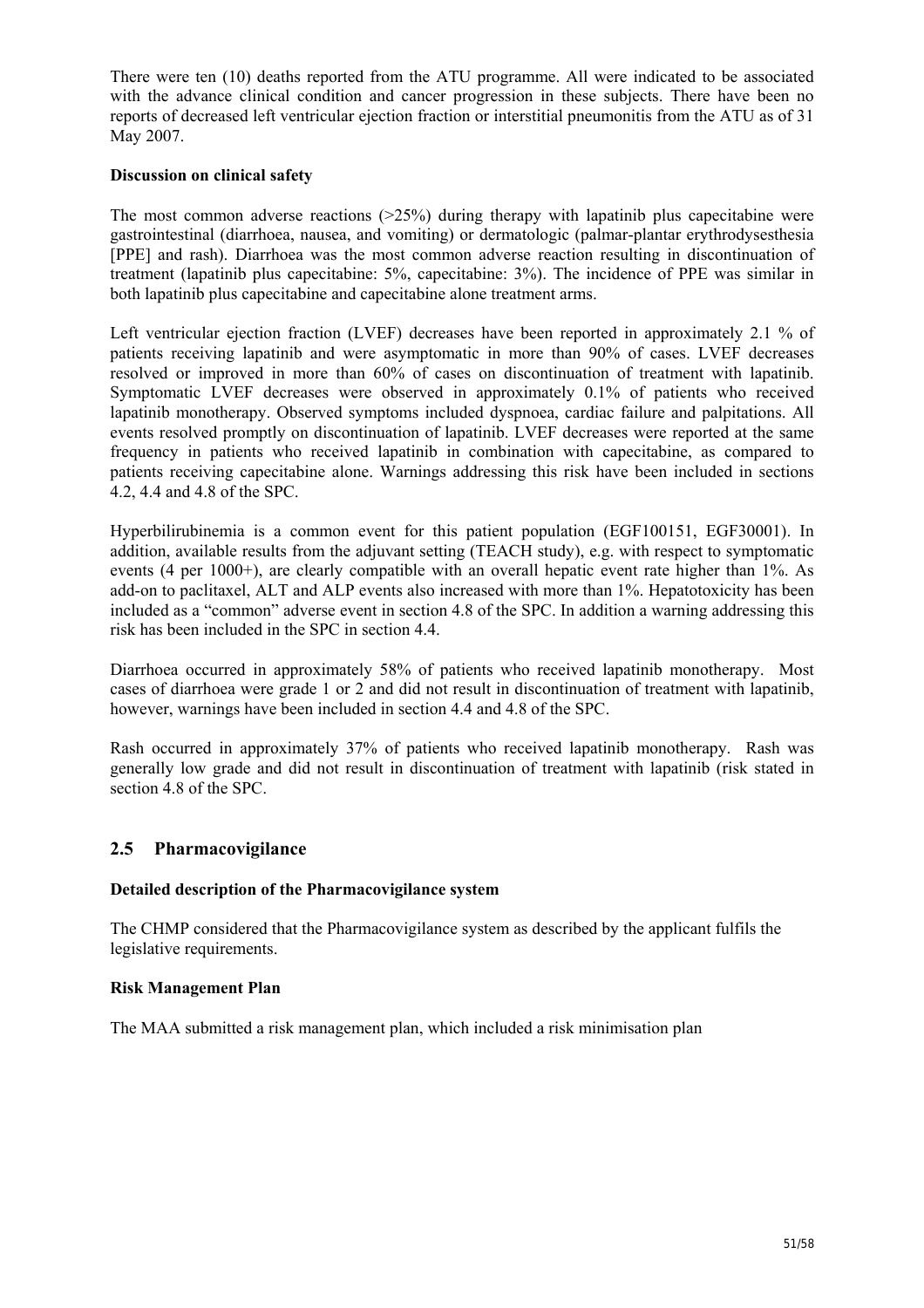| <b>Safety concern</b> | Proposed pharmacovigilance<br>activities                                                                                                                                                                                                            | Proposed risk minimisation activities                                                                                                                                                                                                                                                                                                                                                                                                                                                                                                                                                                                               |
|-----------------------|-----------------------------------------------------------------------------------------------------------------------------------------------------------------------------------------------------------------------------------------------------|-------------------------------------------------------------------------------------------------------------------------------------------------------------------------------------------------------------------------------------------------------------------------------------------------------------------------------------------------------------------------------------------------------------------------------------------------------------------------------------------------------------------------------------------------------------------------------------------------------------------------------------|
| Hepatic events        | Routine pharmacovigilance<br>Pharmacogenetics study of<br>subjects who experienced hepatic<br>events (subject to representative<br>availability of DNA samples and<br>clinical phenotype from ongoing<br>and future lapatinib clinical<br>studies). | Proposed Warning in Section 4.4 of the<br>SPC (Proposed wording: "Hepatotoxicity<br>has occurred with lapatinib use and may<br>in rare cases be fatal. Liver function<br>(transaminases, bilirubin and alkaline<br>phosphatase) should be monitored before<br>initiation of treatment and monthly<br>thereafter, or as clinically indicated.<br>Lapatinib dosing should be discontinued<br>if changes in liver function are severe and<br>patients should not be retreated.").<br>Proposed addition to Adverse Reactions<br>in Section 4.8 of the SPC "Hepatobiliary<br>disorders: Common -<br>hyperbilirubinaemia, hepatotoxicity" |
| Decreased LVEF        | Routine pharmacovigilance<br>Pharmacogenetics study of<br>subjects who experienced<br>decreased LVEF                                                                                                                                                | Warning in section 4.4 of the SPC (LVEF<br>should be evaluated in all patients prior<br>to initiation of treatment with lapatinib to<br>ensure that the patient has a baseline<br>LVEF that is within the institutions<br>normal limits. LVEF should continue to<br>be evaluated during treatment with<br>lapatinib to ensure that LVEF does not<br>decline to an unacceptable level) and<br>information in dose/administration section<br>Adverse Reactions in section 4.8 of the<br><b>SPC</b>                                                                                                                                    |
| Pneumonitis           | Routine pharmacovigilance<br>Study of lapatinib/capecitabine<br>combination safety in Japanese<br>patients (EGF1009749 - to start<br>June 2007)                                                                                                     | Warning in section 4.4 of the SPC<br>(Patients should be monitored for<br>symptoms of pulmonary toxicity)<br>Adverse Reactions in section 4.8 of the<br><b>SPC</b>                                                                                                                                                                                                                                                                                                                                                                                                                                                                  |
| Diarrhoea             | Routine pharmacovigilance<br>Pharmacogenetics study of<br>subjects who experienced<br>diarrhoea                                                                                                                                                     | Warning in section 4.4 of the SPC<br>(Proactive management of diarrhoea with<br>anti-diarrhoeal agents is important.<br>Severe cases of diarrhoea may require<br>administration of oral or intravenous<br>electrolytes and fluids, and interruption<br>or discontinuation of lapatinib)<br>Adverse Reactions in section 4.8 of the<br><b>SPC</b>                                                                                                                                                                                                                                                                                    |
| Rash                  | Routine pharmacovigilance<br>Pharmacogenetics study of                                                                                                                                                                                              | Adverse reaction in section 4.8 of the<br>SmPC                                                                                                                                                                                                                                                                                                                                                                                                                                                                                                                                                                                      |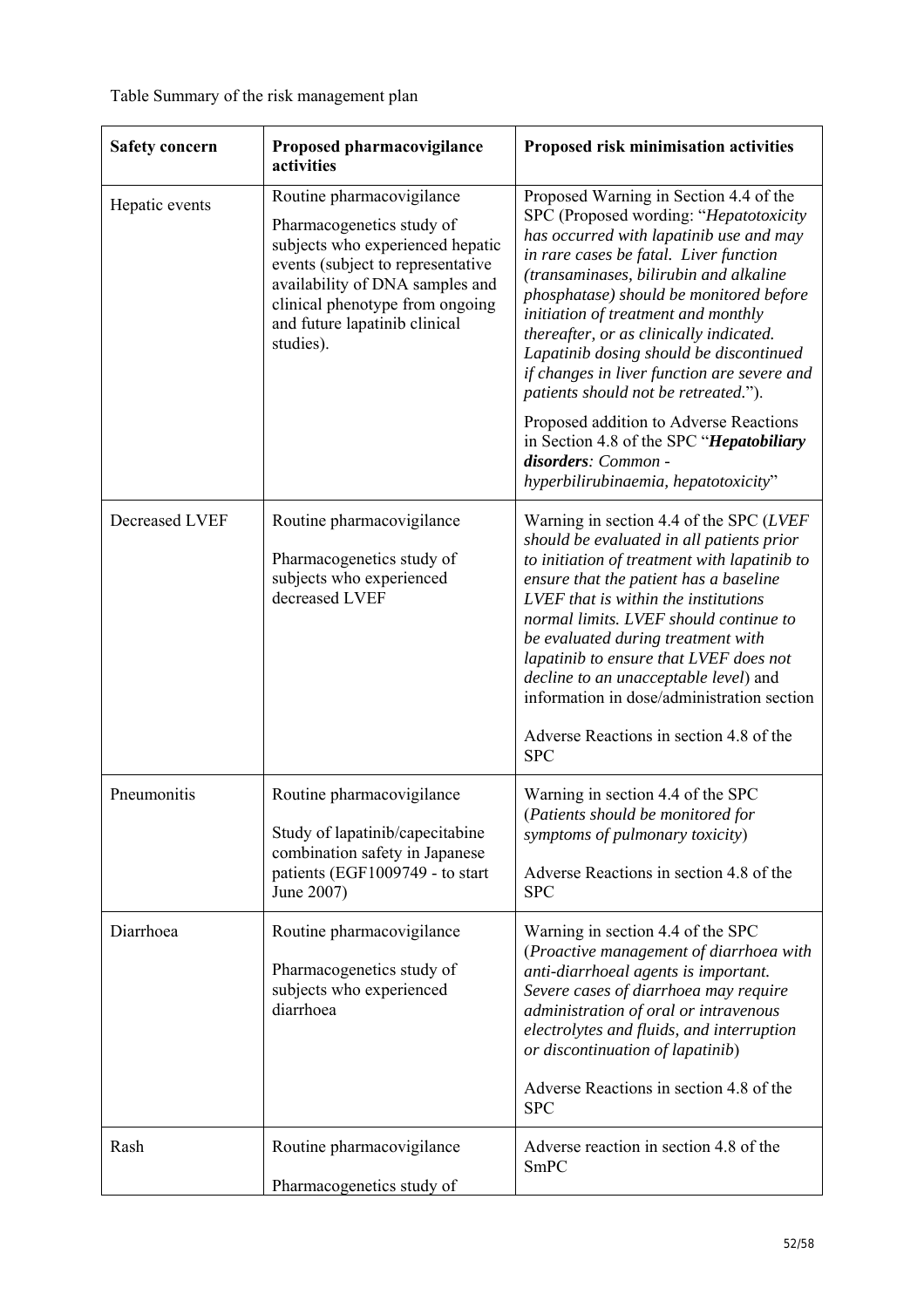|                                                                                                      | patients who experienced rash.                                                                                   |                                                                                                                                                                                                                                                                                                                                                      |
|------------------------------------------------------------------------------------------------------|------------------------------------------------------------------------------------------------------------------|------------------------------------------------------------------------------------------------------------------------------------------------------------------------------------------------------------------------------------------------------------------------------------------------------------------------------------------------------|
| No thorough<br>QT/QTc study can<br>be conducted due to<br>unfavourable risk in<br>healthy volunteers | QT/QTc sub-study to be included<br>in Phase III study in women with<br>early-stage breast cancer<br>(EGF105485). | Activity to be determined if safety signal<br>is identified                                                                                                                                                                                                                                                                                          |
| Children and the<br>Elderly                                                                          | Routine pharmacovigilance                                                                                        | Comment in section 4.2 of the SPC                                                                                                                                                                                                                                                                                                                    |
| Pregnant or lactating<br>females                                                                     | Routine pharmacovigilance                                                                                        | Warning in section 4.6 of the SPC<br>(Lapatinib should not be used during<br>pregnancy unless clearly necessary.<br>Women of childbearing potential should<br>use contraception and avoid becoming<br>pregnant while receiving treatment with<br>lapatinib)                                                                                          |
| Patients with hepatic<br>disease                                                                     | Routine pharmacovigilance                                                                                        | Warning in section 4.2 of the SPC<br>(Administration of lapatinib to patients<br>with moderate to severe hepatic<br>impairment should be undertaken with<br>caution due to increased exposure to the<br>medicinal product. Insufficient data are<br>available in patients with hepatic<br>impairment to provide a dose adjustment<br>recommendation) |
| Patients with renal<br>disease                                                                       | Routine pharmacovigilance                                                                                        | Warning in section 4.2 of the SPC ( $No$<br>dose adjustment is necessary in patients<br>with mild to moderate renal impairment.<br>Caution is advised in patients with severe<br>renal impairment as there is no<br>experience of lapatinib in this population)                                                                                      |
| Patients with low<br>cardiac ejection<br>fraction                                                    | Routine pharmacovigilance                                                                                        | Warning in sections 4.2 and 4.4 of the<br>SPC (Caution should be taken if lapatinib<br>is to be administered to patients with<br>conditions that could impair left<br>ventricular function)<br>Adverse Reactions in section 4.8 of the<br><b>SPC</b>                                                                                                 |
|                                                                                                      |                                                                                                                  |                                                                                                                                                                                                                                                                                                                                                      |
| Patients of different<br>racial and / or ethnic<br>origins                                           | Routine pharmacovigilance<br>Study report (EGF20009) in<br>preparation                                           | Activity to be determined if safety signal<br>is identified                                                                                                                                                                                                                                                                                          |
| Potential for<br>medication errors                                                                   | Routine pharmacovigilance                                                                                        | Section 4.1 and 4.2 of the SPC                                                                                                                                                                                                                                                                                                                       |

The CHMP, having considered the data submitted in the application, is of the opinion that no additional risk minimisation activities are required beyond those included in the product information.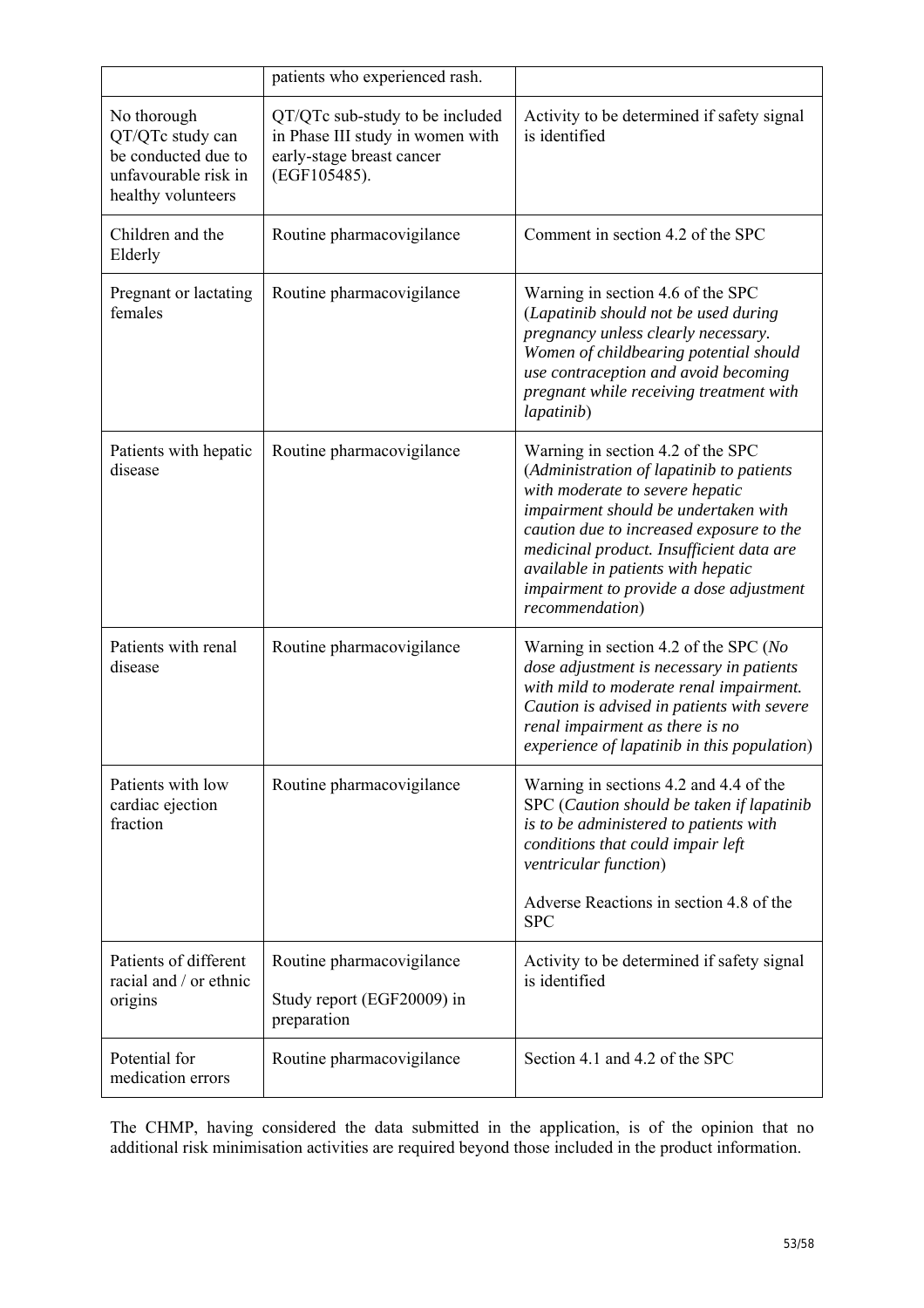## **2.6 Overall conclusions, risk/benefit assessment and recommendation**

# **Quality**

The quality of this medicinal product is considered satisfactory when used with the conditions defined in the SPC. The documentation provided for the active substance lapatinib is comprehensive and adequately detailed. The pharmaceutical development is adequate for this oral formulation and took into consideration properties such as particle size and the stability of the active substance. The excipients are those typically used for tablets. Similarly, the packaging material is well documented and no incompatibility has been noticed. The validation of the manufacturing process ensures consistency and reproducibility of the finished product. The finished product has been satisfactorily controlled and stability studies conducted under ICH conditions showed that the product is stable throughout the proposed shelf life.

## **Non-clinical pharmacology and toxicology**

Lapatinib was studied in pregnant rats and rabbits given oral doses of 30, 60, and 120 mg/kg/day. There were no teratogenic effects; however, minor anomalies (left-sided umbilical artery, cervical rib and precocious ossification) occurred in rats at  $\geq 60$  mg/kg/day (4 times the expected human clinical exposure). In rabbits, lapatinib was associated with maternal toxicity at 60 and 120 mg/kg/day (8% and 23% of the expected human clinical exposure, respectively) and abortions at 120 mg/kg/day. At ≥60 mg/kg/day there were decreased foetal body weights, and minor skeletal variations. In the rat preand postnatal development study, a decrease in pup survival occurred between birth and postnatal day 21 at doses of 60 mg/kg/day or higher (5 times the expected human clinical exposure). The highest noeffect dose for this study was 20 mg/kg/day.

There were no effects on male or female rat gonadal function, mating, or fertility at doses up to 120 mg/kg/day (females) and up to 180 mg/kg/day (males) (8 and 3 times the expected human clinical exposure, respectively). The effect on human fertility is unknown.

Lapatinib was not clastogenic or mutagenic in a battery of assays including the Chinese hamster chromosome aberration assay, the Ames assay, human lymphocyte chromosome aberration assay and an *in vivo* rat bone marrow chromosome aberration assay.

## **Efficacy**

This submission relies on a pivotal Phase III randomised, open label, active controlled trial conducted in ErbB2 over-expressing, locally advanced or metastatic breast cancer patients, who were progressing after prior treatment that included anthracyclines, taxanes and trastuzumab. Patients were randomized to receive either lapatinib 1250 mg once daily (continuously) plus capecitabine  $(2000 \text{ mg/m}^2/\text{day on})$ days 1-14 every 21 days), or to receive capecitabine alone  $(2500 \text{ mg/m}^2/\text{day}$  on days 1-14 every 21 days). The primary endpoint was time to progression (TTP) as assessed by an independent review panel. A delay of the median time to progression in the order of 6 to 8 weeks was observed for the combination of lapatinib plus capecitabine compared to capecitabine alone.

No statistically significant effect has been observed on overall survival for the combination of lapatinib plus capecitabine compared to capecitabine alone.

A reduced incidence of CNS metastases has been observed in secondary analyses. On the combination arm, there were 9 (1.5 %) progressions in the central nervous system as compared with the 18 (9%) progressions on the capecitabine alone arm.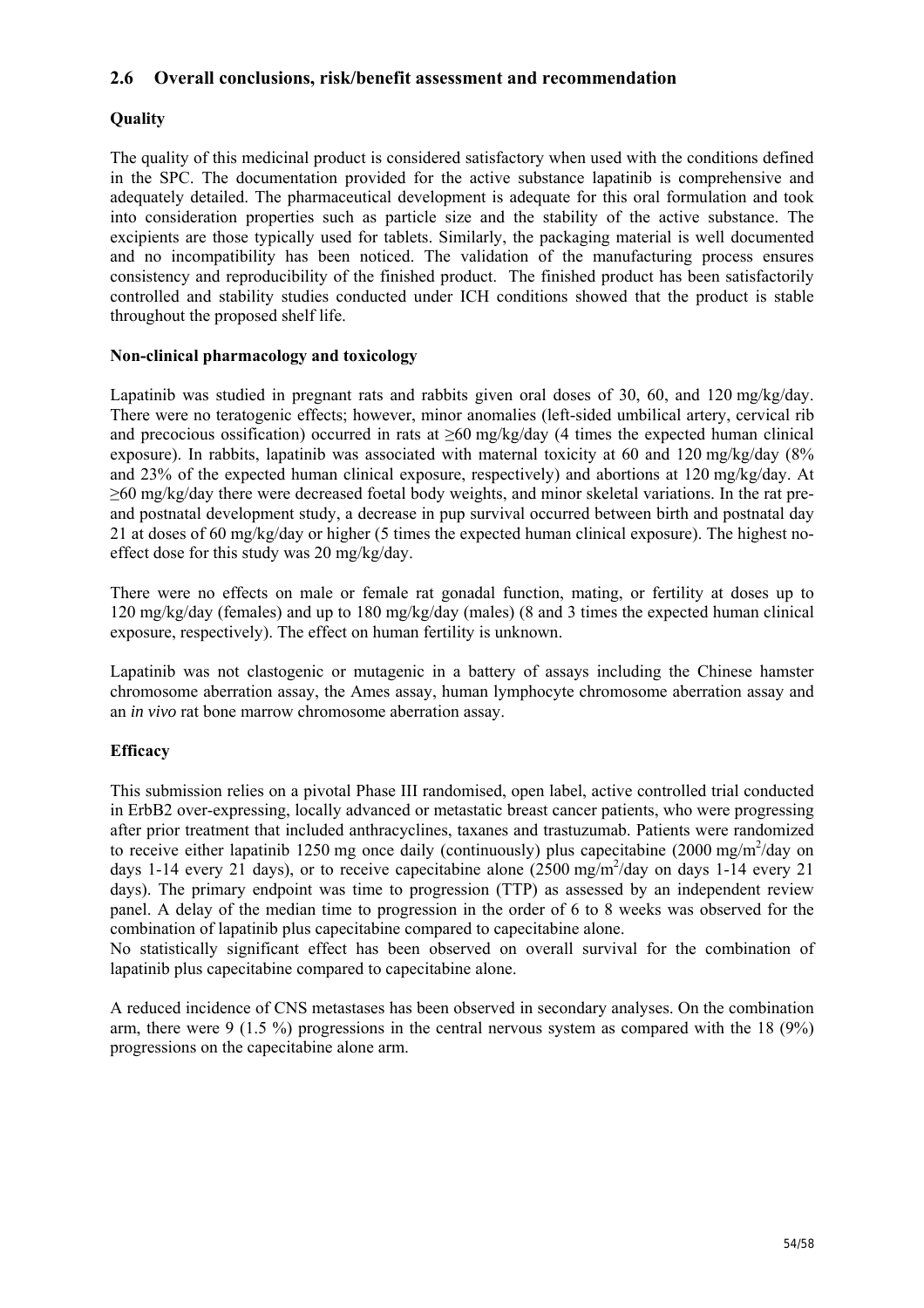## **Safety**

Overall, the tolerability of the combination regimen proposed for licensing appears rather similar to capecitabine monotherapy at the licensed, slightly higher dose intensity (2500 versus 2000 mg/m2/day in combination with lapatinib). An increased incidence of diarrhoea is observed (58% of patients), while fatigue is less frequently reported. Rash occurred in approximately 37% of patients who received lapatinib monotherapy. Rash was generally low grade and did not result in discontinuation of treatment with lapatinib

With respect to severe and serious adverse reactions there is no overall difference, but similar to what is reported for trastuzumab, there were cardiac events, the cumulative incidence of decreased LVEF in the lapatinib clinical programme being about 2%, with few patients experiencing symptomatic decreases. The majority of the LVEF decreases were reversible. The incidence of hepatotoxicity is estimated to be about 1% or higher. Other events with putative casual relationship to lapatinib include interstitial pneumonitis.

From the safety database all the adverse reactions reported in clinical trials and post-marketing have been included in the Summary of Product Characteristics.

Having considered the safety concerns in the risk management plan, the CHMP considered that the proposed activities described in section 3.5 adequately addressed these.

User consultation

The user testing report submitted is adequate and in accordance with current recommendations.

#### **Risk-benefit assessment**

Lapatinib treatment was associated with an increased time to progression. Although reduced incidence of CNS metastases has been suggested it needs to be confirmed prospectively and no survival benefit has been demonstrated for this patient population. On the other hand, treatment with lapatinib was associated with mild toxicity including frequent low grade diarrhoea, skin toxicity, hepatotoxicity and infrequent cardiac and possibly pulmonary toxicity. These concerns do not constitute blocking issues for an anti-cancer compound and therefore, the benefit-risk is concluded to be favourable. However, there is a need to gain more understanding about the benefit-risk profile of the lapatinib plus capecitabine combination and it is important to further confirm the effect on reducing the incidence of CNS metastases and the effect on overall survival.

As per CHMP request, an oncology Scientific Advisory Group (SAG) meeting was convened on 5 September 2006 to provide advice on the following questions raised by the Committee

The first question related to the discrepancy between TTP/PFS data and survival, especially in relation to the most mature data set, i.e. the first  $2x100$  patients enrolled in the pivotal study. The experts were asked if based on their experience and the data presented, is it likely that imbalances as regards prognostic factors can explain this imbalance or if it is more likely that differential activity of administered next-line therapies is an explanation; alternatively it was asked if a difference in TTP in this study population a poor predictor of a difference in survival, taking into account also that TTP and survival in the capecitabine alone arm were better than expected based on historical data. The SAG agreed unanimously that the data presented by the applicant, both TTP/PFS and OS have been properly analysed and that possible imbalances arising from cross-over, baseline characteristics or next line therapies are unlikely to affect the overall conclusions. The sensitivity analyses provided by the applicant proved consistency in the results and possible sources of bias have been taken into account. The SAG expressed its concerns about the lack of a statistically significant overall survival data for the patients following the treatment with Tyverb. The SAG acknowledged that the prolonged time to death after tumour progression seen in this particular trial might have diluted the apparent treatment effect, however, due to the short survival expectancy in this group of patients, OS would have been a more adequate primary endpoint.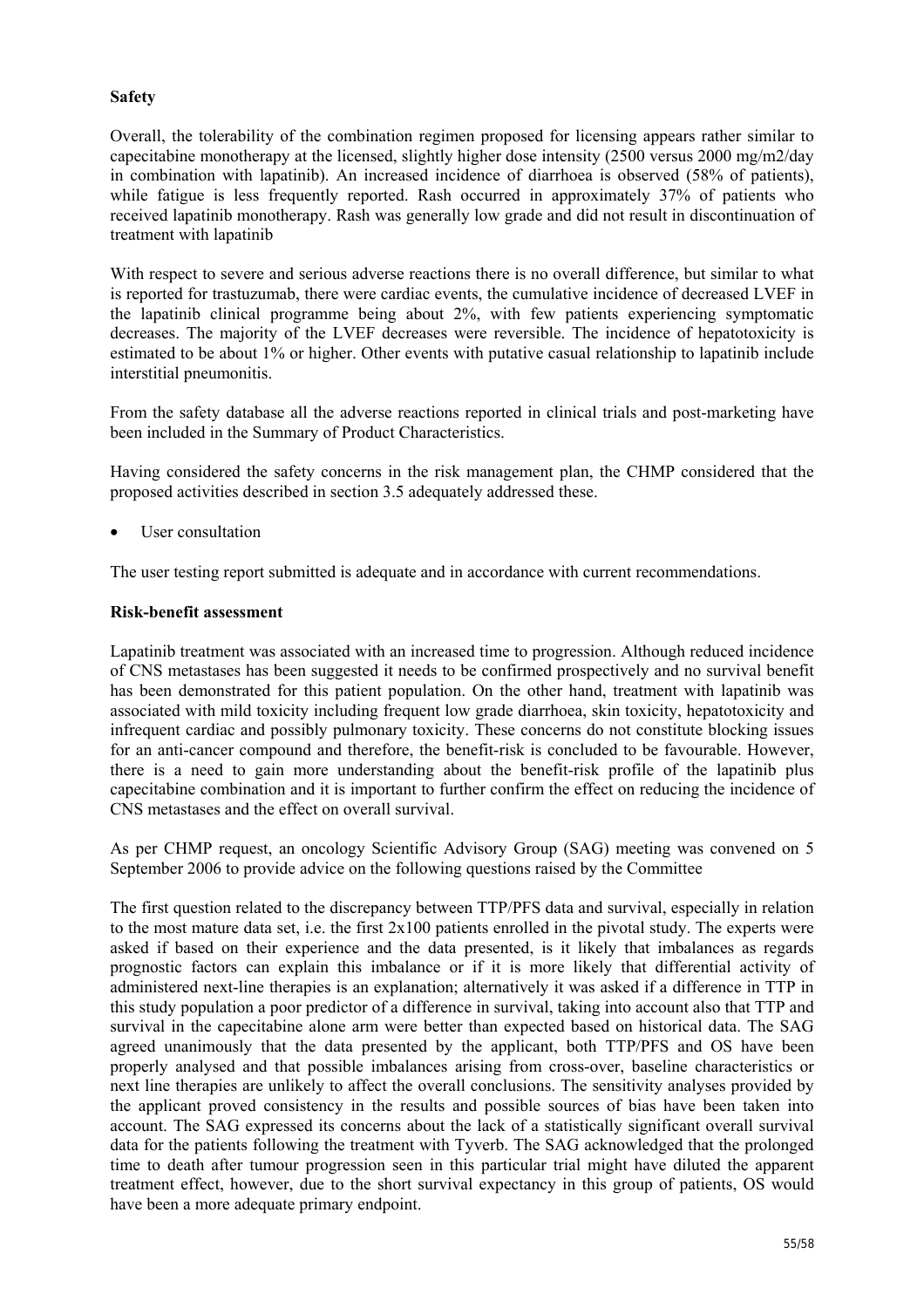The SAG was also asked if the estimated benefit in terms of TTP for lapatinib as add-on to capecitabine of about 6 weeks was considered clinically meaningful. By majority, the SAG was of the opinion that 6 weeks improvement in median TTP is not clinically meaningful in the context of treatment of advanced breast cancer in late lines of treatment. The SAG considered that additional evidence of efficacy should be presented by the applicant in order to justify a positive benefit for the treatment, especially considering that overall survival could not be demonstrated in the pivotal trial.

Following the SAG advice the CHMP considered that further data was needed in order to further clarify the clinical meaningfulness of the efficacy seen in terms of TTP and that additional evidence should be provided confirming the effect on reducing the incidence of CNS metastases and overall survival. The applicant presented an updated overall survival analysis showing a trend to improved survival in the combination arm. In addition a reduced incidence of CNS metastases was observed in secondary analyses (see clinical efficacy). The applicant presented a number of arguments at an oral explanation with the CHMP. In summary, the applicant argued that there are no approved ErbB2 directed therapy after trastuzumab, that treatment with lapatinib plus capecitabine was associated with a number of important clinical benefits in terms of TTP, response rate, overall survival, incidence of brain metastasis as  $1<sup>st</sup>$  site of recurrence, time without symptoms as measured by QTWiST, and that it has a number of favourable characteristics in that it is an oral treatment, that does not prolong hospitalizations or impair health-related quality of life. Furthermore, treatment with lapatinib plus capecitabine was associated with minimal severe or life-threatening toxicity, low cardiotoxicity, and minimal lung toxicity. The applicant concluded that the observed benefits of the combination largely exceeded the risk for the patients in the target indication, and that unmet needs will be met.

The CHMP considered all the new evidence submitted by the applicant and the argumentation put forward by the applicant and the SAG experts. The CHMP considered that the benefit-risk balance for the combination of lapatinib plus capecitabine was positive. There is a need however to obtain further data on the incidence of CNS metastases and the effect on overall survival. Thus, the CHMP proposed a conditional marketing authorisation, after having consulted the applicant. The CHMP considered that lapatinib is a medicinal product which aims at the treatment of a life-threatening disease, and therefore falls within the scope of Regulation (EC) No 507/2006, and that fulfils the requirements of Article 4 of Regulation (EC) No 507/2006 based on the following grounds:

- a. Efficacy in terms of TTP prolongation has been demonstrated in a pivotal Phase III randomised, open label, active controlled trial conducted in ErbB2-overexpressing, locally advanced or metastatic breast cancer patients, who were progressing after prior treatment that included taxanes, anthracyclines and trastuzumab. Overall, a delay of the median time to progression in the order of 6 to 8 weeks was observed. A favourable effect of lapatinib plus capecitabine combination compared to capecitabine alone was also observed in terms of secondary endpoints including progression-free survival, response rate and duration of response. In addition a reduced incidence of CNS metastases has been observed in secondary analyses. Treatment with lapatinib was associated with mild toxicity including frequent low grade diarrhoea and skin toxicity and infrequent cardiac and possibly pulmonary toxicity. These concerns do not constitute blocking issues for an anti-cancer compound in this indication. Therefore, the risk-benefit balance of the medicinal product, as defined in Article 1(28a) of Directive 2001/83/EC, is positive.
- b. There is a need to gain more understanding about the benefit-risk profile of the lapatinib plus capecitabine combination. To this end, it is important to further confirm the effect on reducing the incidence of CNS metastases and the effect on overall survival. The applicant will provide comprehensive clinical data in a new Phase III randomised, controlled clinical study to evaluate a decreased incidence of brain metastases as a site of relapse with a lapatinib-containing therapy compared with an appropriate, trastuzumab-containing control arm. The applicant has provided a detailed proposal about this study and estimated timelines for completing the trial. In addition the applicant will perform and submit an updated analysis of survival data for study EGF100151. Thus, it is likely that the applicant will be in a position to provide the comprehensive clinical data.
- c. Currently there are only few treatment options approved for the treatment of advanced or metastatic breast cancer patients, who were progressing after prior treatment that included taxanes,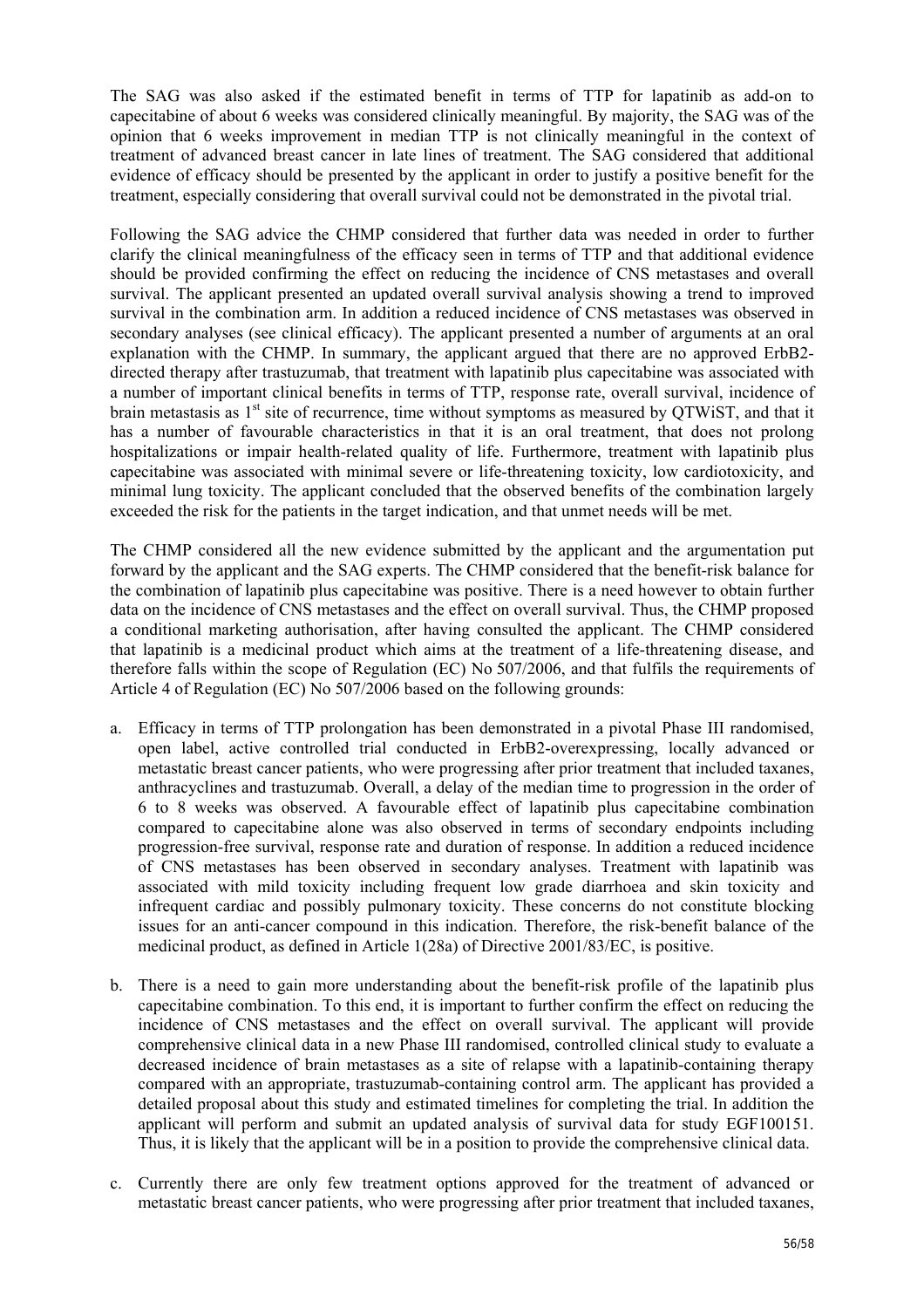anthracyclines and trastuzumab. Lapatinib in combination with capecitabine has shown to prolong time to progression and this effect was clinically significant in this patient population. Lapatinib may in addition have a positive effect on the incidence of brain recurrence, although this effect will need to be confirmed. In accordance to the definition of Article 4, paragraph 2, of Regulation (EC) No 507/2006, the medicinal product concerned will be of major therapeutic advantage to those affected. Therefore, unmet medical needs will be fulfilled.

d. In view of the favourable benefit-risk profile, the immediate availability on the market outweighs the risk inherent in the fact that additional data are still required.

A risk management plan was submitted. The CHMP, having considered the data submitted, was of the opinion that:

- pharmacovigilance activities in addition to the use of routine pharmacovigilance were needed to investigate further some of the safety concerns.
- no additional risk minimisation activities were required beyond those included in the product information.

#### **Recommendation**

Based on the CHMP review of data on quality, safety and efficacy, the CHMP considered by majority decision that the risk-benefit balance of Tyverb in combination with capecitabine in the treatment of:

*Patients with advanced or metastatic breast cancer whose tumours overexpress ErbB2 (HER2). Patients should have progressive disease following prior therapy which must include anthracyclines and taxanes and therapy with trastuzumab in the metastatic setting* 

was favourable, and therefore recommended the granting of a conditional marketing authorisation.

Divergent opinions were based on the following considerations:

- No clear effect has been shown in terms of overall survival and other clinical benefit endpoints. The activity observed in terms of TTP or PFS is low and it is highly questionable whether this constitutes a meaningful clinical benefit for ErbB2 overexpressing, locally advanced or metastatic breast cancer patients, who were progressing after prior treatment that included taxanes, anthracyclines and trastuzumab.
- Treatment with lapatinib was associated with frequent, low grade diarrhoea and skin toxicity and infrequent but significant cardiac and possibly pulmonary toxicity.
- The activity observed for lapatinib was too low to outweigh the risks associated with treatment with lapatinib.